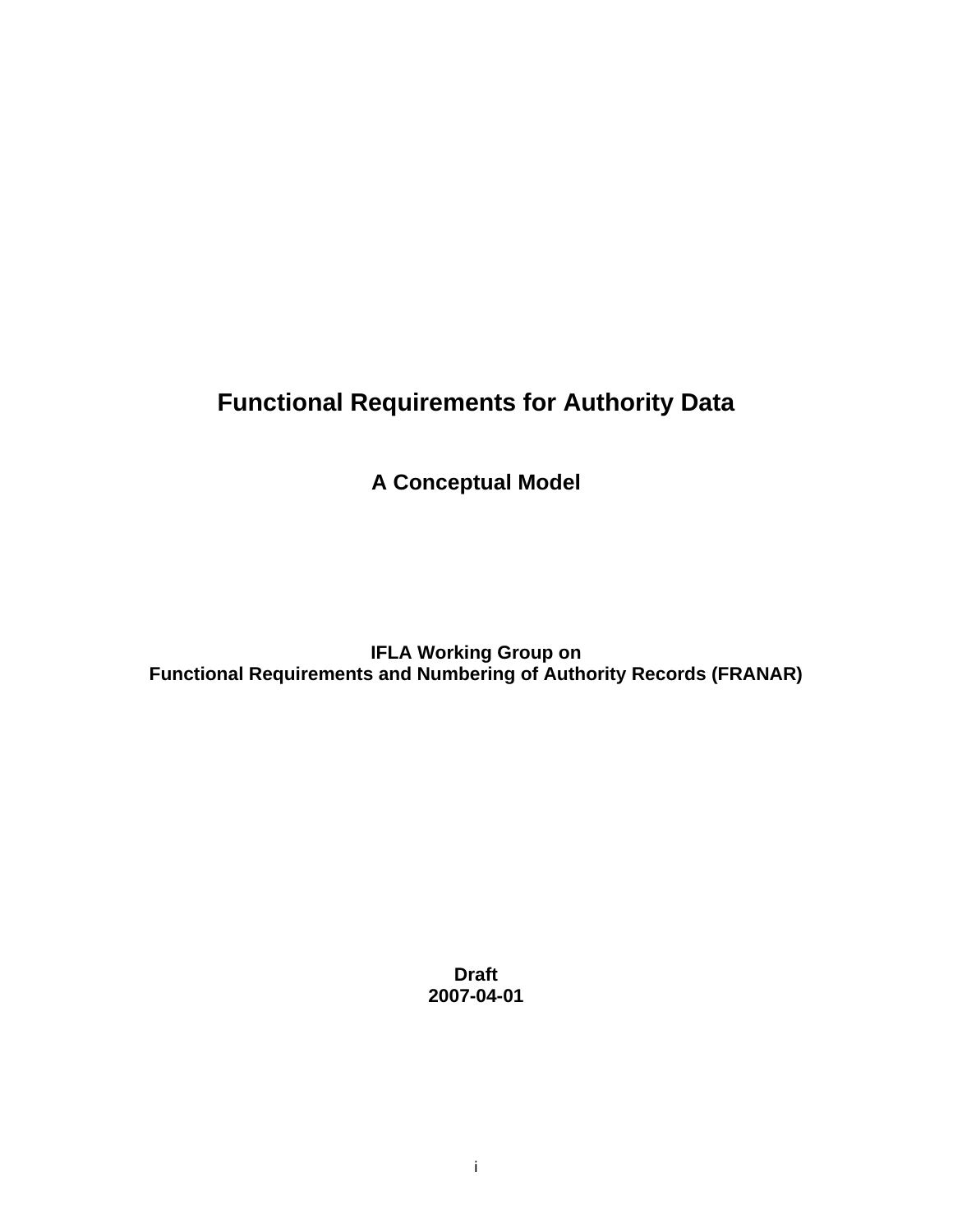# **CONTENTS**

| <b>Introduction</b>                                                                                                                                             | iii                                               |
|-----------------------------------------------------------------------------------------------------------------------------------------------------------------|---------------------------------------------------|
| Part I: A Conceptual Model                                                                                                                                      | $\mathbf 1$                                       |
| 1. Purpose                                                                                                                                                      | 1                                                 |
| 2. Scope                                                                                                                                                        | 1                                                 |
| 3. Entity-Relationship Diagram and Definitions<br>3.1 Entity-Relationship Methodology<br><b>3.2 Diagramming Conventions</b><br>3.3. Entity-Relationship Diagram | $\boldsymbol{2}$<br>$\mathbf{2}$<br>$\frac{3}{3}$ |
| <b>3.4 Entity Definitions</b>                                                                                                                                   | 8                                                 |
| 4. Attributes<br>4.1 Attributes of a Person                                                                                                                     | 15<br>16                                          |
| 4.2 Attributes of a Family<br>4.3 Attributes of a Corporate Body                                                                                                | 18<br>18                                          |
| 4.4 Attributes of a Work                                                                                                                                        | 19                                                |
| 4.5 Attributes of an Expression<br>4.6 Attributes of a Manifestation                                                                                            | 21<br>22                                          |
| 4.7 Attributes of an Item                                                                                                                                       | 23                                                |
| 4.8 Attributes of a Concept                                                                                                                                     | 23                                                |
| 4.9 Attributes of an Object                                                                                                                                     | 23                                                |
| 4.10 Attributes of an Event                                                                                                                                     | 24                                                |
| 4.11 Attributes of a Place                                                                                                                                      | 24                                                |
| 4.12 Attributes of a Name                                                                                                                                       | 24                                                |
| 4.13 Attributes of an Identifier                                                                                                                                | 25                                                |
| 4.14 Attributes of a Controlled Access Point                                                                                                                    | 26                                                |
| 4.15 Attributes of Rules                                                                                                                                        | 28                                                |
| 4.16 Attributes of an Agency                                                                                                                                    | 29                                                |
| 5. Relationships                                                                                                                                                | 30                                                |
| 5.1 Authority Relationships in the Context of the Model<br>5.2 Relationships Depicted in the High-Level Diagrams                                                | 30<br>30                                          |
| 5.3 Relationships between Persons, Families, Corporate Bodies, and Works31                                                                                      |                                                   |
| 5.3.1 Relationships between Persons                                                                                                                             | 32                                                |
| 5.3.2 Relationships between Persons and Families                                                                                                                | 34                                                |
| 5.3.3. Relationships between Persons and Corporate Bodies                                                                                                       | 35                                                |
| 5.3.4 Relationships between Families                                                                                                                            | 36                                                |
| 5.3.5 Relationships between Corporate Bodies                                                                                                                    | 36                                                |
| 5.3.6 Relationships between Works                                                                                                                               | 38                                                |
| 5.4 Relationships between Names and Persons, Families, Corporate Bodies,                                                                                        |                                                   |
| and Works                                                                                                                                                       | 42                                                |
| 5.4.1 Relationship between Persons and Names                                                                                                                    | 43                                                |
| 5.4.2 Relationships between Families and Names                                                                                                                  | 45                                                |
| 5.4.3 Relationship between Corporate Bodies and Names                                                                                                           | 45                                                |
| 5.4.4 Relationships between Works and Names                                                                                                                     | 47                                                |
| 5.5 Relationships between Controlled Access Points                                                                                                              | 47                                                |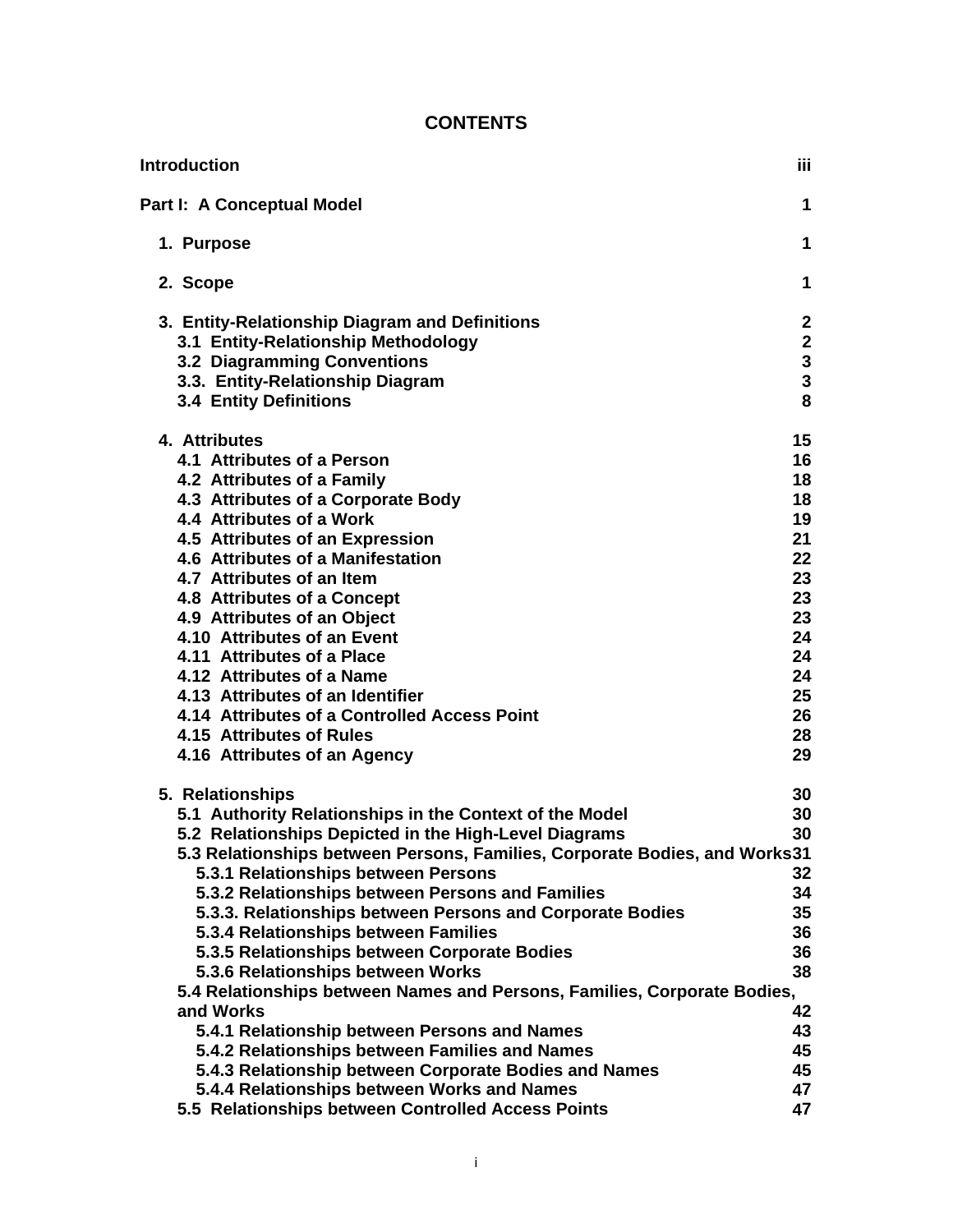| 6. User Tasks                                        | 50 |
|------------------------------------------------------|----|
| <b>Part II: Authority Data: Current Practice</b>     | 56 |
| 7. Authority Data in the Library Sector              | 56 |
| 7.1 The Cataloguing Process                          | 56 |
| 7.2 The Functions of the Authority File              | 58 |
| 7.3 Authority Files in a Networked Environment       | 59 |
| 7.4 Authority Records in the Library Sector          | 61 |
| 8. Authority Data Transfer                           | 64 |
| 8.1 Sharing Authority Data within the Library Sector | 64 |
| 8.2 Cross-Sector Sharing of Authority Data           | 64 |
| <b>References</b>                                    | 68 |
| Index                                                | 69 |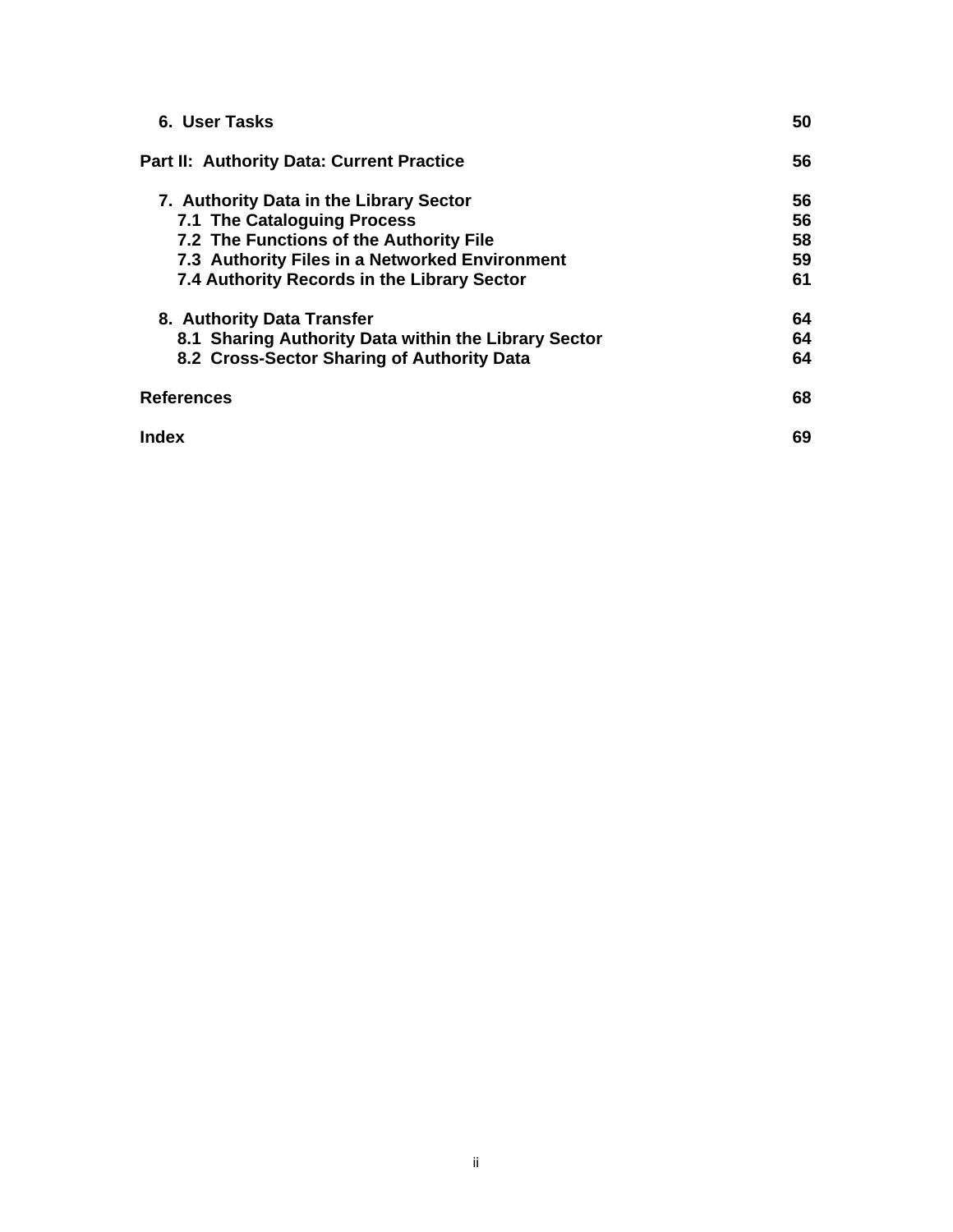#### **Introduction**

<span id="page-3-0"></span>The Working Group on Functional Requirements and Numbering of Authority Records (FRANAR) was established in April 1999 by the IFLA Division of Bibliographic Control and the IFLA Universal Bibliographic Control and International MARC Programme (UBCIM). Following the end of the UBCIM Programme in 2003, the IFLA-CDNL Alliance for Bibliographic Standards (ICABS) took over joint responsibility for the FRANAR Working Group with the British Library as the responsible body.

The Working Group has three terms of reference:

- 1) To define functional requirements of authority records, continuing the work that the "Functional requirements of bibliographic records" for bibliographic systems initiated;
- 2) To study the feasibility of an International Standard Authority Data Number (ISADN), to define possible use and users, to determine for what types of authority records such an ISADN is necessary, to examine the possible structure of the number and the type of management that would be necessary;
- 3) To serve as the official IFLA liaison to and work with other interested groups concerning authority files: <in*d*ecs> (Interoperability of Data in E-Commerce Systems), ICA/CDS (International Council on Archives Committee on Descriptive Standards; later, International Council on Archives Committee on Best Practices and Professional Standards), ISO/TC46 for international numbering and descriptive standards, CERL (Consortium of European Research Libraries), etc.

This document fulfills the first of these terms of reference and represents one portion of the extension and expansion of the *Functional Requirements for Bibliographic Records* model that was envisioned by the IFLA Study Group on the Functional Requirements of Bibliographic Records. The second term of reference, dealing with numbering, will be dealt with by the Working Group in a separate document. The third of the terms of reference represents an ongoing task that has produced many valuable contacts, which have enriched this document and other aspects of this group's work and have provided the opportunity for the group to review a number of other documents about authority data that have been produced during the time of the group's work.

Since the *Functional Requirements for Authority Records* is indeed an extension and expansion of the FRBR model, the Working Group has identified potential improvements to the FRBR model itself as well as to definitions, etc. These will be proposed to the IFLA FRBR Review Group for their consideration. In addition, the group has identified other IFLA publications relating to authority data that may require revisions. Those potential revisions will also be submitted to the relevant groups for consideration.

The IFLA FRBR Study Group noted the need for further analysis of the "entities that are the centre of focus for subject authorities, thesauri, and classification schemes, and of the relationships between those entities." While the Working Group has included some aspects of subject authorities in the authorities model, it has not undertaken the full analysis that the FRBR Study Group envisioned. A new working group has been charged with that task.

March 2007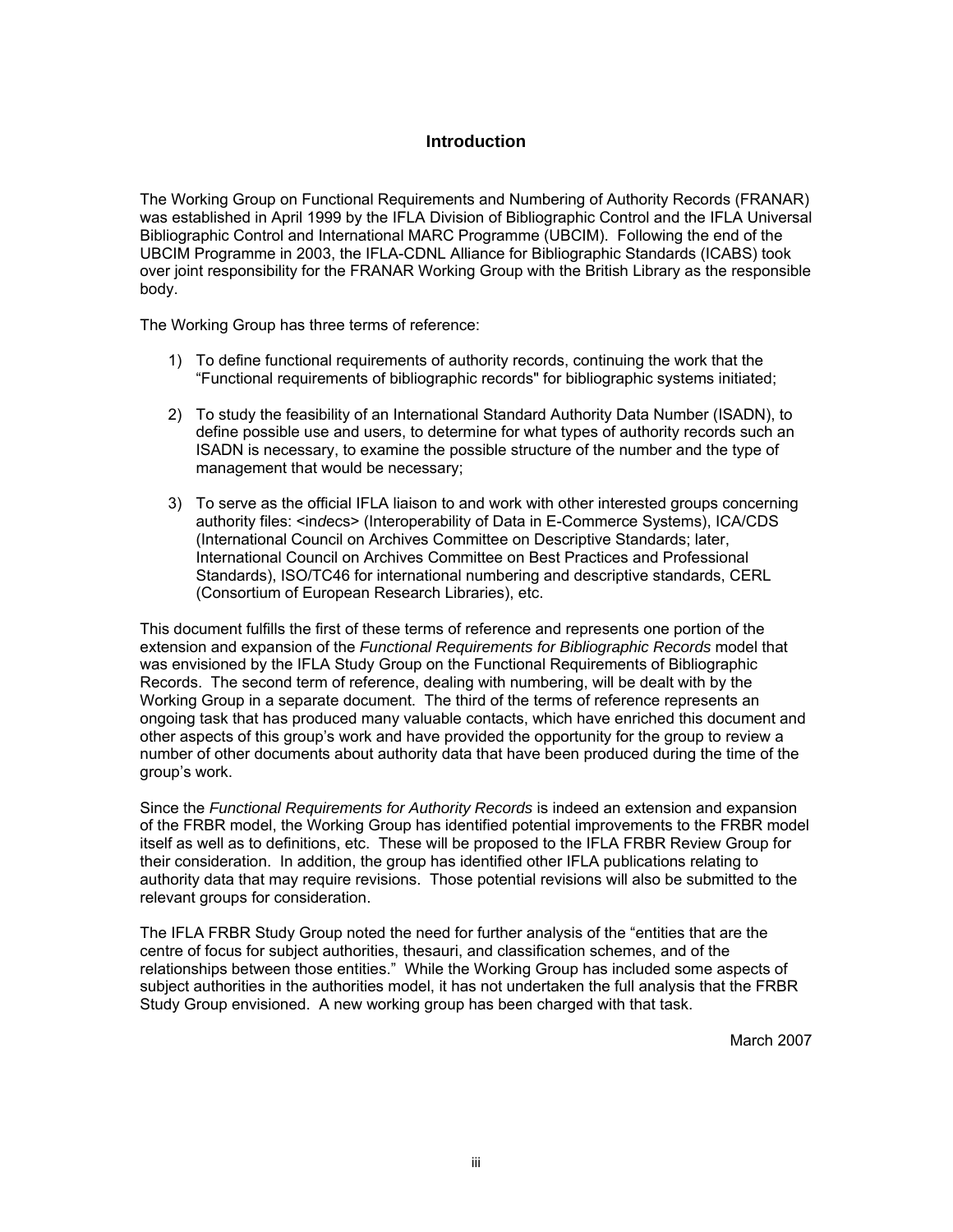# **Members of the IFLA Working Group on Functional Requirements and Numbering of Authority Records**

Françoise Bourdon *(Chair, 1999-2002)*  Bibliothèque nationale de France

Christina Hengel-Dittrich Die Deutsche Nationalbibliothek, Germany

Olga Lavrenova Russian State Library

Andrew MacEwan The British Library

Eeva Murtomaa National Library of Finland

Glenn Patton *(Chair, 2002- )*  OCLC, USA

Henry Snyder University of California, Riverside, USA

Barbara Tillett Library of Congress, USA

Hartmut Walravens International ISBN Agency, Germany

Mirna Willer National and University Library, Croatia

#### **Secretariat**

Marie-France Plassard *(1999-2003)* IFLA UBCIM Programme

#### **Consultant**

Tom Delsey Ottawa, Canada (2001- )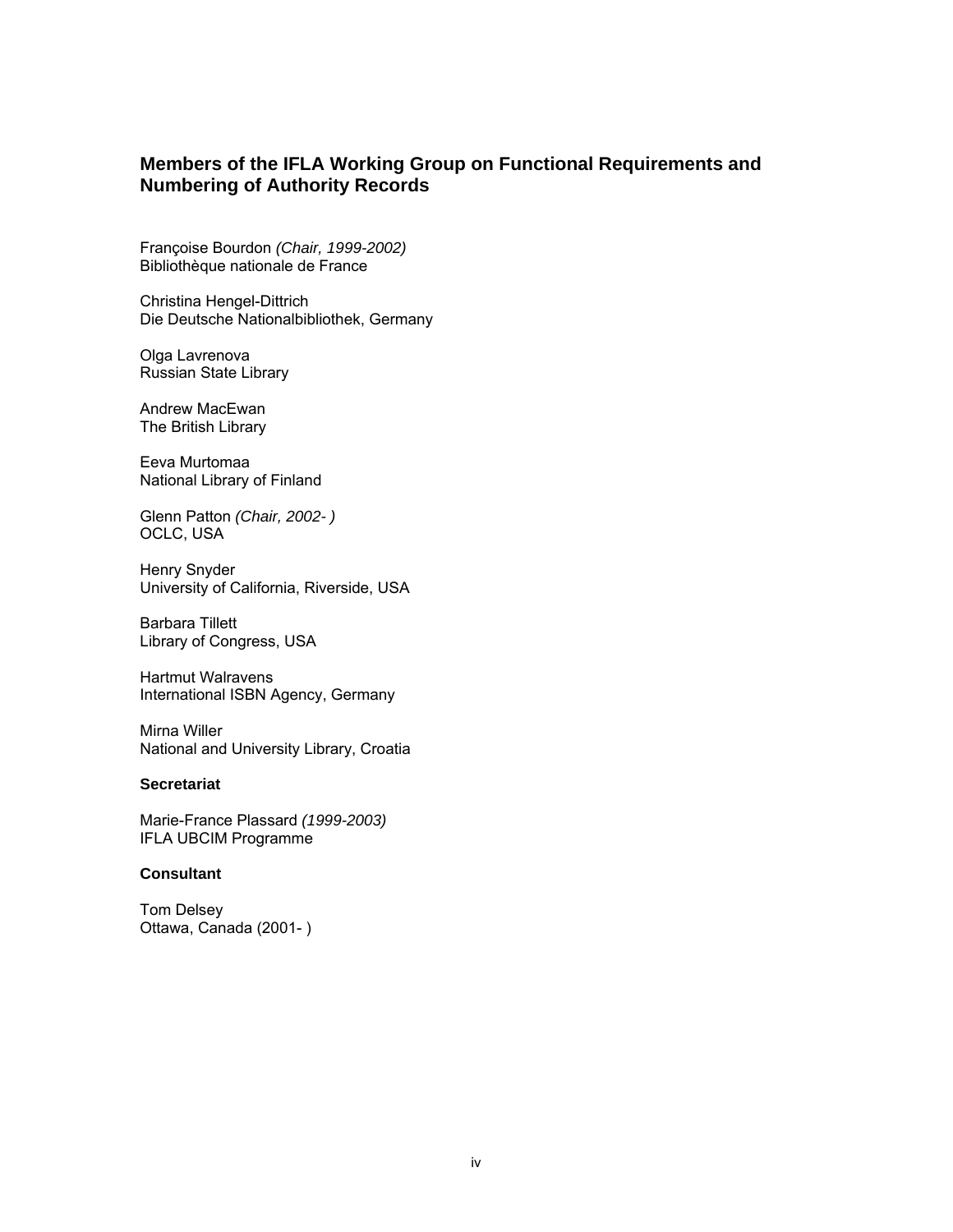# <span id="page-5-0"></span>**Functional Requirements for Authority Data**

# **Part I: A Conceptual Model**

## **1. Purpose**

In libraries, in museums or in archives, a catalogue is a set of organized data that describes the information content managed by the institution. To group the various works by one person or one corporate body, or the various editions of a same work in that catalogue requires controlled access points for authors and titles. These controlled forms represent authorized forms and variant forms, in a given catalogue, for names and titles, which collect together all the forms of a given author's name or of a given title. So the concept of "authority control", which means both management of authorized forms and identification of the entities that are represented by those access points, is integral to the concept of "catalogue". Authority control is beneficial to cataloguers who are able to see at a glance all the access points to an authorized form that exist in a catalogue and to identify quickly the entity. Even more importantly, it benefits end users who can use any form of the author's name or of the title in their searches to retrieve the resources described in the catalogue.

The primary purpose of this conceptual model is to provide an analytical framework for the analysis of functional requirements for the kind of authority data that is required to support authority control and for the international sharing of authority data. The model focuses on data, regardless of how it may be packaged (e.g., in authority records).

More specifically, the conceptual model has been designed to:

- provide a clearly defined, structured frame of reference for relating the data that are recorded in authority records to the needs of the users of those records;
- **EXECT** assist in an assessment of the potential for international sharing and use of authority data both within the library sector and beyond.

## **2. Scope**

The functional scope of the study was intentionally limited to the library sector, but the study has been conducted with a view to comparative analysis with other sectors. Section 7 presents a view of how the model applies specifically to the library sector and may help to provide clarification for readers most familiar with that sector.

For the purposes of this model, the users of authority data include both the authority data creators who create and maintain authority files and end users who use authority information either through direct access to authority files or indirectly through the controlled access points and reference structures in library catalogues, national bibliographies, etc.

For the purposes of this study, an authority record is defined as the aggregate of information about an instance of an entity whose name is used as a controlled access point for bibliographic citations or records in a library catalogue or bibliographic file.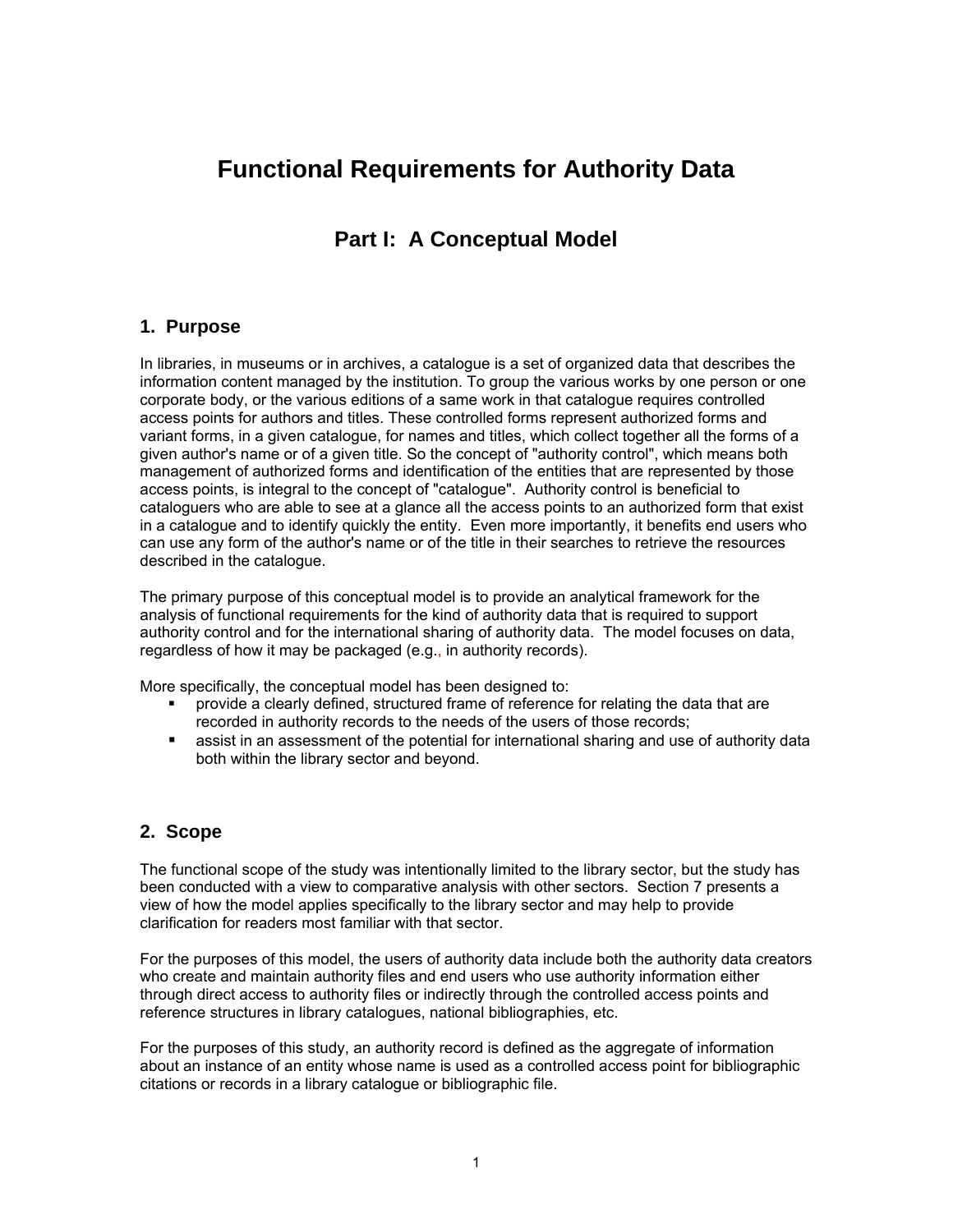<span id="page-6-0"></span>Conventionally, libraries structure authority data in accordance with guidelines and specifications such as those set out in IFLA's *Guidelines for Authority Records and References (GARR)*1 and/or cataloguing rules. In current practice, the authority record normally contains the authorized form of name for the entity as established by the library as the preferred form for displays in its catalogue, as well as variant forms of name and related names also used as controlled access points. In addition, the authority record may contain information pertaining to the entity (i.e., the person, corporate body, work, concept, etc. represented by the access point) as well as to relationships between that entity and other entities represented by related access points. The authority record will also normally include information identifying the rules under which the controlled access points were established, the sources consulted, the cataloguing agency responsible for establishing the controlled access point. It may also identify the agency responsible for establishing specific preferred forms of name.

For the purposes of this study, however, there are no *a priori* assumptions made about the physical structure of authority data, nor are there any assumptions made as to whether the data are stored in an authority file that is separate from the catalogue or bibliographic file *per se*, or fully integrated with it.

At a high level, the conceptual model encompasses authority data of all types. The entity relationship diagram (section 3.3) and the entity definitions (section 3.4) are intended to reflect authority data for names (personal, family, corporate, and geographic names), title authority data (uniform titles and collective uniform titles), name-title authority data, subject authority data (subject terms, thesauri terms, and classification indicia), and authority data for various types of identifiers (standard numbers, codes, etc.). However, the detailed analysis of entity attributes (section 4) and relationships (section 5) focuses only on library authority data for name controlled access points associated with persons, families, and corporate bodies, and for name-title and title controlled access points associated with works, expressions, manifestations, and items. In those sections, attributes and relationships associated exclusively with other types of authority data (such as subject authority data) are not included. Management information that may be maintained as part of authority data, such as version control information or treatment decisions about the management of the resource described by the data, are also not included.

# **3. Entity-Relationship Diagram and Definitions**

## **3.1 Entity-Relationship Methodology**

The methodology used to build this conceptual model is the same entity analysis technique used in the *Functional Requirements for Bibliographic Records (FRBR)*<sup>2</sup> . As described in section 2.3 of *FRBR*, the first step is the identification of the key objects that are of interest to users of information in a particular domain. Each of these key objects, or *entities*, then serves as the focal point for a cluster of data. A model developed using these techniques also depicts the relationships between one type of entity and another type of entity.

Once the high-level structure for the model has been laid out by identifying the entities and the relationships between those entities, the next step is to identify the primary characteristics or *attributes* of each entity. At a more detailed level, the model can also depict the relationships that may exist between instances of entities.

The entity-relationship model described in the following section has been used in this study to assess the relevance of each attribute and relationship to the set of user tasks defined later in this document.

In designing any conceptual model, a key decision involves whether to make something an attribute or a separate entity. The outcome of this decision depends on the future use that is to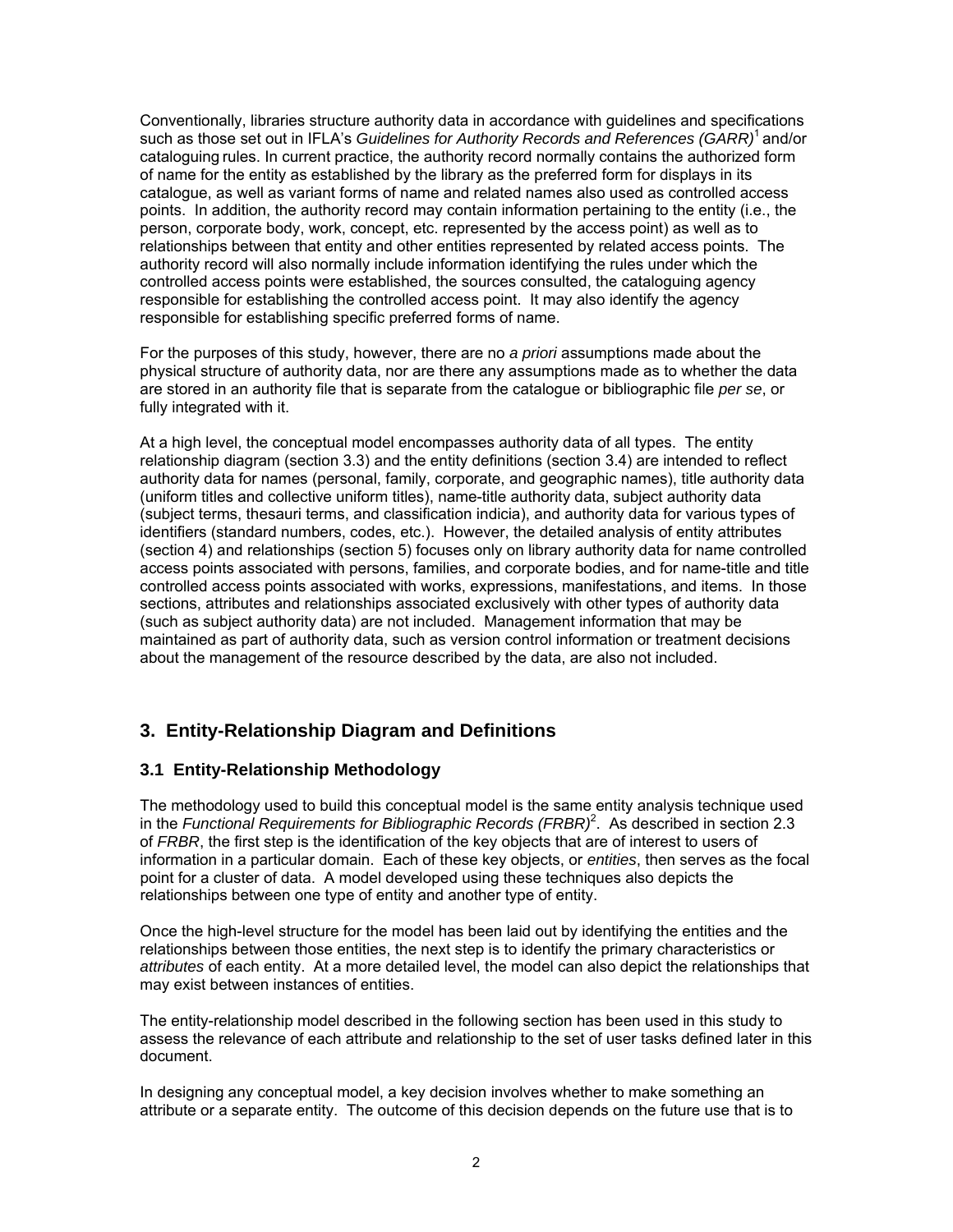<span id="page-7-0"></span>be made of the attribute or entity. The developers of the FRBR model saw significant advantages in declaring persons and corporate bodies to be separate entities that could then be related to the other entities laid out in that model. Cataloguers have traditionally thought of controlling the names for persons and corporate bodies through authority records. Declaring persons and corporate bodies as entities enables much more flexibility in the controlled naming and eliminates redundancies that would occur if they were modeled as attributes. These names for these entities can then be controlled in an authority record and linked to other authority records or to bibliographic records or holdings records as needed. The FRBR decision to treat these as entities rather than as attributes has been carried over into this conceptual model of authority data. In addition, in this model, declaring names and identifiers as entities allows more clarity in showing the relationships between the entities on which authority data are focused and the names and/or identifiers by which those entities are known and on which the controlled access points for those entities will be based.

## **3.2 Diagramming Conventions**

| A rectangle represents an entity (i.e., an object of interest to users of<br>authority data).                                                                                                                                                    |
|--------------------------------------------------------------------------------------------------------------------------------------------------------------------------------------------------------------------------------------------------|
| A dotted-line rectangle surrounding a group of two or more entities<br>indicates that a relationship represented by an arrow contiguous with<br>the dotted line may apply to any and/or all of the entities represented<br>within the rectangle. |
| A single-headed arrow on a line represents a relationship in which<br>any given instance of the entity at the opposite end of the line may<br>be associated with only one instance of the entity to which the arrow<br>is pointing.              |
| A double-headed arrow on a line represents a relationship in which<br>any given instance of the entity at the opposite end of the line may<br>be associated with one or more instances of the entity to which the<br>arrow is pointing.          |

## **3.3. Entity-Relationship Diagram**

The fundamental basis for the conceptual model is illustrated in **Figure 1.** The model can be simply described as follows: Entities in the bibliographic universe (such as those identified in the *Functional Requirements for Bibliographic Records*) are known by names and/or identifiers. In the cataloguing process (whether it happens in libraries, museums, or archives), those names and identifiers are used as the basis for constructing controlled access points.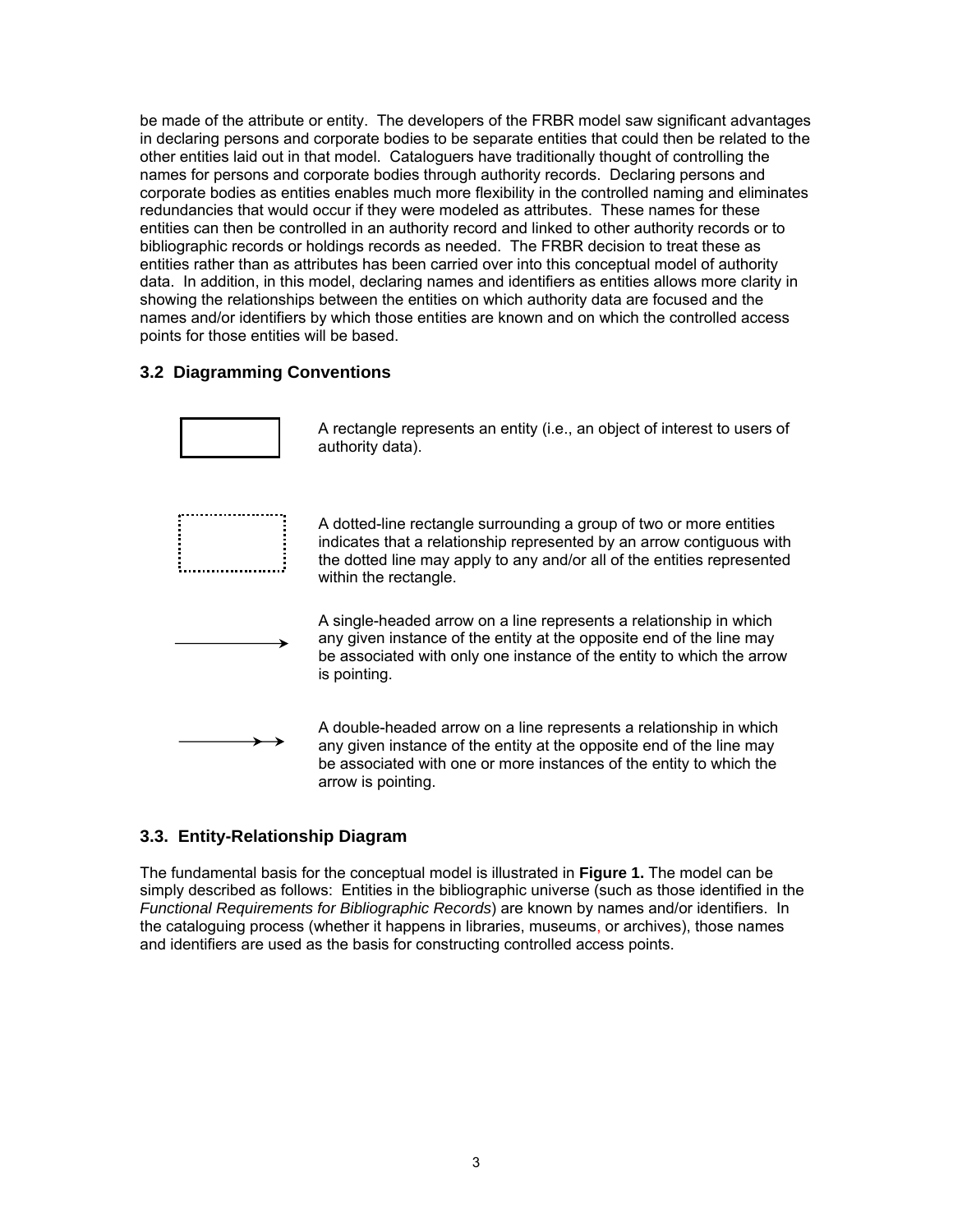

**Figure 1: Fundamental Basis for the Conceptual Model** 

A fuller form of the conceptual model for authority data is presented graphically in the diagram in **Figure 2**. The entities depicted in the diagram are defined in section 3.4.

**Entities:** The entities depicted in the diagram represent the key objects of interest to the users of authority data. The resulting diagram represents a model of the relationships between those entities, not a model for an authority record, which is a specific application of authority data.

The entities on which authority data are focused (i.e., the ten entities defined in *Functional Requirements for Bibliographic Records*<sup>2</sup> —*person*, *corporate body*, *work*, *expression*, *manifestation*, *item*, *concept*, *object*, *event*, and *place—*plus one additional entity— *family*) are depicted in the upper half of the diagram. The lower half of the diagram depicts the *names* by which those entities are known, the *identifiers* assigned to the entities, and the *controlled access points* based on those names and identifiers that are registered in authority files. The diagram also highlights two entities that are instrumental in determining the content and form of access points—*rules* and *agency*.

It is essential to note that the entities depicted in the upper half of the diagram (*person*, *family*, *corporate body*, *work*, *expression*, *manifestation*, *item, concept, object, event,* and *place*) are bibliographic entities. As such, they reflect intellectual constructs or concepts that are integral to the rules used to create library catalogues, and what is perceived as a specific instance of a particular entity type may vary from one set of rules to another.

Under some cataloguing rules, for example, authors are uniformly viewed as real individuals, and consequently specific instances of the bibliographic entity *person* always correspond to individuals. Under other cataloguing rules, however, authors may be viewed in certain circumstances as establishing more than one bibliographic identity, and in that case a specific instance of the bibliographic entity *person* may correspond to a persona adopted by an individual rather than to the individual *per se*.

Similarly, most cataloguing rules require the establishment of a new authorized form for a corporate body each time the body changes its name. In those cases, each specific instance of the bibliographic entity *corporate body* corresponds to the associated body only in relation to the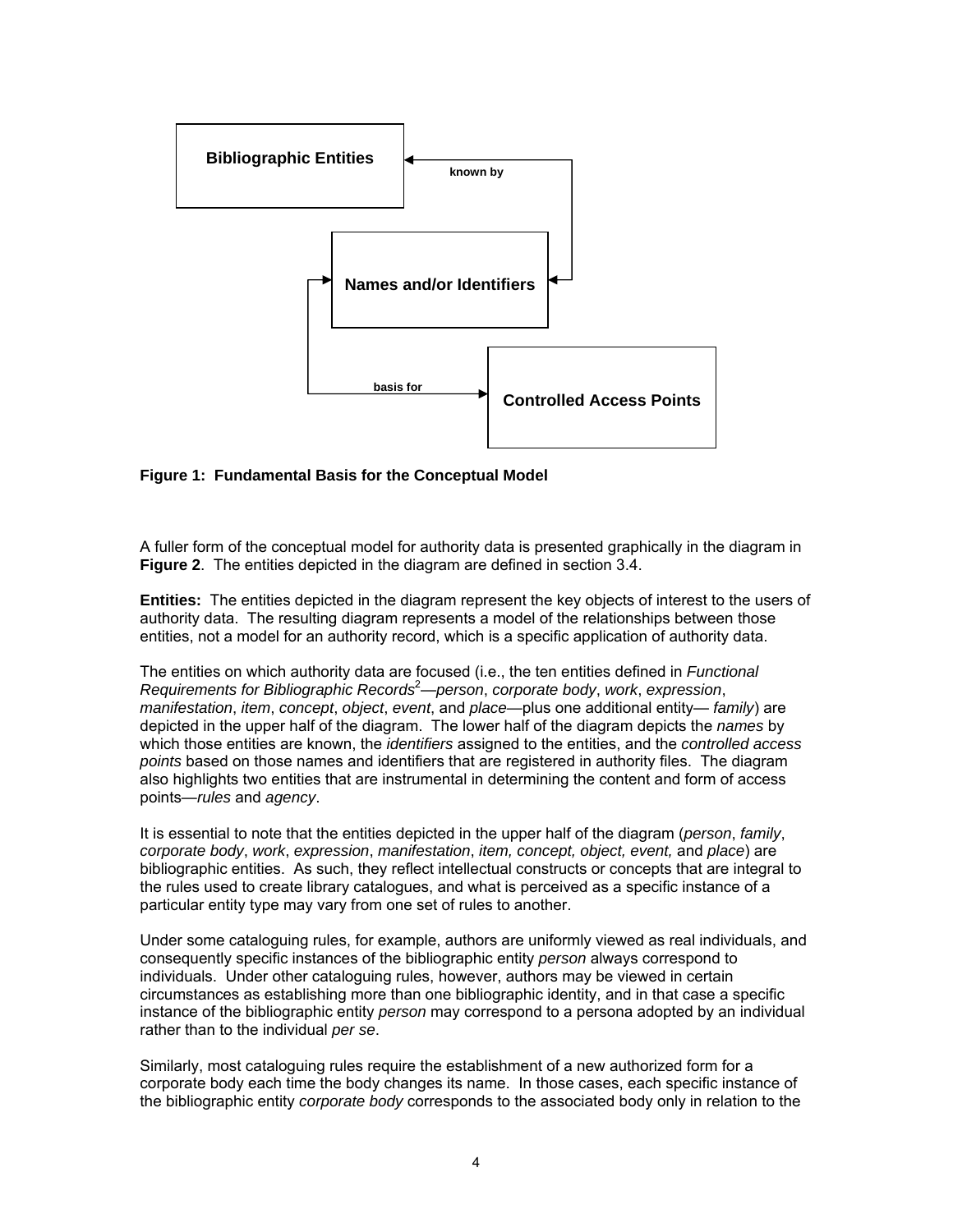period of time during which the body used that particular name. Consequently, the body as such (e.g., a legally incorporated enterprise, a government agency, a musical group, etc.) may be viewed as two or more instances of the bibliographic entity *corporate body*.

Rules for the construction of subject terms, on the other hand, may require the creation of a single authorized form to represent the body throughout the course of its existence. In that case, the specific instance of the bibliographic entity *corporate body* corresponds to the body *per se*.

Likewise, cataloguing rules may vary with respect to the treatment of *works*, *expressions*, *manifestations*, and *items*. The boundaries of a specific instance of the bibliographic entity *work* as defined by one set of cataloguing rules may differ from those defined by another set of rules. Hence, the two resulting instances of the bibliographic entity *work* may not be directly equivalent. Similarly, the application of one set of cataloguing rules may result in the recognition of a specific instance of the bibliographic entity *expression* that is not precisely the same as that recognized by the application of a different set of rules, etc.

Cataloguing rules and coding conventions may also differ in their treatment of fictional characters, supernatural or legendary beings, imaginary places, etc. In some cases, those entities will be viewed as *persons*, *families*, *places*, etc., but in other cases, they will be viewed as *concepts*. Similarly, certain events (ad hoc meetings, sporting events, etc.) may be viewed as *corporate bodies* under one set of cataloguing rules but simply as *events* under another set of rules.

**Relationships between entities:** The relationships depicted in the diagram **(Figure 2)** reflect the inherent associations between the various entity types. The lines and arrows connecting the entities in the upper half of the diagram with those in the lower half represent the relationships between *name* and *identifier* and the bibliographic entities with which they are associated (*person*, *family*, *corporate body*, *work*, *expression*, *manifestation*, *item*, *concept*, *object*, *event*, and *place*). A specific instance of any of those bibliographic entities may be "known by" one or more *names*, and conversely any *name* may be associated with one or more specific instance of any of the bibliographic entities. Similarly, a specific instance of any one of the bibliographic entities may be "assigned" one or more *identifiers*, but an *identifier* may be assigned to only one specific instance of a bibliographic entity.

It should be noted that the diagram **(Figure 2)** also depicts a relationship ("associated with") that may apply between a *person*, a *family*, or a *corporate body*, on the one hand, and a *work*, *expression*, *manifestation*, or *item* on the other hand. The entity-relationship diagram in FRBR reflects the high-level relationships between entities *work*, *expression*, *manifestation*, and *item* (a *work* is "realized through" *expression*, etc.). It also depicts a number of specific relationships between *person* and *corporate body*, on the one hand, and *work*, *expression*, *manifestation*, and *item* on the other hand (a *work* may be "created by" a *person*, etc.). Those same relationships are conceptually valid for the FRBR entities that are represented in the conceptual model for authorities. They have not, however, been shown explicitly in **Figure 2**, largely because they have no direct functional relevance in the context of authority files *per se*. **Figure 2** does, nevertheless, depict the generic relationship ("associated with") to reflect the fact that in name/title authority records the combination of a name and a title is indicative of an association between a *person*, *family*, or *corporate body* and a *work*, *expression*, *manifestation*, or *item*, but the specific nature of the association is not integral to the structure of the record.

The relationships depicted in the lower half of the diagram **(Figure 2)** represent the associations between the entities *name* and *identifier* and the formal or structural entity *controlled access point*, and the association between that entity and the entities *rules* and *agency*. A specific *name* or *identifier* may be the "basis for" a *controlled access point*, and conversely a *controlled access point* may be based on a *name* or *identifier*.

A *controlled access point* may be based on a combination of two *names* and/or *identifiers*, as in the case of a name/title access point representing a *work* that combines the name of the author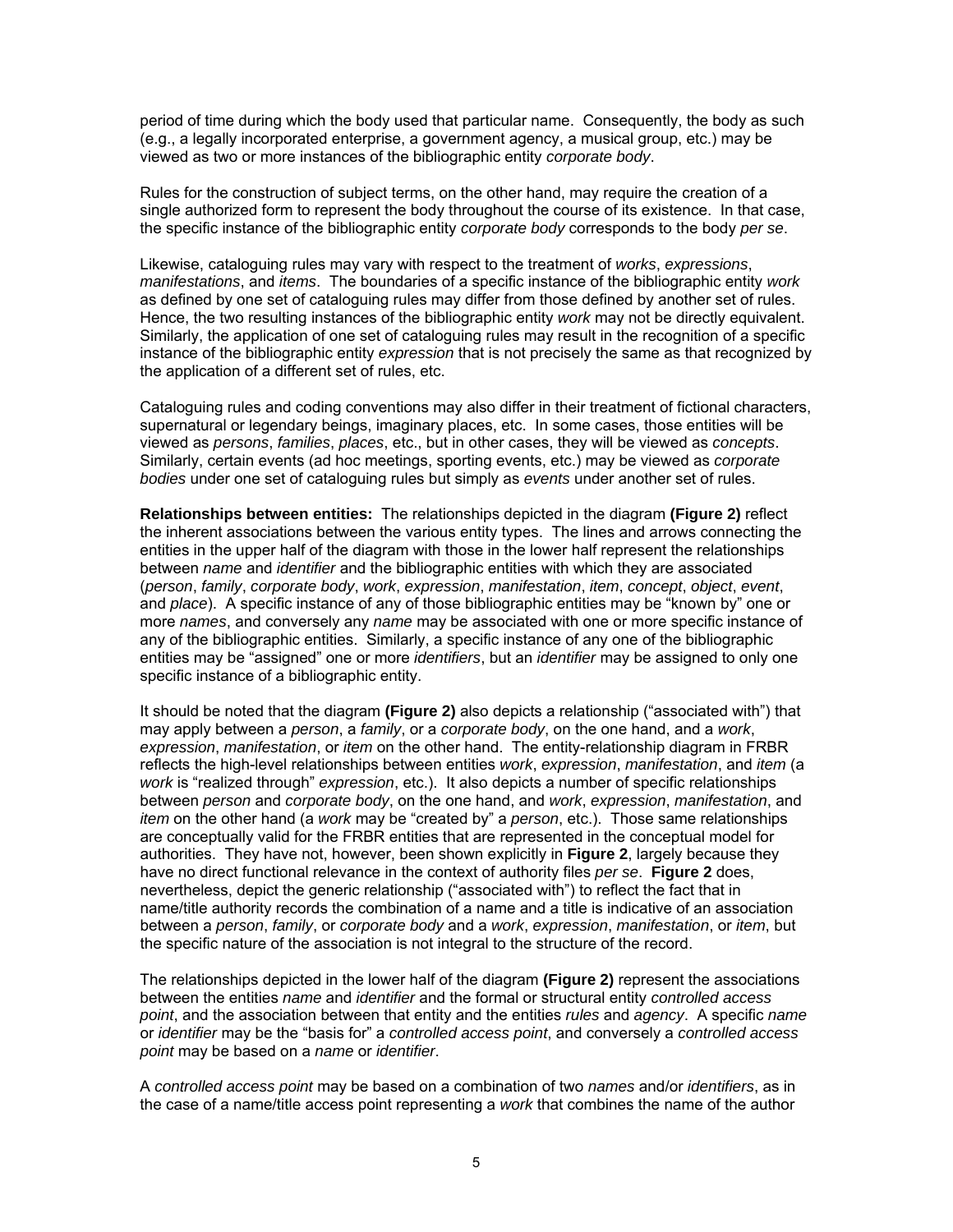with the name (i.e., the title) of the work. The controlled access point will be centred on an instance of the *work* entity. However, in order to function effectively, the access point will need to reflect the relationship of that work not only to instances of the *name* entity (i.e., to the various titles by which the work is known) but its relationship to instances of the other entities depicted in the upper half of the diagram as well (most notably the person, family, or corporate body responsible for the work). The result is a name/title access point.

*Controlled access points* may be "governed by" *rules*, and those *rules* in turn may be "applied by" one or more *agencies*. Likewise, *controlled access points* may be "created by", or "modified by" one or more *agencies*.

These relationships are further described in section 5.2.

**Relationships between instances of an entity:** Other types of relationships that may operate between a specific instance of one bibliographic entity type and a specific instance of either the same or a different bibliographic entity type (e.g., a collaborative relationship between two specific persons or a membership relationship between a person and a corporate body) are not shown in the entity-relationship diagram. Relationships of that kind are discussed in section 5.3.

Other types of relationships that may operate between specific instances of the entities depicted in the upper half of the diagram *(person, family, corporate body, work, expression, manifestation, item, concept, object, event,* and *place*) and specific instances of the entity *name* are discussed in section 5.4.

Other types of relationships that may operate between specific instances of the entity *controlled access point* (e.g., a parallel language or alternate script relationship between two specific access points) are not shown in the entity-relationship diagram. Relationships of that kind are discussed in section 5.5.

For the purposes of this study, certain types of association between a specific instance of one entity type and a specific instance of another entity type are treated simply as an attribute of the first entity. For example, in the case of an association between a *corporate body* and a *place* associated with the body that is implicit in the construction of a controlled access point for that body, it was deemed sufficient to treat the place associated with the body simply as an attribute of *corporate body*. That does not preclude the possibility of developing the model further in order to reflect that type of association more formally as a relationship between the two entities.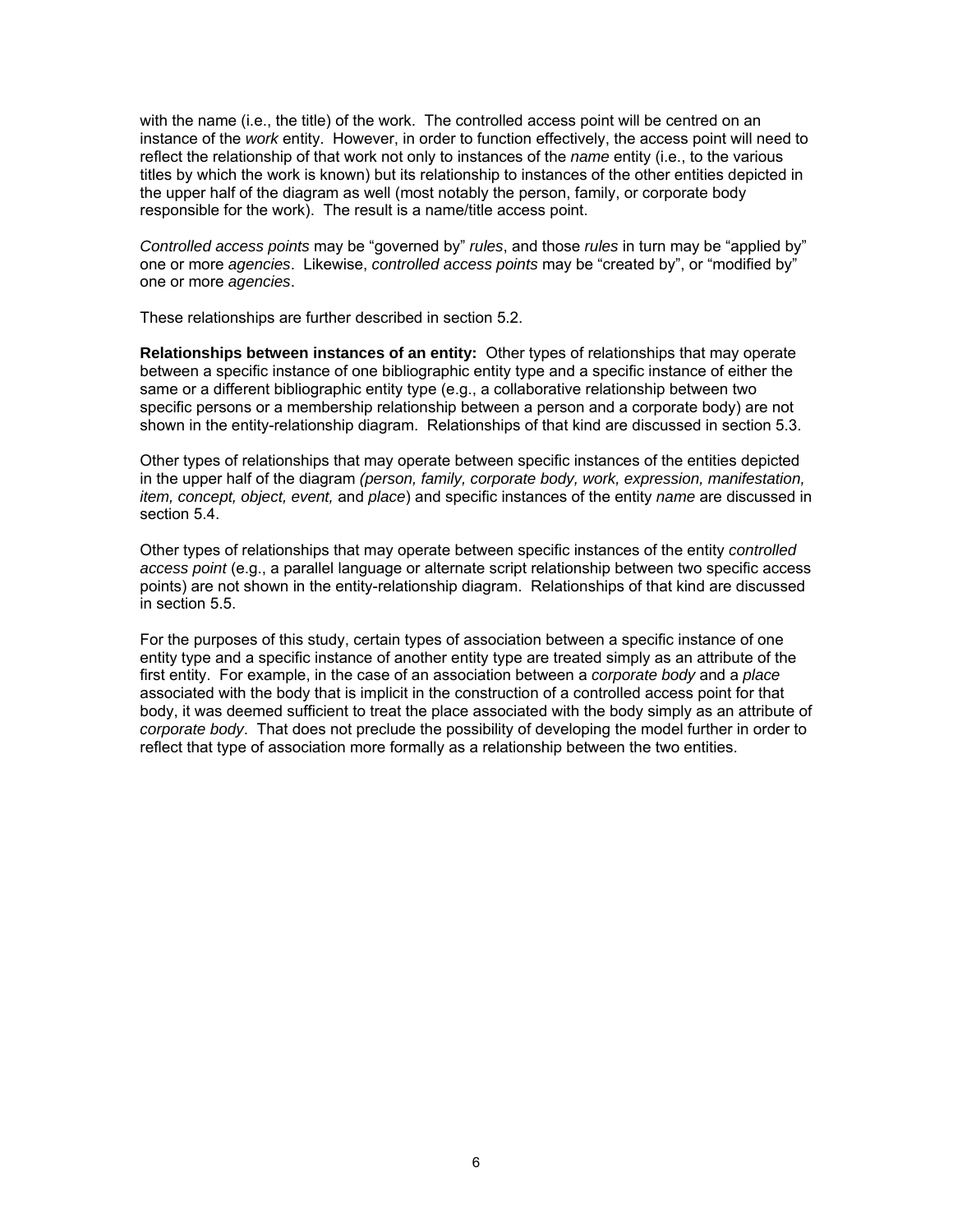

**Figure 2: Conceptual Model for Authority Data**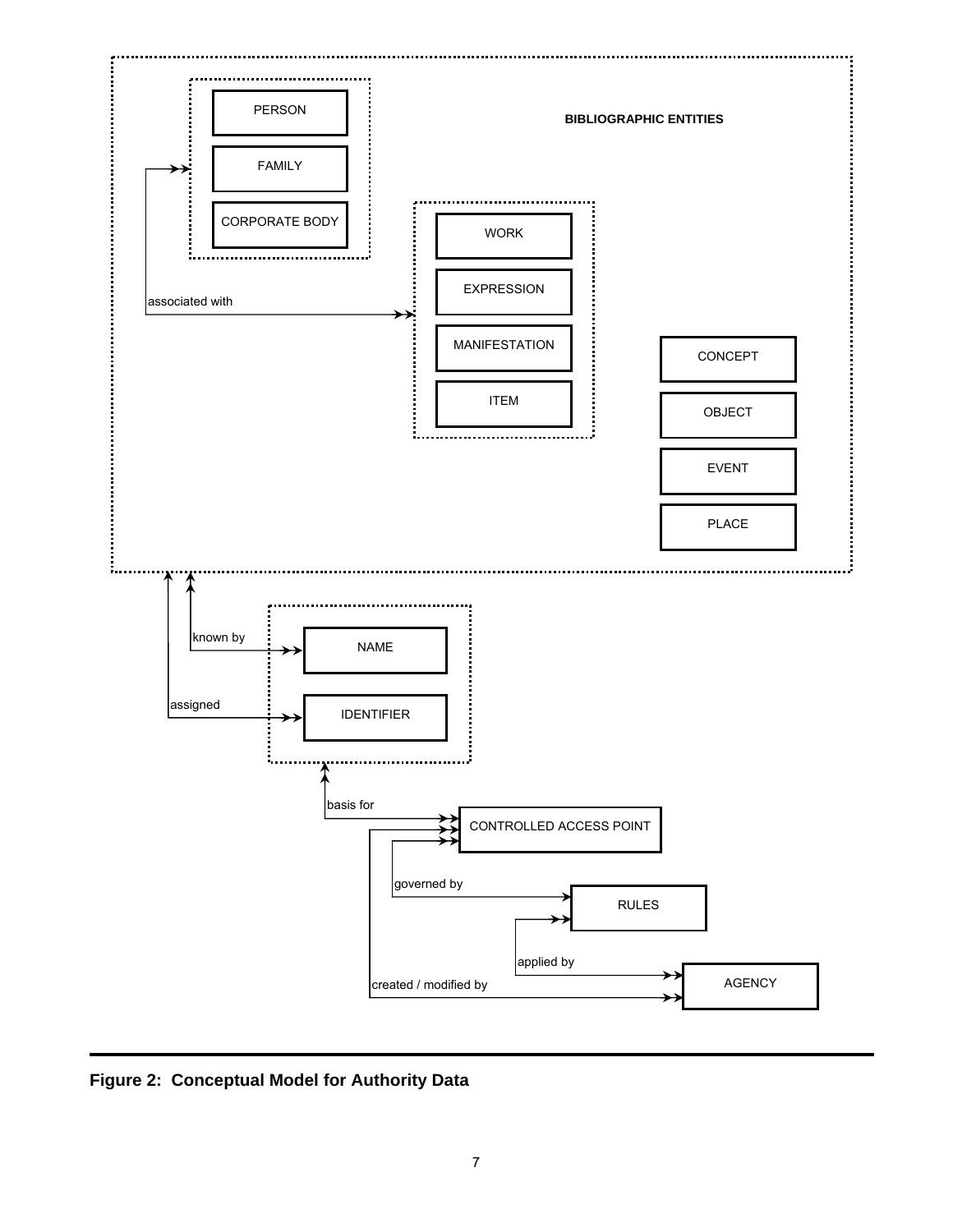# <span id="page-12-0"></span>**3.4 Entity Definitions**

The entity definitions have been derived largely from two sources: *Functional Requirements for Bibliographic Records* (FRBR); and *Guidelines for Authority Records and References* (GARR).

| <b>Person</b>         | An individual or a persona established or adopted by an individual or<br>group. [FRBR, modified]                                                                                                                                                                                                                                                                                                                                                                                                                                                                                                                                             |
|-----------------------|----------------------------------------------------------------------------------------------------------------------------------------------------------------------------------------------------------------------------------------------------------------------------------------------------------------------------------------------------------------------------------------------------------------------------------------------------------------------------------------------------------------------------------------------------------------------------------------------------------------------------------------------|
|                       | Includes real individuals.                                                                                                                                                                                                                                                                                                                                                                                                                                                                                                                                                                                                                   |
|                       | Includes personas established or adopted by an individual through the<br>use of more than one name (e.g., the individual's real name and/or one<br>or more pseudonyms).                                                                                                                                                                                                                                                                                                                                                                                                                                                                      |
|                       | Includes personas established or adopted jointly by two or more<br>individuals (e.g., Ellery Queen - joint pseudonym of Frederic Dannay<br>and Manfred B. Lee).                                                                                                                                                                                                                                                                                                                                                                                                                                                                              |
|                       | Includes personas established or adopted by a group (e.g., Betty<br>Crocker).                                                                                                                                                                                                                                                                                                                                                                                                                                                                                                                                                                |
|                       | Note: Cataloguing rules vary in their treatment of personas (i.e.,<br>bibliographic identities) established or adopted by the same individual.<br>Some cataloguing rules recognize pseudonyms used by an individual<br>as separate personas and an authorized form will be established for<br>each persona with see also references connecting the resulting<br>authorized forms of names for those personas. Other cataloguing rules<br>recognize only one persona for an individual and pseudonyms used;<br>one persona is the authorized form and the names of other personas<br>are treated as variant forms of name for the individual. |
| <b>Family</b>         | Two or more persons related by birth, marriage, adoption, or similar<br>legal status, or otherwise present themselves as a family.                                                                                                                                                                                                                                                                                                                                                                                                                                                                                                           |
|                       | Includes royal families, dynasties, houses of nobility, etc.                                                                                                                                                                                                                                                                                                                                                                                                                                                                                                                                                                                 |
|                       | Includes patriarchies and matriarchies.                                                                                                                                                                                                                                                                                                                                                                                                                                                                                                                                                                                                      |
|                       | Includes groups of individuals sharing a common ancestral lineage.                                                                                                                                                                                                                                                                                                                                                                                                                                                                                                                                                                           |
|                       | Includes family units (parents, children, grand children, etc.).                                                                                                                                                                                                                                                                                                                                                                                                                                                                                                                                                                             |
|                       | Includes the successive holders of a title in a house of nobility, viewed<br>collectively (e.g., Dukes of Norfolk).                                                                                                                                                                                                                                                                                                                                                                                                                                                                                                                          |
| <b>Corporate Body</b> | An organization or group of persons and/or organizations acting as a<br>unit. [FRBR]                                                                                                                                                                                                                                                                                                                                                                                                                                                                                                                                                         |
|                       | Includes organizations and groups of individuals and/or organizations<br>identified by a particular name.                                                                                                                                                                                                                                                                                                                                                                                                                                                                                                                                    |
|                       | Includes occasional groups and groups that are constituted as                                                                                                                                                                                                                                                                                                                                                                                                                                                                                                                                                                                |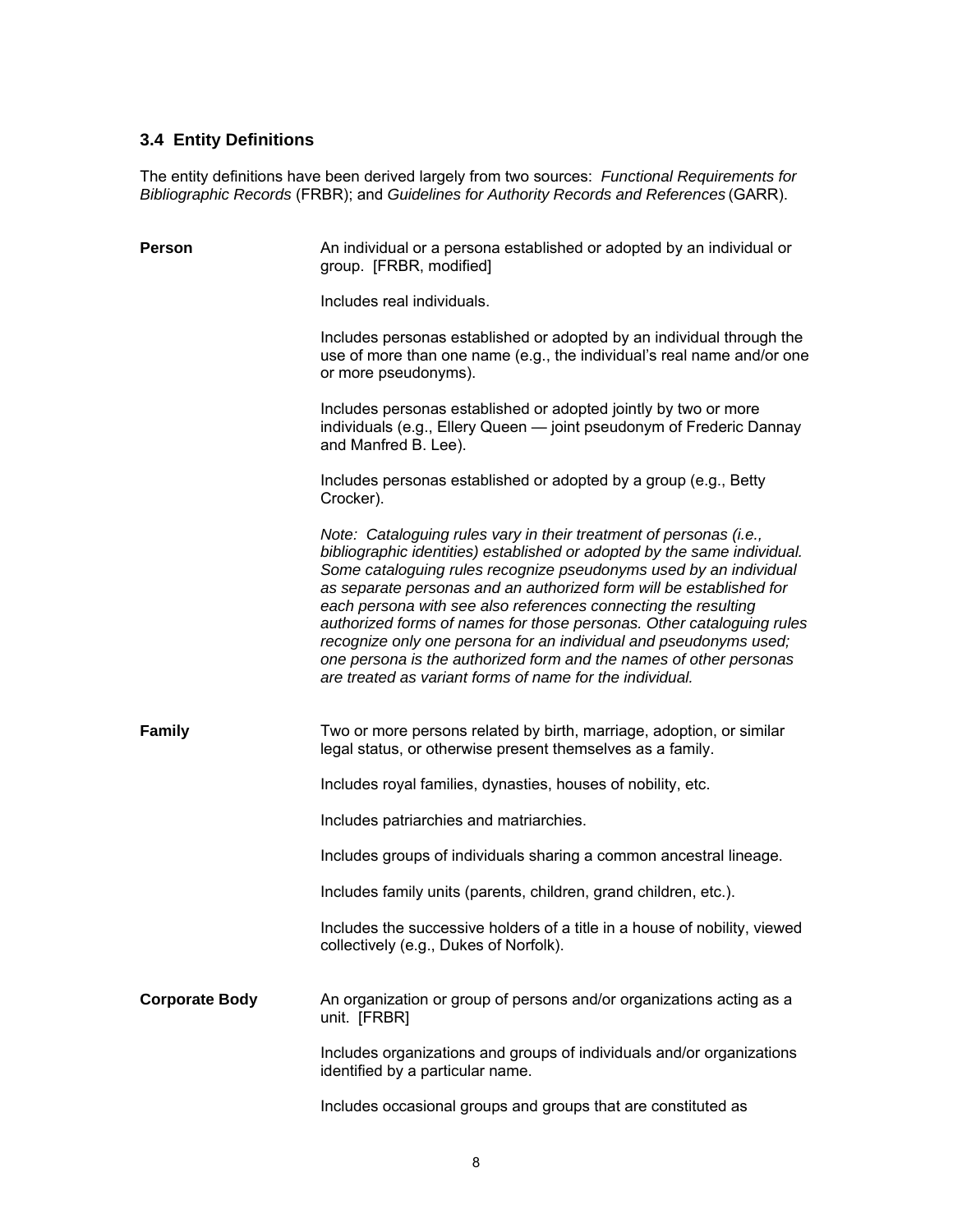|                   | meetings, conferences, congresses, expeditions, exhibitions, festivals,<br>fairs, etc.                                                                                                                                                                                                                                                                                                                                                                                                                                                                                                 |
|-------------------|----------------------------------------------------------------------------------------------------------------------------------------------------------------------------------------------------------------------------------------------------------------------------------------------------------------------------------------------------------------------------------------------------------------------------------------------------------------------------------------------------------------------------------------------------------------------------------------|
|                   | Includes musical performing groups, groups of visual artists, and dance<br>companies producing collective work.                                                                                                                                                                                                                                                                                                                                                                                                                                                                        |
|                   | Includes organizations that act as territorial authorities, exercising or<br>claiming to exercise government functions over a certain territory, such<br>as a federation, a state, a region, a local municipality, etc.                                                                                                                                                                                                                                                                                                                                                                |
|                   | Includes organizations and groups that are defunct as well as those<br>that continue to operate.                                                                                                                                                                                                                                                                                                                                                                                                                                                                                       |
|                   | Note: Cataloguing rules may differ with respect to the treatment of<br>meetings, etc., depending on whether or not they are formally<br>convened at a pre-determined date, whether or not they result in the<br>issuance of a publication, etc. In some instances they may be treated<br>as corporate bodies, but in other instances they may be treated simply<br>as events (see also the entity definition for event).                                                                                                                                                               |
|                   | Note: Cataloguing rules generally treat distinctive identities of<br>corporate bodies established through usage of different names over<br>time as though they represented different but related corporate bodies.                                                                                                                                                                                                                                                                                                                                                                     |
| <b>Work</b>       | A distinct intellectual or artistic creation (i.e., the intellectual or artistic<br>content). [FRBR, as modified in the IME ICC Glossary <sup>3</sup> ]                                                                                                                                                                                                                                                                                                                                                                                                                                |
|                   | Includes texts (written or spoken), musical works, graphic works,<br>photographic works, moving image works, cartographic works, three-<br>dimensional works, data, computer programs, etc.                                                                                                                                                                                                                                                                                                                                                                                            |
|                   | Includes legal works (laws, regulations, constitutions, treaties, court<br>rules, court decisions, etc.), religious works (sacred scriptures, creeds,<br>liturgical works, papal communications, etc.).                                                                                                                                                                                                                                                                                                                                                                                |
|                   | Includes collections and compilations of works as well as individual<br>works.                                                                                                                                                                                                                                                                                                                                                                                                                                                                                                         |
|                   | Includes component works (e.g., articles published in an issue of a<br>periodical or the panels of an altarpiece).                                                                                                                                                                                                                                                                                                                                                                                                                                                                     |
|                   | Note: The concept of what constitutes a work and where the line of<br>demarcation lies between one work and another may differ from one<br>culture to another, from one discipline to another or from one<br>cataloguing agency to another. Consequently, bibliographic<br>conventions established by various cultures, national groups, or<br>cataloguing agencies may differ with respect to the criteria they use for<br>determining the boundaries between one work and another. The<br>specifics of cataloguing rules may also have a bearing on what is<br>recognized as a work. |
| <b>Expression</b> | The intellectual or artistic realization of a work in the form of alpha-<br>numeric, musical, or choreographic notation, sound, image, object,<br>movement, etc., or any combination of such forms. [FRBR]                                                                                                                                                                                                                                                                                                                                                                             |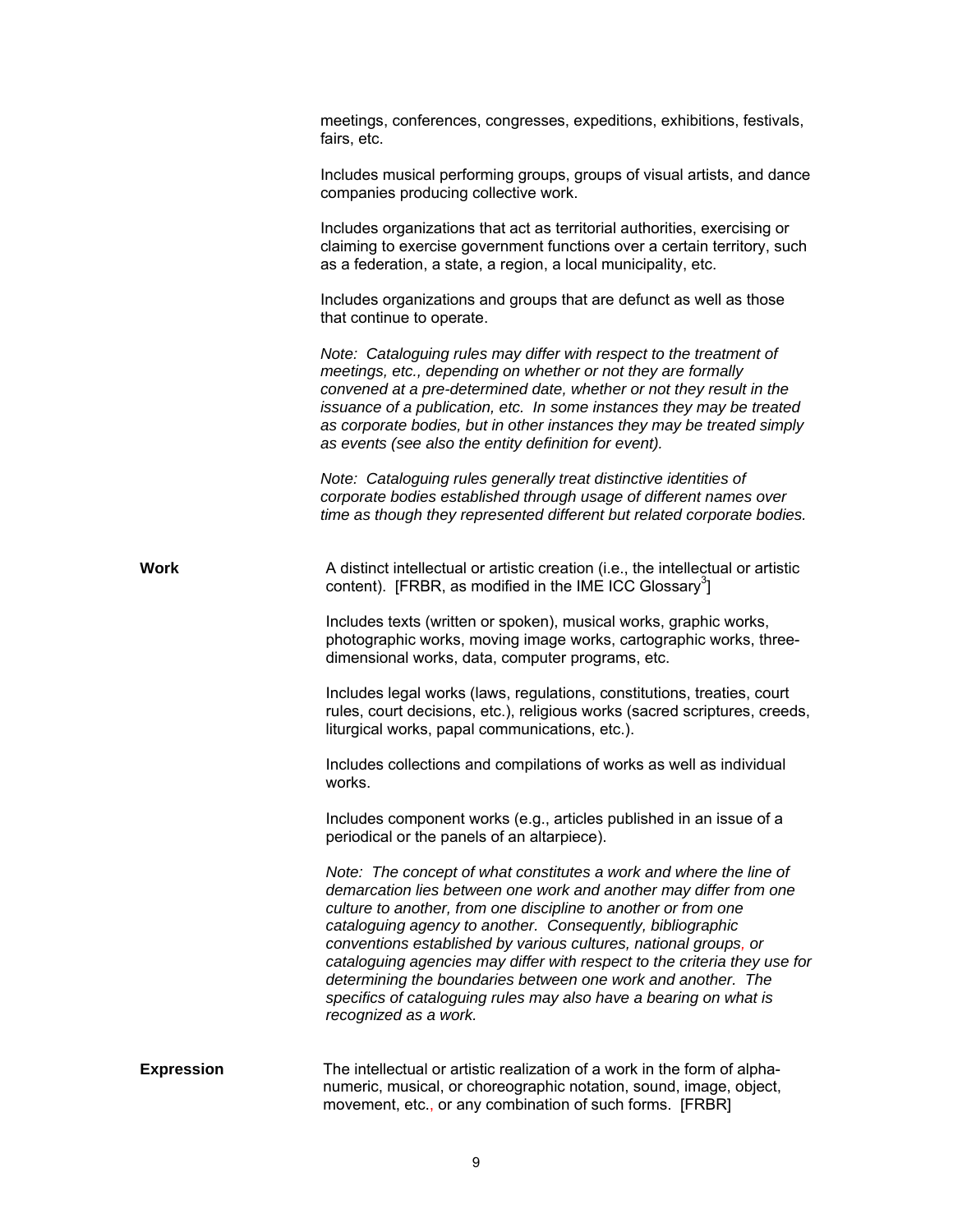|                      | Includes the specific words, sentences, paragraphs, etc. that result<br>from the realization of a work in the form of a text (e.g., through<br>translation).                                                                                                                                                                                                                                                                                                                                                                                                                                                                                                                                                                               |
|----------------------|--------------------------------------------------------------------------------------------------------------------------------------------------------------------------------------------------------------------------------------------------------------------------------------------------------------------------------------------------------------------------------------------------------------------------------------------------------------------------------------------------------------------------------------------------------------------------------------------------------------------------------------------------------------------------------------------------------------------------------------------|
|                      | Includes the particular notes, phrasing, etc. resulting from the<br>realization of a musical work (e.g., through performance).                                                                                                                                                                                                                                                                                                                                                                                                                                                                                                                                                                                                             |
|                      | Includes the specific sequences of moving images, combined with<br>sounds or not, that are available in a given version of a cinematic work.                                                                                                                                                                                                                                                                                                                                                                                                                                                                                                                                                                                               |
|                      | Excludes aspects of physical form, such as typeface and page layout,<br>if they are not integral to the intellectual or artistic realization of the<br>work as such.                                                                                                                                                                                                                                                                                                                                                                                                                                                                                                                                                                       |
|                      | Note: The degree to which bibliographic distinctions are made<br>between variant expressions of a work will depend to some extent on<br>the nature of the work itself, and on the anticipated needs of users.<br>Variations that would be evident only from a detailed analysis and<br>comparison of expressions would normally be reflected in authority<br>data only if the nature or stature of the work warranted such analysis,<br>and only if it was anticipated that the distinction would be important to<br>users.                                                                                                                                                                                                                |
|                      | Note: Uniform title controlled access points incorporating additions<br>that reflect attributes of an expression (e.g., language of expression,<br>form of expression) normally serve to collocate related expressions of<br>the work as distinct from differentiating between individual expressions<br>of the work.                                                                                                                                                                                                                                                                                                                                                                                                                      |
| <b>Manifestation</b> | The physical embodiment of an expression of a work. [FRBR]                                                                                                                                                                                                                                                                                                                                                                                                                                                                                                                                                                                                                                                                                 |
|                      | Includes manifestations in the form of books, periodicals, maps,<br>posters, sound recordings, films, video recordings, DVDs, CD-ROMs,<br>multimedia kits, PDF files, MP3 files, etc.                                                                                                                                                                                                                                                                                                                                                                                                                                                                                                                                                      |
|                      | Note: If the physical embodiment of an expression of a work involves<br>the production of only a single artifact (e.g., an author's manuscript or<br>an original oil painting), the manifestation comprises only that single<br>artifact. However, if the embodiment involves the production of<br>multiple copies (e.g., in the publication of a book or the commercial<br>production of a sound recording) the manifestation encompasses the<br>entire set of physical copies produced. In the latter case, the entity<br>described for cataloguing purposes is, in effect, an abstraction derived<br>from characteristics of a single copy that are presumed to be shared<br>by all copies in the set that comprises the manifestation. |
| <b>Item</b>          | A single exemplar of a manifestation. [FRBR]                                                                                                                                                                                                                                                                                                                                                                                                                                                                                                                                                                                                                                                                                               |
|                      | Includes items comprising a single physical object (one volume,<br>cassette, etc.).                                                                                                                                                                                                                                                                                                                                                                                                                                                                                                                                                                                                                                                        |
|                      | Includes items comprising more than one physical object (two or more<br>volumes, compact discs, etc.).                                                                                                                                                                                                                                                                                                                                                                                                                                                                                                                                                                                                                                     |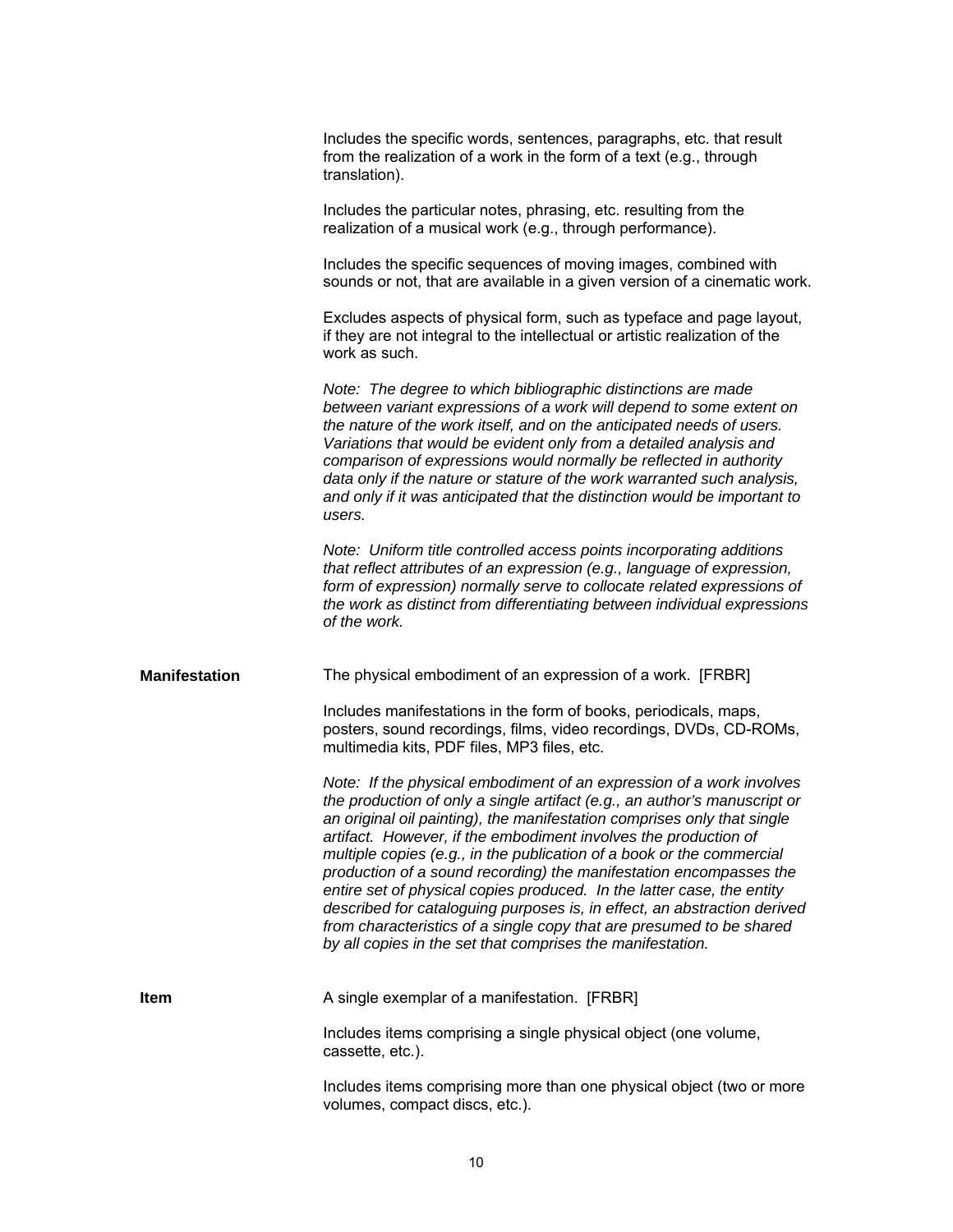| <b>Concept</b> | An abstract notion or idea. [FRBR]                                                                                                                                                                                                                                      |
|----------------|-------------------------------------------------------------------------------------------------------------------------------------------------------------------------------------------------------------------------------------------------------------------------|
|                | Includes fields of knowledge, disciplines, schools of thought, etc.                                                                                                                                                                                                     |
|                | Includes philosophies, religions, political ideologies, etc.                                                                                                                                                                                                            |
|                | Includes theories, processes, techniques, practices, etc.                                                                                                                                                                                                               |
|                | Includes categories of persons, populations, biological species, classes<br>of objects, etc.                                                                                                                                                                            |
|                | Note: For the purposes of this study, entities that are categorized as<br>concepts are relevant only in the context of subject authority files.                                                                                                                         |
| Object         | A material thing. [FRBR]                                                                                                                                                                                                                                                |
|                | Includes inanimate objects occurring in nature.                                                                                                                                                                                                                         |
|                | Includes animate objects occurring in nature, other than human beings<br>(e.g., animals, plants, insects).                                                                                                                                                              |
|                | Includes individual animate objects occurring in nature, other than<br>human beings (except human beings known only as fossils and whose<br>activity is otherwise unknown) (e.g., animals, birds, insects, as<br>individuals, not as species).                          |
|                | Includes fixed, movable, and moving objects that are the product of<br>human creation.                                                                                                                                                                                  |
|                | Includes objects that no longer exist.                                                                                                                                                                                                                                  |
|                | Note: For the purposes of this study, entities that are categorized as<br>objects are relevant only in the context of subject authority files.                                                                                                                          |
| <b>Event</b>   | An action or occurrence. [FRBR]                                                                                                                                                                                                                                         |
|                | Includes historical and pre-historical as well as current and future<br>events.                                                                                                                                                                                         |
|                | Includes meetings, sporting events, expeditions, etc.                                                                                                                                                                                                                   |
|                | Includes broad periods in time such as epochs, eras, etc.                                                                                                                                                                                                               |
|                | Includes periods in time defined in relation to historical events, cultural,<br>artistic, philosophical movements, etc.                                                                                                                                                 |
|                | Note: Cataloguing rules may differ with respect to the treatment of<br>meetings, etc. In some instances they may be treated simply as<br>events, but in other instances they may be treated as corporate bodies<br>(see also the entity definition for corporate body). |
|                | Note: For the purposes of this study, entities that are categorized as<br>events but do not function as corporate bodies are relevant only in the                                                                                                                       |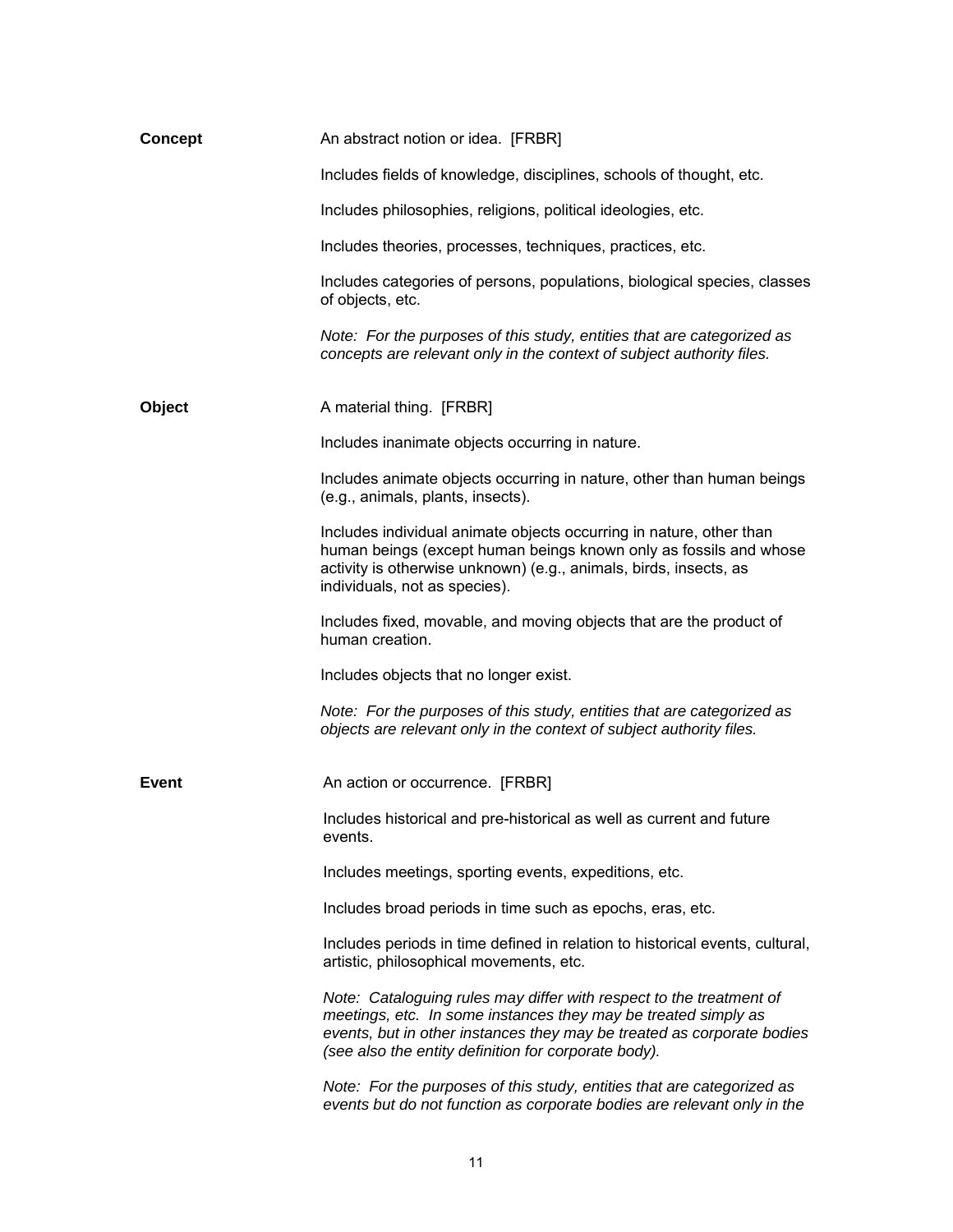|              | context of subject authority files.                                                                                                                                         |
|--------------|-----------------------------------------------------------------------------------------------------------------------------------------------------------------------------|
| <b>Place</b> | A location. [FRBR]                                                                                                                                                          |
|              | Includes terrestrial and extra-terrestrial locations.                                                                                                                       |
|              | Includes historical and pre-historical as well as contemporary and<br>future locations.                                                                                     |
|              | Includes geographic features (e.g., lakes, mountains, rivers).                                                                                                              |
|              | Includes geo-political jurisdictions (i.e., geographic territories governed<br>by political authorities).                                                                   |
| <b>Name</b>  | A character or group of words and/or characters by which an entity is<br>known. [FRBR, modified]                                                                            |
|              | Includes names by which persons, families, and corporate bodies are<br>known.                                                                                               |
|              | Includes titles by which works, expressions, manifestations, and items<br>are known.                                                                                        |
|              | Includes names and terms by which concepts, objects, events, and<br>places are known.                                                                                       |
|              | Includes real names, pseudonyms, religious names, initials, and<br>separate letters, numerals, or symbols.                                                                  |
|              | Includes forenames (or given names), matronymics, patronymics,<br>family names (or surnames), dynastic names, etc.                                                          |
|              | Includes roman numerals associated with the given names of<br>sovereigns, popes, etc.                                                                                       |
|              | Includes names of families, clans, dynasties, houses of nobility, etc.                                                                                                      |
|              | Includes names representing the successive holders of a title in<br>houses of nobility, etc., viewed collectively (e.g., Dukes of Norfolk).                                 |
|              | Includes names used by a corporate body at various periods in its<br>history.                                                                                               |
|              | Includes names of associations, institutions, business firms, not-for-<br>profit enterprises, etc.                                                                          |
|              | Includes names of governments, government agencies, projects, and<br>programmes, government officials, delegations, legislative bodies,<br>armed forces, etc.               |
|              | Includes names of religious bodies, local churches, etc., religious<br>councils, religious officials, provinces, dioceses, synods, etc., papal<br>diplomatic missions, etc. |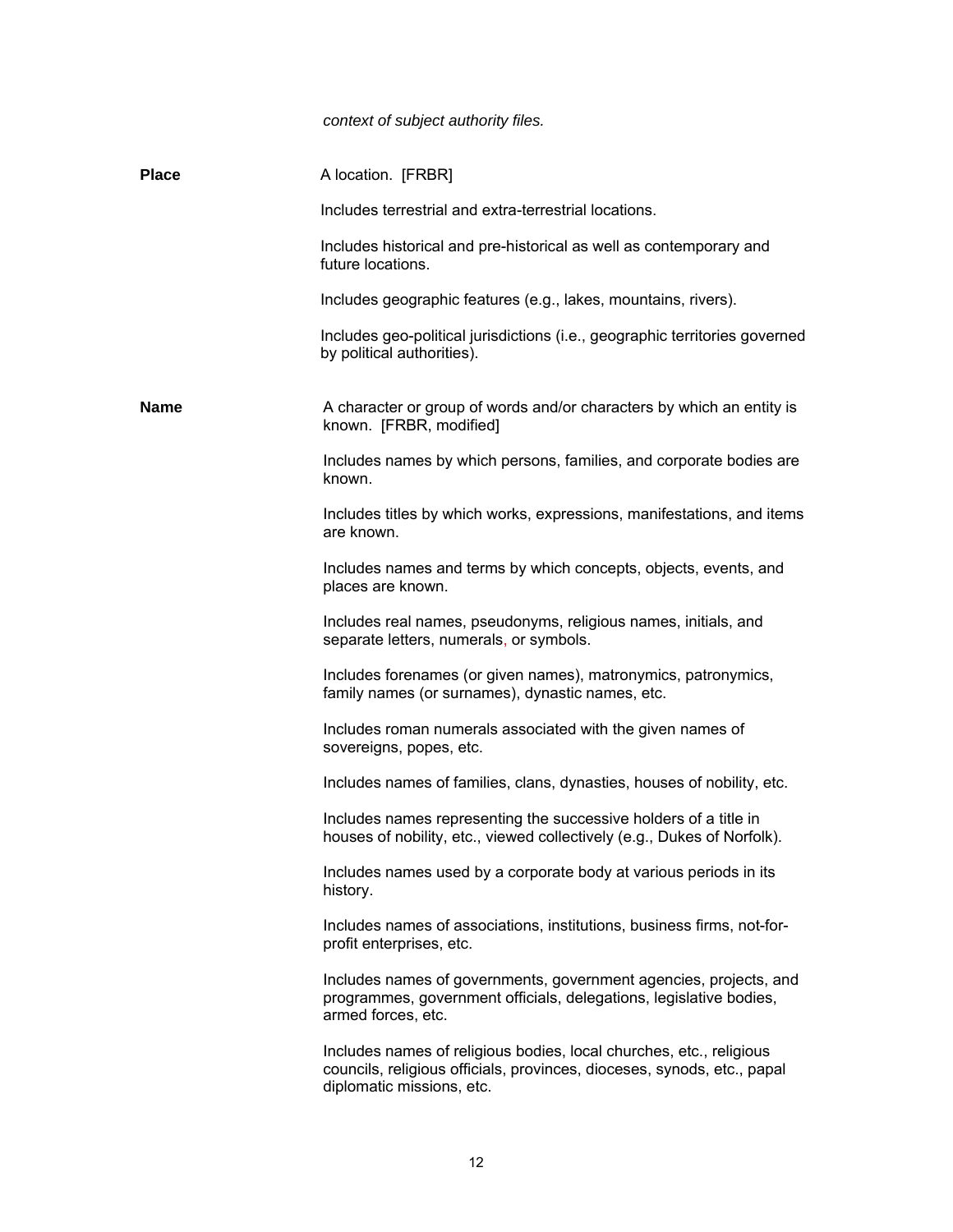Includes names of conferences, congresses, meetings, etc.

Includes names of exhibitions, athletic contests, expeditions, fairs, festivals, etc.

Includes names of subordinate and related bodies.

Includes numbers that form an integral part of the name of a corporate body or event.

Includes trade names.

Includes titles of content, parts of content, compilations of content, etc.

Includes titles by which a work has become known.

Includes the title proper of the original edition of a work.

Includes titles by which a work is identified in reference sources.

Includes titles under which a work has been published.

Includes titles by which an expression has become known.

Includes the title proper of the original manifestation of an expression.

Includes titles by which an expression is identified in reference sources.

Includes titles under which an expression has been published.

Includes the title proper of the original edition of a manifestation.

Includes titles by which a manifestation is identified in reference sources.

Includes variant titles appearing on or in a manifestation.

Includes names and terms for events, objects, concepts, and places.

*Note: Cataloguing rules may mandate the use of a place name to represent both the geographic territory per se and the government that has jurisdiction over that territory (e.g., the use of the name Massachusetts to represent both the territory covered by the state and the government of the state, the official name of which is The Commonwealth of Massachusetts.)* 

*Note: Cataloguing rules may differ with respect to the elements they consider as integral parts of the name as distinct from elements they consider as additions to the name for the purposes of constructing controlled access points.*

**Identifier** A number, code, word, phrase, logo, device, etc. that is uniquely associated with an entity, and serves to differentiate that entity from other entities within the domain in which the identifier is assigned.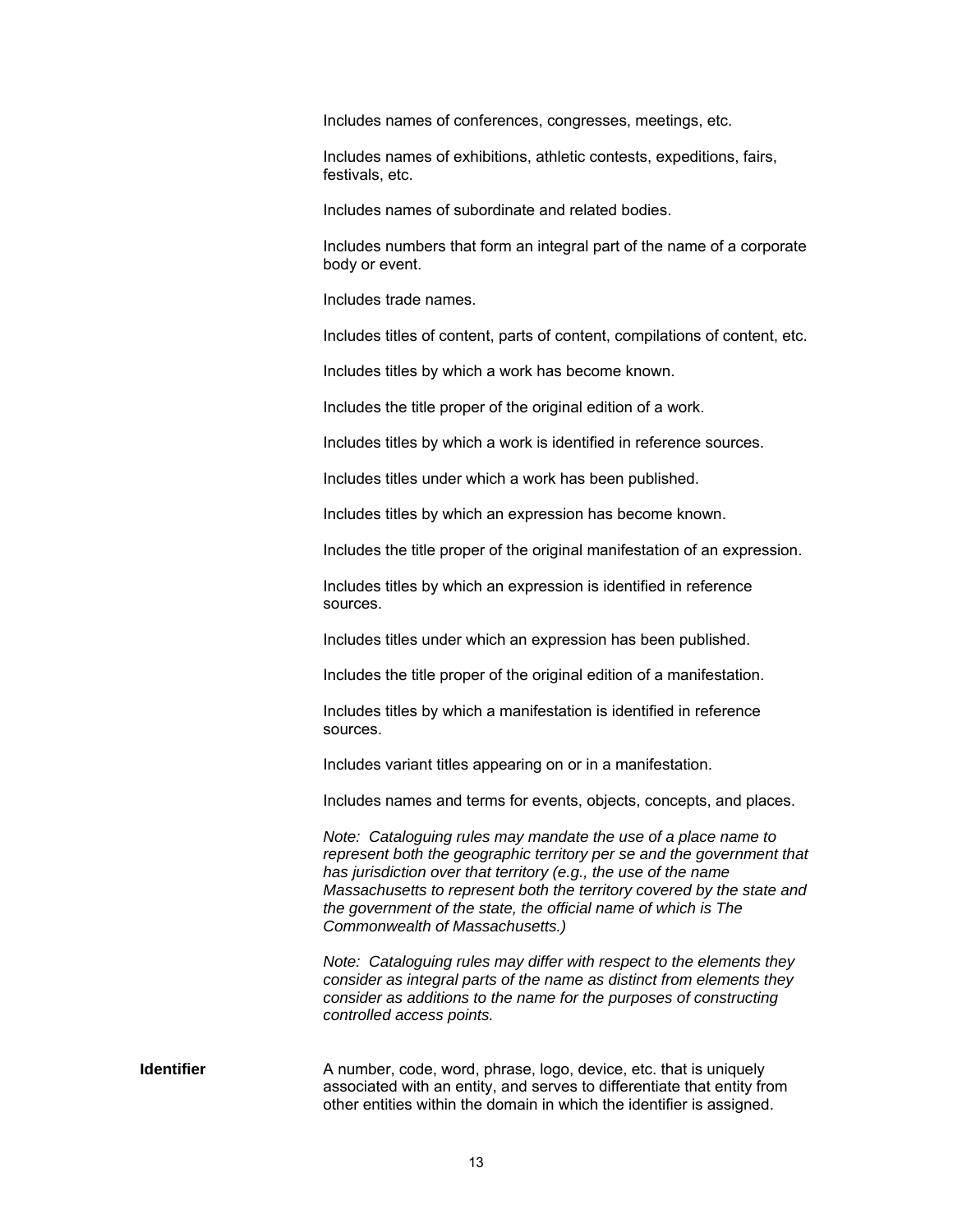|                                          | Includes identifiers such as social insurance numbers assigned by a<br>government authority.                                                                                                                                                   |
|------------------------------------------|------------------------------------------------------------------------------------------------------------------------------------------------------------------------------------------------------------------------------------------------|
|                                          | Includes personal identifiers assigned by other registration authorities.                                                                                                                                                                      |
|                                          | Includes business registration numbers, registration numbers for<br>charitable organizations, etc. assigned by a government authority.                                                                                                         |
|                                          | Includes corporate body identifiers assigned by other registration<br>authorities (e.g., ISBN publisher's prefix).                                                                                                                             |
|                                          | Includes standard identifiers assigned by registration authorities<br>identifying content (e.g., ISRC, ISWC, ISAN).                                                                                                                            |
|                                          | Includes standard identifiers assigned by registration authorities<br>identifying manifestations (e.g., ISBN, ISSN).                                                                                                                           |
|                                          | Includes thematic index numbers assigned to a musical work by the<br>publisher, or a musicologist.                                                                                                                                             |
|                                          | Includes catalogue raisonné numbers.                                                                                                                                                                                                           |
|                                          | Includes identifiers for items assigned by repositories (e.g., shelf<br>number).                                                                                                                                                               |
|                                          | Includes classification numbers referencing specific entities (e.g., a<br>classification number assigned to a particular painting).                                                                                                            |
|                                          | Includes registered trademarks.                                                                                                                                                                                                                |
|                                          | Note: Some of these identifiers may be included in authority data but<br>kept confidential for reasons of privacy.                                                                                                                             |
|                                          | Note: These identifiers are limited to those associated with entities and<br>do not include record numbers assigned to authority records.                                                                                                      |
| <b>Controlled Access</b><br><b>Point</b> | A name, term, code, etc. under which a bibliographic or authority<br>record or reference will be found. [GARR, modified]                                                                                                                       |
|                                          | Includes access points designated as authorized or preferred forms as<br>well as those designated as variant forms.                                                                                                                            |
|                                          | Includes access points based on personal, family, and corporate<br>names.                                                                                                                                                                      |
|                                          | Includes access points based on titles for works, expressions,<br>manifestations, and items.                                                                                                                                                   |
|                                          | Includes access points consisting of a combination of two names<br>and/or identifiers, as in the case of a name/title access point<br>representing a work that combines the name of the author with the<br>name (i.e., the title) of the work. |
|                                          | Includes access points based on terms for events, objects, concepts,<br>and places.                                                                                                                                                            |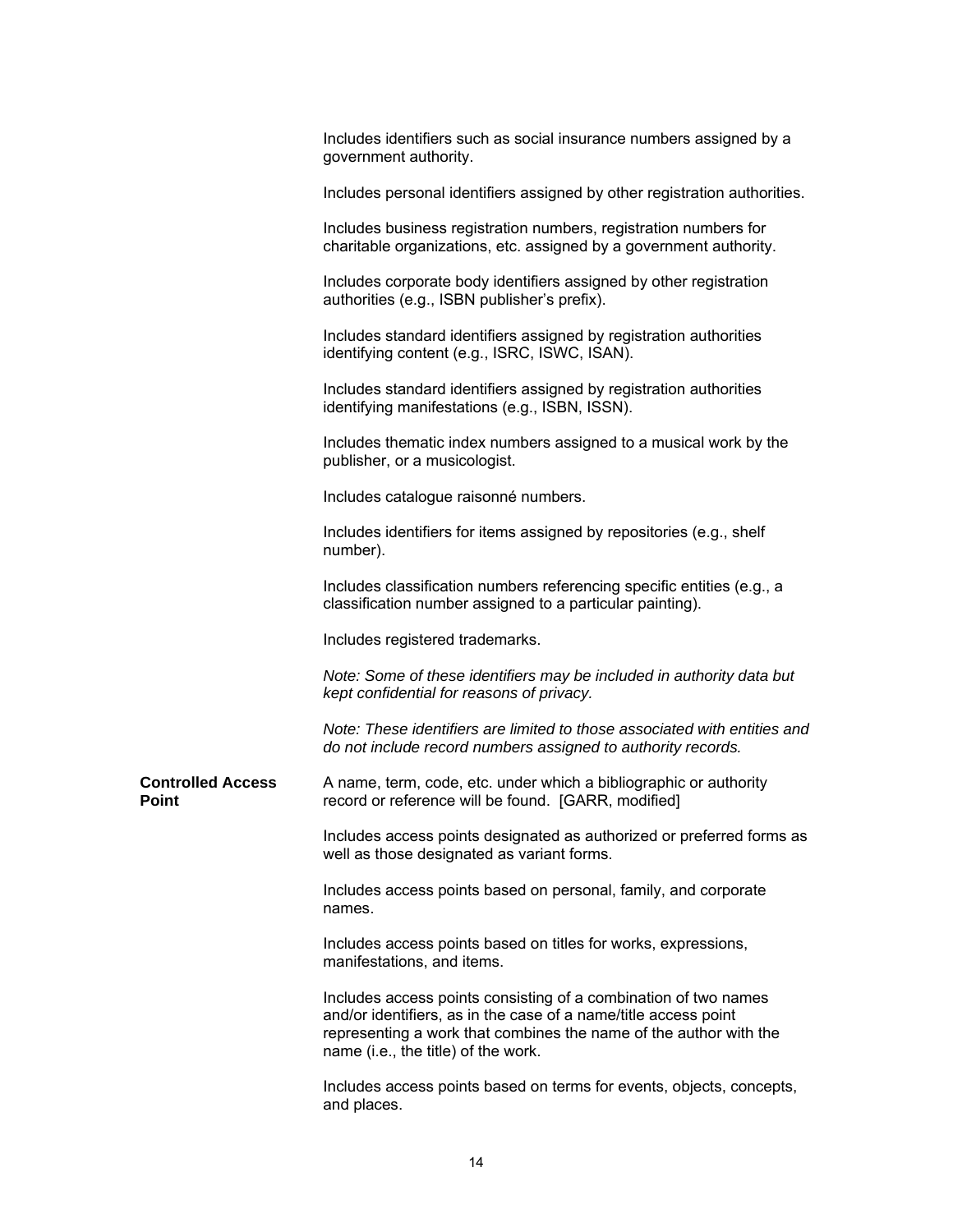<span id="page-19-0"></span>

|               | Includes access points based on identifiers such as standard numbers,<br>classification indicia, etc.                                                                     |
|---------------|---------------------------------------------------------------------------------------------------------------------------------------------------------------------------|
|               | Includes elements added to the name per se (e.g., dates) for the<br>purposes of distinguishing between entities with identical or similar<br>names.                       |
|               | Note: The focus of this model is names and terms that are controlled<br>through an authority file.                                                                        |
| <b>Rules</b>  | A set of instructions relating to the formulation and/or recording of<br>controlled access points (authorized or preferred forms, references,<br>$etc.$ ).                |
|               | Includes cataloguing rules and interpretations of those rules.                                                                                                            |
|               | Includes coding conventions.                                                                                                                                              |
| <b>Agency</b> | An organization responsible for creating or modifying a controlled<br>access point. The agency is responsible for application and<br>interpretation of the rules it uses. |
|               | Includes libraries, national bibliographic agencies, bibliographic<br>utilities, consortia, museums, archives, rights management<br>organizations, etc.                   |

## **4. Attributes**

Attributes for each of the entities defined above are listed and defined in sections 4.1 through 4.16 below.

The attributes listed and defined below were derived from an examination of data identified and/or defined in FRBR, GARR, *UNIMARC Manual - AuthoritiesFormat*<sup>4</sup> , *Mandatory Data Elements for Internationally Shared Resource Authority Records*5 (MLAR), as well as in the *International*  Standard Archival Authority Record for Corporate Bodies, Persons and Families<sup>6</sup> (ISAAR(CPF)). Thus, they may represent a broader list of possible attributes than may traditionally be recorded in library authority data. There is no intended implication that the attributes are mandatory or required for any application.

Other models, such as the *Encoded Archival Context<sup>7</sup>*, have emerged more recently and have not been fully evaluated. This may be a topic for future investigation.

For the purposes of this model, attributes are defined at a "logical" level (i.e., as characteristics of the entities to which they pertain, not as specifically defined data elements). In certain cases, the characteristics of a given entity may change over time (e.g., the field of activity in which a person is engaged). The model does not make an explicit distinction between such attributes and those that are not subject to change. If attributes were defined at the data element level, they would be noted as being either repeatable or non-repeatable data elements, respectively.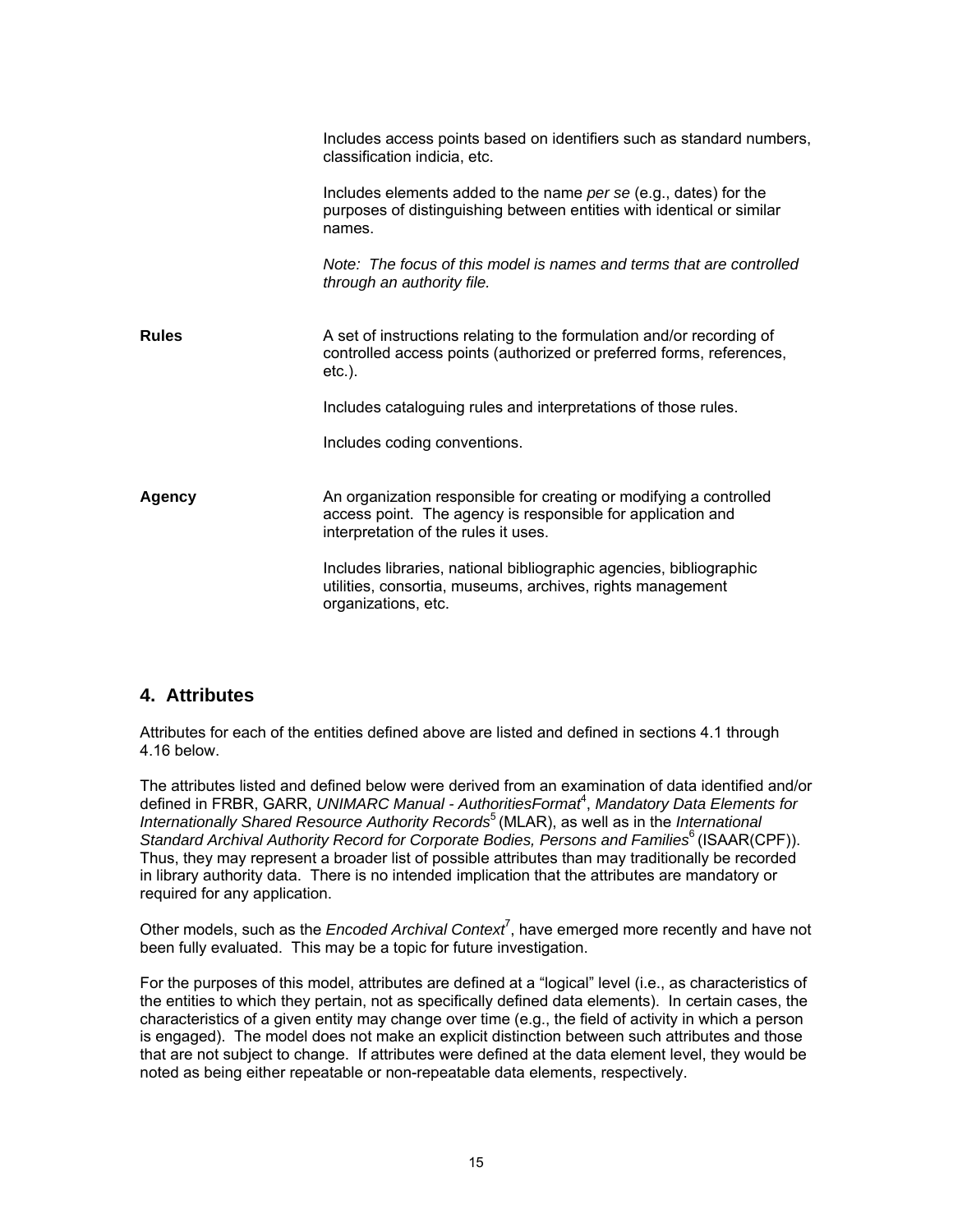<span id="page-20-0"></span>Some of the attributes defined in the model could be considered as components of the entity rather than attributes of the entity. Considering them as components would be justified if it were necessary to define attributes for the components that differ from those of the aggregate entity or if the mapping of user tasks to the components differs from the mapping of user tasks to the aggregate entity. For purposes of this model, neither of these cases was deemed to apply.

In certain instances, the model treats an association between one entity and another simply as an attribute of the first entity. For example, the association between a *person* and the *place* in which the person was born could be expressed logically by defining a relationship ("born in") between *person* and *place*. However, for the purposes of this study, it was deemed sufficient to treat place of birth simply as an attribute of *person*. That does not preclude the possibility of developing the model further in order to reflect that association more formally as a relationship between the two entities. If the model were extended to treat such associations as relationships between defined entities, it would be possible, in turn, to define attributes applying to the relationships themselves. For example, if the association between a *person* and a *place* in which the person resides were defined as a relationship ("resides in"), it would be possible then to define an attribute of the relationship to reflect the dates during which the relationship applied (i.e., the period during which the *person* resided in that *place*). Again, however, for the purposes of this study, it was deemed unnecessary to define that level of detail.

Note that because *name* and *identifier* have been defined in this model as entities in their own right, and have been linked through the "known by" and "assigned" relationship, respectively, to the entities *person*, *family*, *corporate body*, *work*, *expression*, *manifestation*, *item*, *concept*, *object*, *event*, and *place*, the corresponding attributes (e.g., name of person, identifier for person) are not listed under the associated entity. For example, the FRBR attribute "Title of work" is, in this model, treated as an attribute of the Name by which that work is known. Through the relationship, however, the attributes of *name* and *identifier* function in the same way as if they were defined as attributes of the associated entity.

| Dates associated with the<br>person                    | A date or dates associated with the person. [FRBR]                                                                                               |
|--------------------------------------------------------|--------------------------------------------------------------------------------------------------------------------------------------------------|
|                                                        | Includes year or year/month/day of birth, death, etc.                                                                                            |
|                                                        | Includes year, period, or century of activity.                                                                                                   |
| <b>Title of person</b>                                 | A word or phrase indicative of rank, office, nobility, honour,<br>etc., or a term of address associated with the person. [FRBR]                  |
|                                                        | Includes titles of rank or office (e.g., Major, Premier, Governor<br>General).                                                                   |
|                                                        | Includes titles of royalty and nobility, ecclesiastical titles,<br>courtesy titles and titles of honour (e.g., Queen, Duke, Pope,<br>Sir, Dame). |
|                                                        | Includes terms of secular or religious address (e.g., Mrs.,<br>Swami, Professor).                                                                |
| <b>Other designation</b><br>associated with the person | A designation other than a name or title by which a person is<br>known or identified.                                                            |

## **4.1 Attributes of a Person**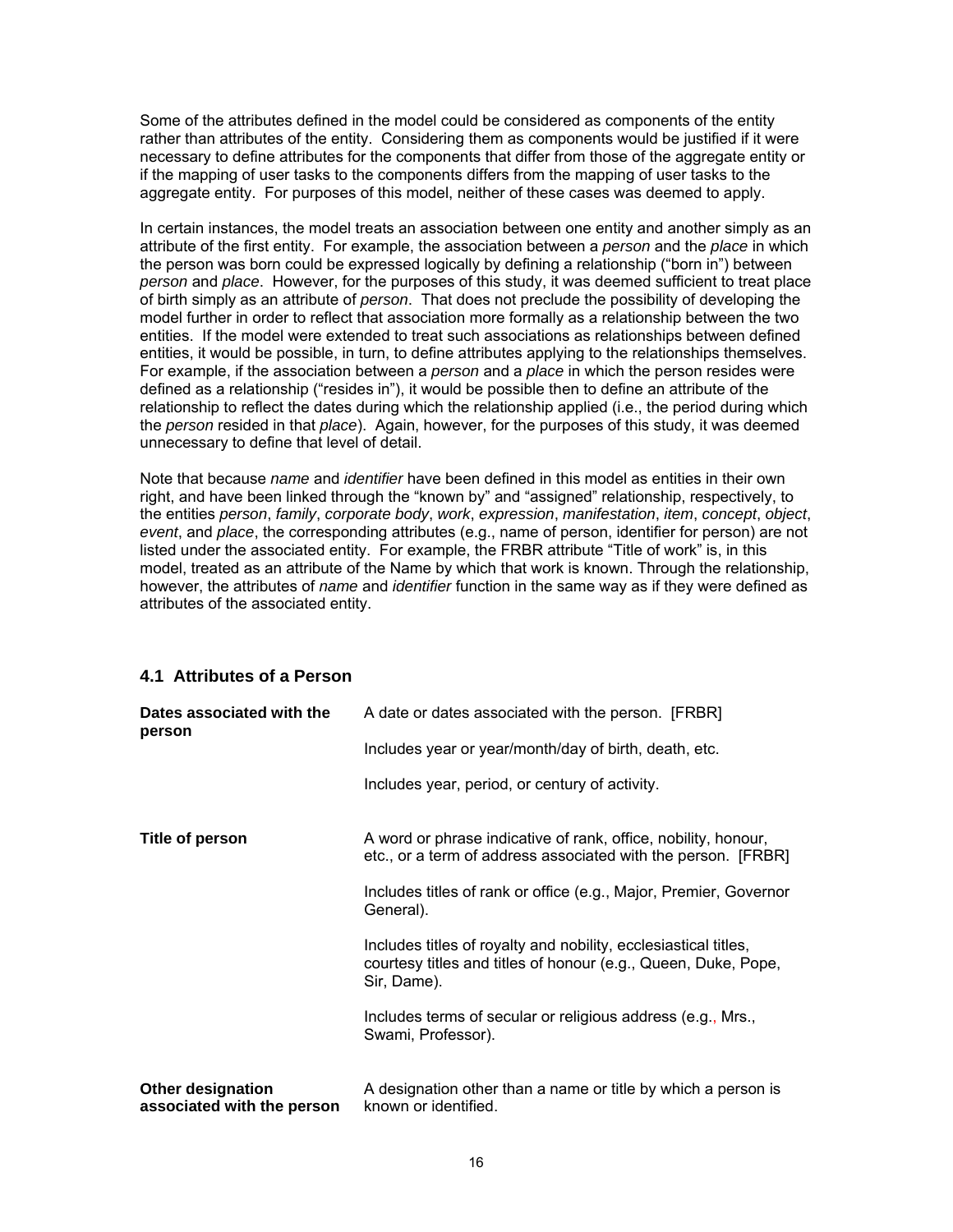|                        | Includes designations such as "Saint", "Spirit", etc.                                                                                                                              |
|------------------------|------------------------------------------------------------------------------------------------------------------------------------------------------------------------------------|
|                        | Includes designations such as "Jr.", "III", etc. when associated<br>with a person whose name includes a surname. (See also<br>"number" under section 4.12 - Attributes of a name.) |
|                        | Includes phrases associating the person with a particular work<br>(e.g., "Author of Early Impressions").                                                                           |
|                        | Includes phrases associating the person with another person<br>(e.g., "Follower of Rembrandt")                                                                                     |
| Gender*                | A gender by which the person is identified (e.g., male,<br>female).                                                                                                                |
| Place of birth*        | The town, city, province, state, and/or country in which the<br>person was born.                                                                                                   |
| Place of death*        | The town, city, province, state, and/or country in which the<br>person died.                                                                                                       |
| Country*               | A country with which the person is identified.                                                                                                                                     |
| Place of residence*    | A country, state/province, city, etc. in which the person resides<br>or has resided.                                                                                               |
| Affiliation*           | A group with which the person is affiliated or has been<br>affiliated through employment, membership, cultural identity,<br>etc.                                                   |
| Address*               | The address of the person's place of residence, business, or<br>employer.                                                                                                          |
|                        | Includes street address, postal address, e-mail address, etc.                                                                                                                      |
|                        | Includes the http address of a World Wide Web site operated<br>by the person.                                                                                                      |
| Language of person*    | A language the person uses when writing for publication,<br>broadcasting, etc.                                                                                                     |
| Field of activity*     | A field of endeavour, area of expertise, etc. in which the<br>person is engaged or was engaged.                                                                                    |
| Profession/occupation* | A profession or occupation in which the person works or                                                                                                                            |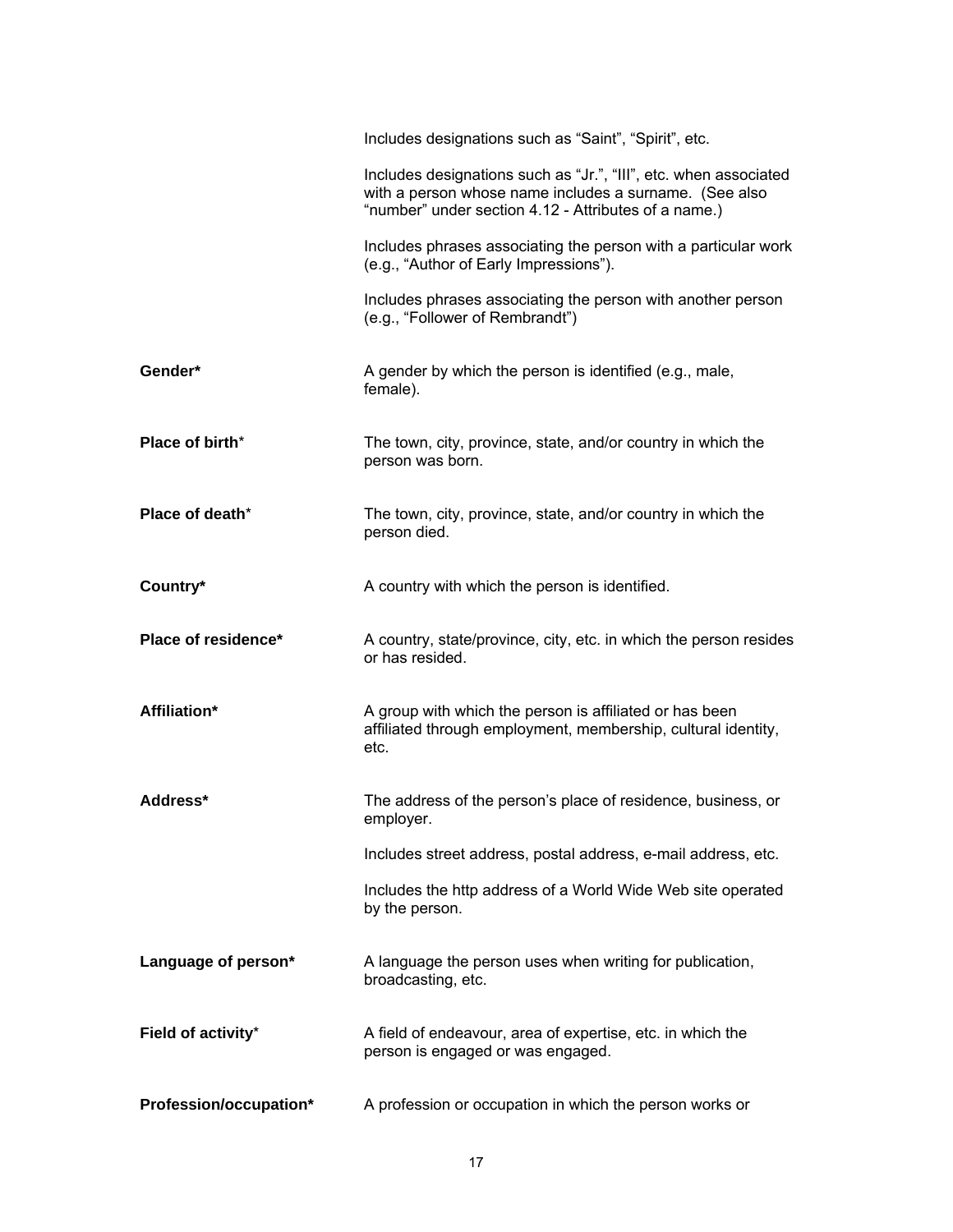worked.

<span id="page-22-0"></span>**Biography/history\*** Information pertaining to the life or history of the person.

\*Attributes marked with an asterisk represent additions to those identified in *Functional Requirements for Bibliographic Records*.

# **4.2 Attributes of a Family**

| Type of family                          | A categorization or generic descriptor for the type of family.                                  |
|-----------------------------------------|-------------------------------------------------------------------------------------------------|
|                                         | Includes terms such as clan, dynasty, family unit, patriarchy,<br>matriarchy, etc.              |
| Dates of family                         | Dates associated with the family.                                                               |
| <b>Places associated with</b><br>family | Information pertaining to places where the family resides or<br>resided or had some connection. |
| <b>History of family</b>                | Information pertaining to the history of the family.                                            |

# **4.3 Attributes of a Corporate Body**

| <b>Place associated with the</b><br>corporate body | A geographic place at any level associated with the corporate<br>body.                                                                                          |
|----------------------------------------------------|-----------------------------------------------------------------------------------------------------------------------------------------------------------------|
|                                                    | Includes countries, states, provinces, counties, etc.                                                                                                           |
|                                                    | Includes cities, towns, regional municipalities, etc.                                                                                                           |
|                                                    | Includes a location in which a meeting, conference, exhibition,<br>fair, etc. is held.                                                                          |
|                                                    | Includes location of headquarters.                                                                                                                              |
| Date associated with the<br>corporate body         | A date or range of dates on which a meeting, conference,<br>exhibition, fair, etc. is held, or a date with which the corporate<br>body is otherwise associated. |
|                                                    | Includes dates of establishment of organizations, business<br>firms, etc.                                                                                       |
|                                                    | Includes dates of existence of an organization, government,<br>etc.                                                                                             |
| <b>Other designation</b><br>associated with the    | A word, phrase, or abbreviation indicating incorporation or<br>legal status of the body, or any term serving to differentiate                                   |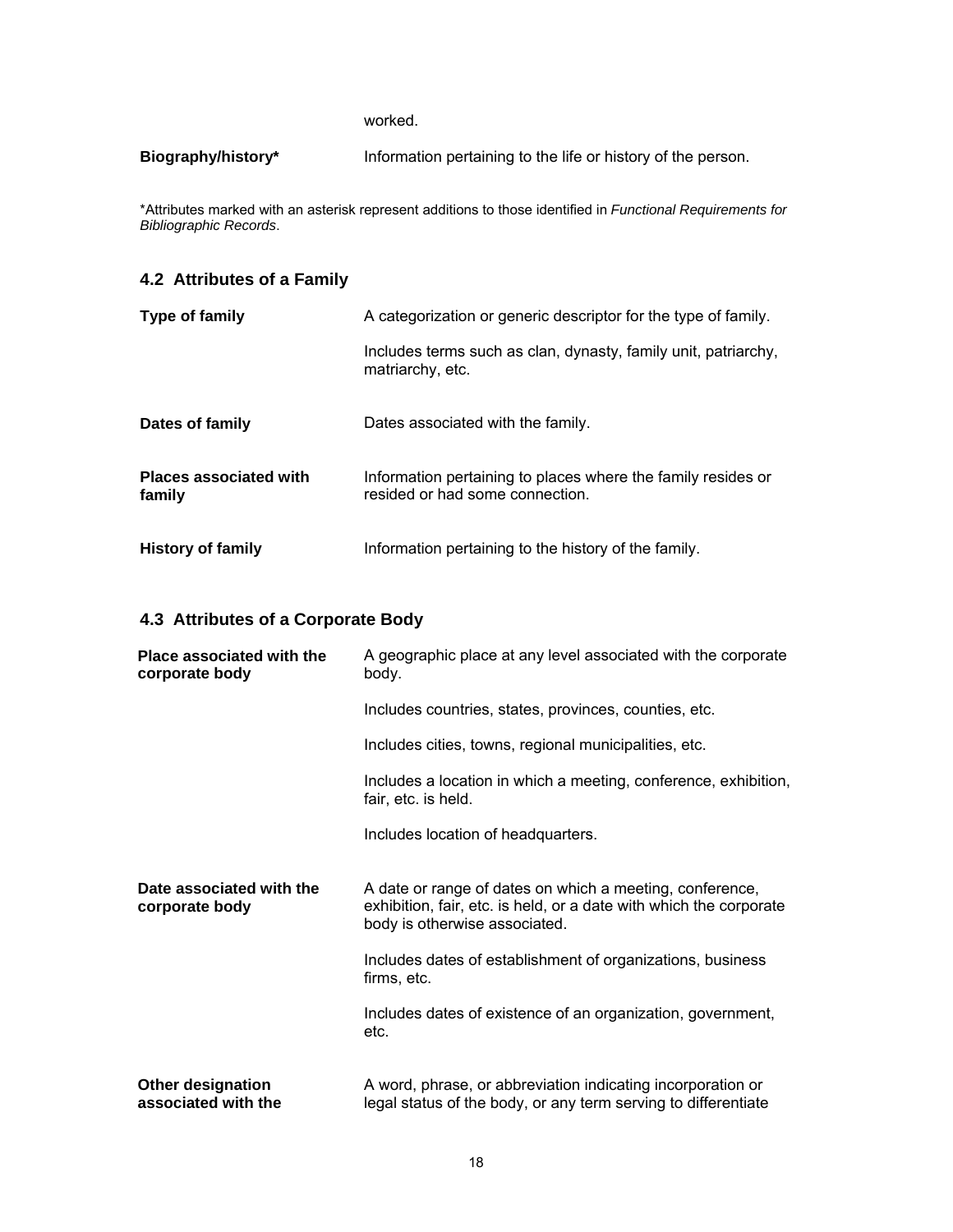<span id="page-23-0"></span>

| corporate body                     | the body from other corporate bodies, persons, etc. [FRBR]                                                                                             |
|------------------------------------|--------------------------------------------------------------------------------------------------------------------------------------------------------|
|                                    | Includes terms indicating incorporation, etc. (e.g., GmbH).                                                                                            |
|                                    | Includes terms designating the type of body or type of<br>jurisdiction (e.g., Fraternal Order, County, Musical Group).                                 |
|                                    | Includes other terms and phrases used to differentiate<br>between bodies with the same name (e.g., the name of the<br>denomination of a local church). |
| Type of corporate body*            | A categorization or generic descriptor for the corporate body.                                                                                         |
|                                    | Includes terms such as government body, conference, etc.                                                                                               |
| Language of the corporate<br>body* | A language that the corporate body uses in its<br>communications.                                                                                      |
| Address*                           | The address of the corporate body's office(s).                                                                                                         |
|                                    | Includes addresses for the corporate body's headquarters<br>and/or other offices.                                                                      |
|                                    | Includes street address, postal address, e-mail address, etc.                                                                                          |
|                                    | Includes the http address of a World Wide Web site operated<br>by the corporate body.                                                                  |
| Field of activity*                 | A field of business in which the corporate body is engaged, its<br>area of competence, responsibility, jurisdiction, etc.                              |
| History*                           | Information pertaining to the history of the corporate body.                                                                                           |
|                                    | Includes historical information pertaining to an organization,<br>institution, etc.                                                                    |

\*Attributes marked with an asterisk represent additions to those identified in *Functional Requirements for Bibliographic Records*.

# **4.4 Attributes of a Work**

| Form of work     | A class to which the work belongs. [FRBR]                                                                                                            |
|------------------|------------------------------------------------------------------------------------------------------------------------------------------------------|
|                  | Includes forms, genres, etc. (e.g., novel, play, poem, essay,<br>biography, symphony, concerto, sonata, map, drawing,<br>painting, photograph, etc.) |
| Date of the work | The first date (normally the year) associated with the work.                                                                                         |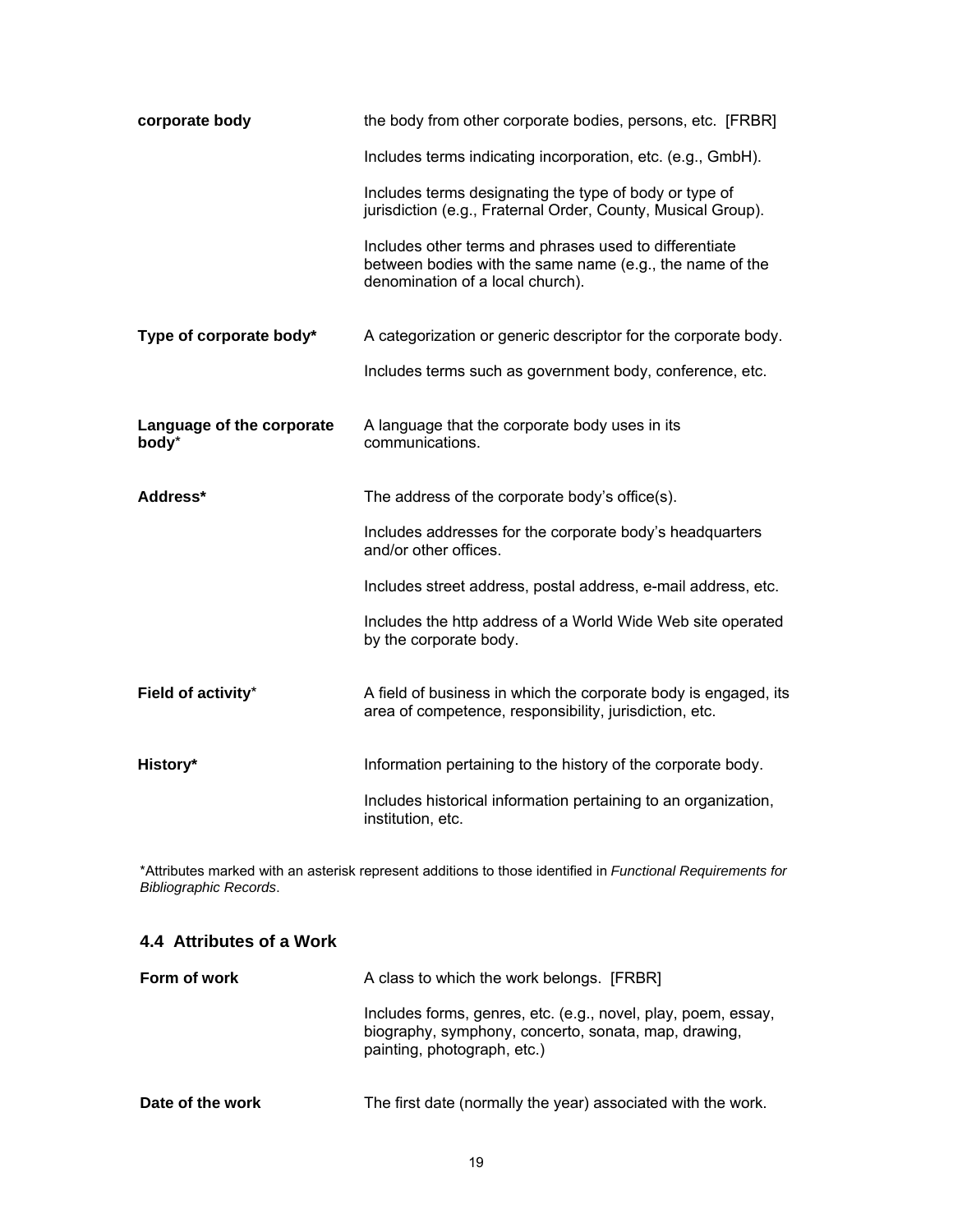|                                   | [FRBR, modified]                                                                                                         |
|-----------------------------------|--------------------------------------------------------------------------------------------------------------------------|
|                                   | Includes single dates and ranges of dates.                                                                               |
|                                   | Includes date of creation.                                                                                               |
|                                   | Includes date of first publication or release.                                                                           |
| <b>Medium of performance</b>      | The instrumental, vocal, and/or other medium of performance<br>for which a musical work was originally conceived. [FRBR] |
|                                   | Includes individual instruments, instrumental ensembles,<br>orchestras, etc.                                             |
|                                   | Includes individual voices, vocal ensembles, choirs, etc.                                                                |
|                                   | Includes other objects to be used in the performance of the<br>work (e.g., spoons, washboard).                           |
| Subject of the work*              | The subject aspects of the work and its content.                                                                         |
|                                   | Includes subject terms.                                                                                                  |
|                                   | Includes classification numbers.                                                                                         |
| <b>Numeric designation</b>        | A number assigned to the work. [FRBR, modified]                                                                          |
|                                   | Includes serial numbers, opus numbers assigned by the<br>composer of a musical work, etc.                                |
| Key                               | The set of pitch relationships that establishes a single pitch<br>class as a tonal centre for a musical work. [FRBR]     |
|                                   | Includes the key in which the work was originally composed.                                                              |
| Place of origin of the work*      | The country or other territorial jurisdiction or cultural area from<br>which the work originated.                        |
|                                   | Includes area of origin, etc.                                                                                            |
| Original language of the<br>work* | The language in which the work was first expressed.                                                                      |
| History*                          | Information pertaining to the history of the work.                                                                       |
|                                   | Includes historical information pertaining to a work, including<br>title changes for continuing resources.               |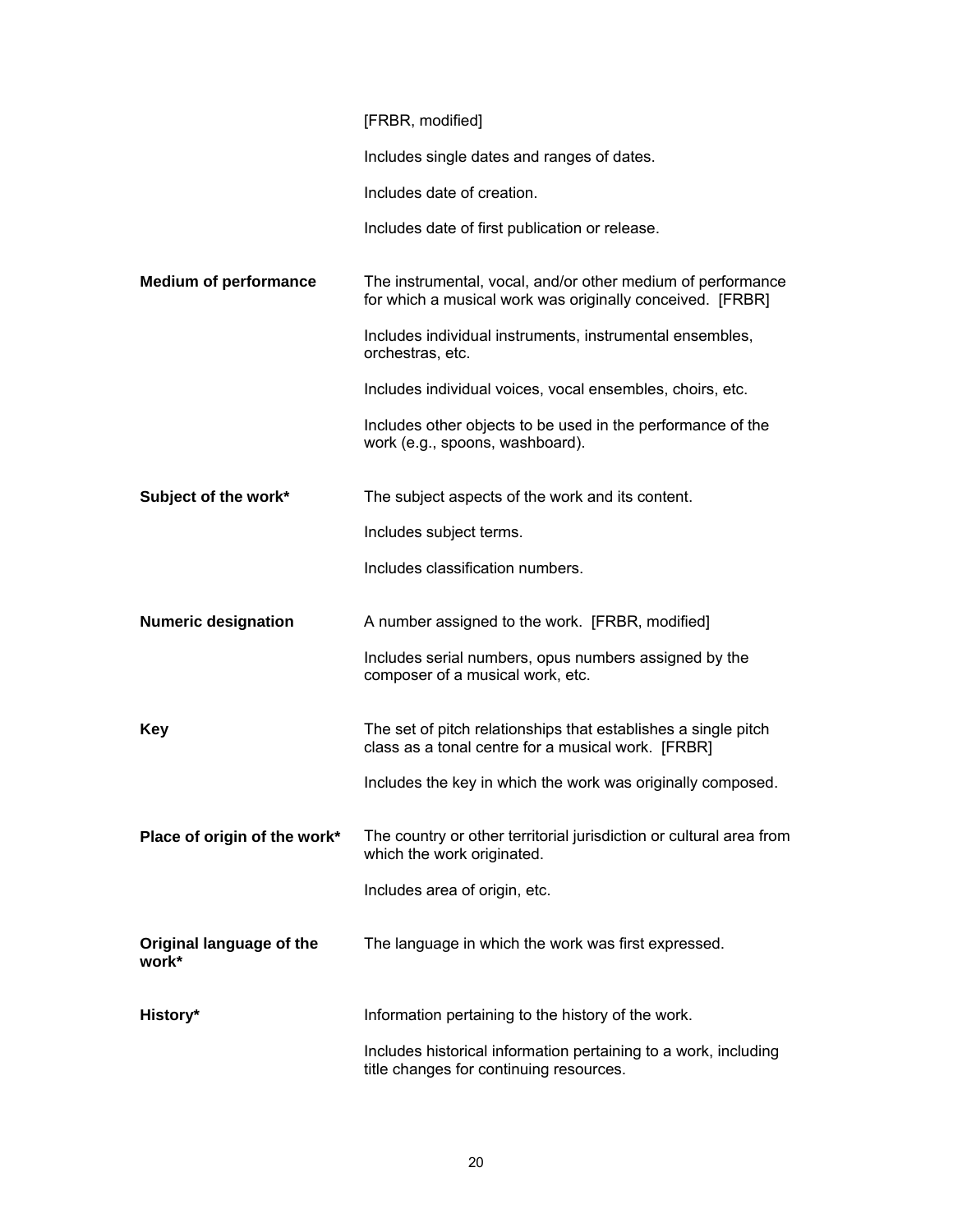<span id="page-25-0"></span>

| <b>Other distinguishing</b><br>characteristic | Any characteristic that serves to differentiate the work from<br>another work with the same title. [FRBR] |
|-----------------------------------------------|-----------------------------------------------------------------------------------------------------------|
|                                               | Includes parts of intellectual or artistic content.                                                       |
|                                               | Includes musical incipits.                                                                                |

\*Attributes marked with an asterisk represent additions to those identified in *Functional Requirements for Bibliographic Records*.

*Note: The attributes of a work listed above include only those that are normally reflected in controlled access points or in other data elements recorded in authority records. They do not include other attributes of a work that may be reflected in bibliographic records, as identified in Functional Requirements for Bibliographic Records.* 

## **4.5 Attributes of an Expression**

| Form of expression                            | The means by which the work is realized. [FRBR]                                                                                                                                        |
|-----------------------------------------------|----------------------------------------------------------------------------------------------------------------------------------------------------------------------------------------|
|                                               | Includes mode or medium of expression (e.g., alpha-numeric<br>notation, musical notation, sound, image, or any combination<br>thereof).                                                |
| Date of expression                            | The date the expression was created. [FRBR]                                                                                                                                            |
|                                               | Includes single dates and ranges of dates.                                                                                                                                             |
|                                               | Includes date of writing, typing, inscribing a text, translation,<br>etc.                                                                                                              |
|                                               | Includes date of performing a dramatic work, a musical work,<br>etc.                                                                                                                   |
| Language of expression                        | A language in which the work is expressed. [FRBR]                                                                                                                                      |
|                                               | Includes language(s) of the expression as a whole.                                                                                                                                     |
|                                               | Includes languages of individual components of the<br>expression.                                                                                                                      |
| <b>Technique</b>                              | The method used to create a graphic image (e.g., engraving,<br>etc.) or to realize motion in a projected image (e.g., animation,<br>live action, computer generation, 3D, etc.) [FRBR] |
|                                               | Includes statements of technique used to distinguish<br>expressions of a work.                                                                                                         |
| <b>Other distinguishing</b><br>characteristic | Any characteristic of the expression that serves to differentiate<br>the expression from another expression of the same work.<br>[FRBR]                                                |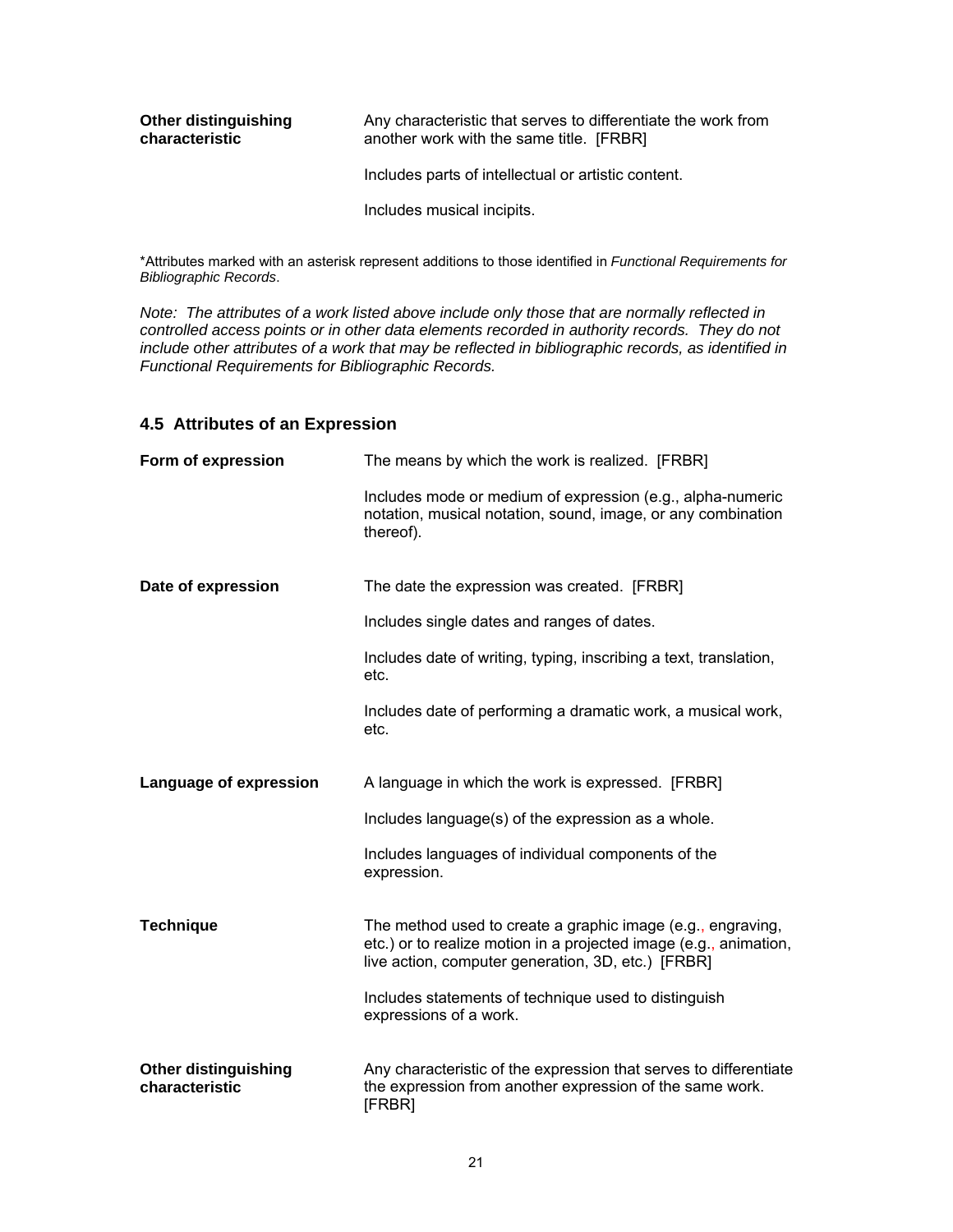Includes names associated with variant versions of a work (e.g., King James version).

Includes "edition" and version designations relating to the intellectual content of the expression (e.g., Version 2.1; abridged ed.).

<span id="page-26-0"></span>*Note: The attributes of an expression listed above include only those that are normally reflected in controlled access points or in other data elements recorded in authority records. They do not include other attributes of an expression that may be reflected in bibliographic records, as identified in Functional Requirements for Bibliographic Records.* 

#### **4.6 Attributes of a Manifestation**

| <b>Edition/issue designation</b>      | A word or phrase appearing in the manifestation that normally<br>indicates a difference either in content or in form between the<br>manifestation and a related manifestation previously issued by<br>the same publisher/distributor (e.g., second edition), or<br>simultaneously issued by either the same publisher/distributor<br>or another publisher/distributor (e.g., large print edition, British<br>edition). [FRBR] |
|---------------------------------------|-------------------------------------------------------------------------------------------------------------------------------------------------------------------------------------------------------------------------------------------------------------------------------------------------------------------------------------------------------------------------------------------------------------------------------|
| Place of publication/<br>distribution | A city, town, or other locality associated in the manifestation<br>with the name of the publisher/distributor. [FRBR]                                                                                                                                                                                                                                                                                                         |
| <b>Publisher/distributor</b>          | An individual, group, or organization named in the<br>manifestation as being responsible for the publication,<br>distribution, issuing, or release of the manifestation. [FRBR]                                                                                                                                                                                                                                               |
| Date of<br>publication/distribution   | The date (normally a year) of public release of the<br>manifestation. In the absence of a date designated as the<br>date of publication or release, a copyright date or a date of<br>printing or manufacture may serve as a substitute. [FRBR]                                                                                                                                                                                |
| Form of carrier                       | The specific class of material to which the physical carrier of<br>the manifestation belongs (e.g., sound cassette, videodisc,<br>microfilm cartridge). [FRBR]                                                                                                                                                                                                                                                                |
| <b>Numbering</b>                      | The designation of volume/issue, etc. and/or date appearing in<br>a serial. [FRBR]                                                                                                                                                                                                                                                                                                                                            |

*Note: The attributes of a manifestation listed above include only those that are normally reflected in controlled access points or in other data elements recorded in authority records. They do not include other attributes of a manifestation that may be reflected in bibliographic records, as identified in Functional Requirements for Bibliographic Records.*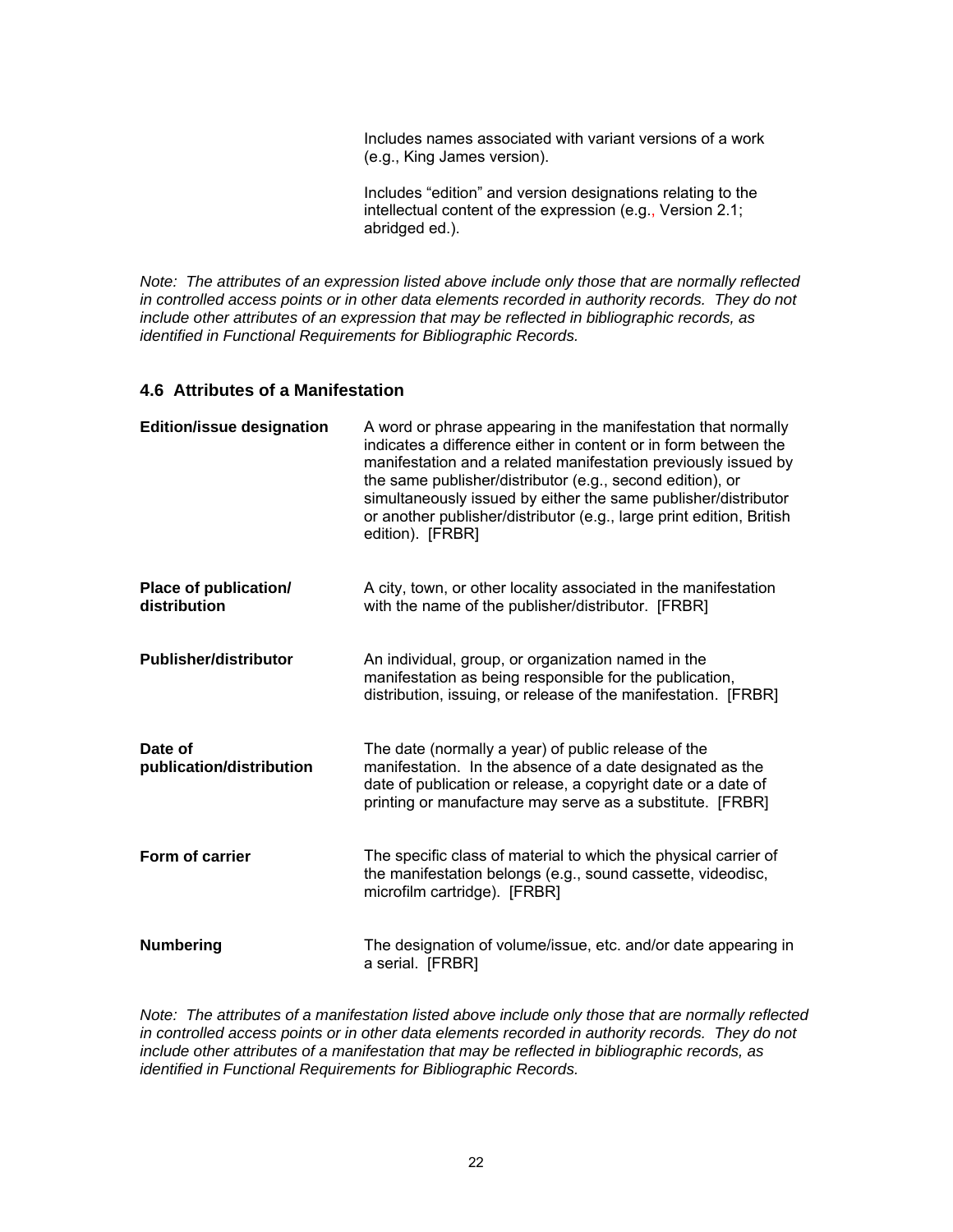#### <span id="page-27-0"></span>**4.7 Attributes of an Item**

| Location of item <sup>*</sup> | The collection and/or institution in which the item is held, |
|-------------------------------|--------------------------------------------------------------|
|                               | stored, or made available for access.                        |

\*Attributes marked with an asterisk represent additions to those identified in *Functional Requirements for Bibliographic Records*.

*Note: The attributes of an item listed above include only those that are normally reflected in controlled access points or in other data elements recorded in authority records. They do not include other attributes of an item that may be reflected in bibliographic records, as identified in Functional Requirements for Bibliographic Records, or in holdings records.* 

#### **4.8 Attributes of a Concept**

| Type of concept <sup>*</sup> | A categorization or generic descriptor for the concept.                                                                                                                           |
|------------------------------|-----------------------------------------------------------------------------------------------------------------------------------------------------------------------------------|
|                              | Includes categories of concepts such as those reflected in the<br>facets and hierarchies defined in thesauri and classification<br>systems (e.g., agents, activities, materials). |

\*Attributes marked with an asterisk represent additions to those identified in *Functional Requirements for Bibliographic Records*.

## **4.9 Attributes of an Object**

| Type of object*      | A categorization or generic descriptor for the object.                                                                                                                       |
|----------------------|------------------------------------------------------------------------------------------------------------------------------------------------------------------------------|
|                      | Includes categories of objects such as those reflected in the<br>facets and hierarchies defined in thesauri and classification<br>systems (e.g., furnishings and equipment). |
| Date of production*  | The date (normally a year) of production or reproduction of the<br>object.                                                                                                   |
| Place of production* | A city, town, or other locality associated with the production of<br>the object.                                                                                             |
| Producer/fabricator* | An individual or group responsible for the production or<br>fabrication of the object.                                                                                       |
| Physical medium*     | The type of material from which the object is produced. The<br>medium may include both a base material and any material<br>that is applied to the base.                      |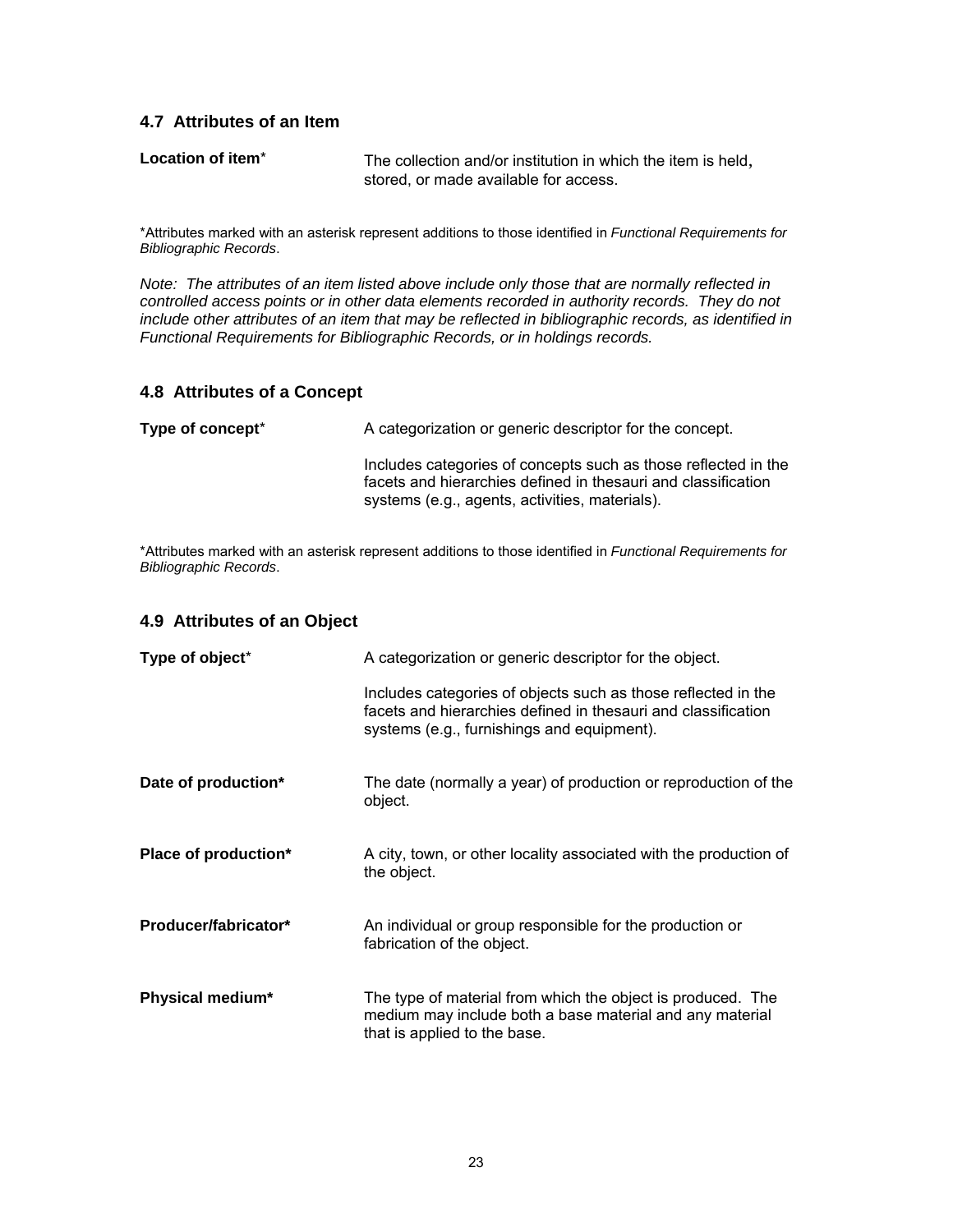<span id="page-28-0"></span>\*Attributes marked with an asterisk represent additions to those identified in *Functional Requirements for Bibliographic Records*.

*Note: The attributes of an object listed above include only those that are normally reflected in controlled access points or in other data elements recorded in authority records. They do not include other attributes of an object that may be reflected in bibliographic records. They also do not include other attributes of animate objects and naturally occurring objects that would not be recorded in authority records.* 

#### **4.10 Attributes of an Event**

| Date associated with the<br>event <sup>*</sup>  | A date or range of dates on or during which the event takes<br>place.                                                                                                              |
|-------------------------------------------------|------------------------------------------------------------------------------------------------------------------------------------------------------------------------------------|
|                                                 | Includes dates of meetings, conferences, exhibitions, fairs,<br>etc.                                                                                                               |
| Place associated with the<br>event <sup>*</sup> | A city, town, or other designation of location in which a<br>meeting, conference, exhibition, fair, etc. is held, or the<br>location with which the event is otherwise associated. |
|                                                 | Includes countries, states, provinces, counties, etc.                                                                                                                              |
|                                                 | Includes cities, towns, regional municipalities, etc.                                                                                                                              |
|                                                 |                                                                                                                                                                                    |

\*Attributes marked with an asterisk represent additions to those identified in *Functional Requirements for Bibliographic Records*.

## **4.11 Attributes of a Place**

| Coordinates*       | The degrees, minutes, and seconds (or degrees, minutes, and<br>decimal parts of minutes) of longitude and latitude, or the<br>angles of declination and ascension that form the outer<br>boundaries or the centre point for the place. |
|--------------------|----------------------------------------------------------------------------------------------------------------------------------------------------------------------------------------------------------------------------------------|
| Other geographical | Other information of a geographical nature pertaining to the                                                                                                                                                                           |
| information*       | place.                                                                                                                                                                                                                                 |

\*Attributes marked with an asterisk represent additions to those identified in *Functional Requirements for Bibliographic Records*.

#### **4.12 Attributes of a Name**

| Type of name | The category of a name.                                                                                                              |
|--------------|--------------------------------------------------------------------------------------------------------------------------------------|
|              | Includes personal names, corporate names, names of<br>families, trade names and titles of works, expressions, and<br>manifestations. |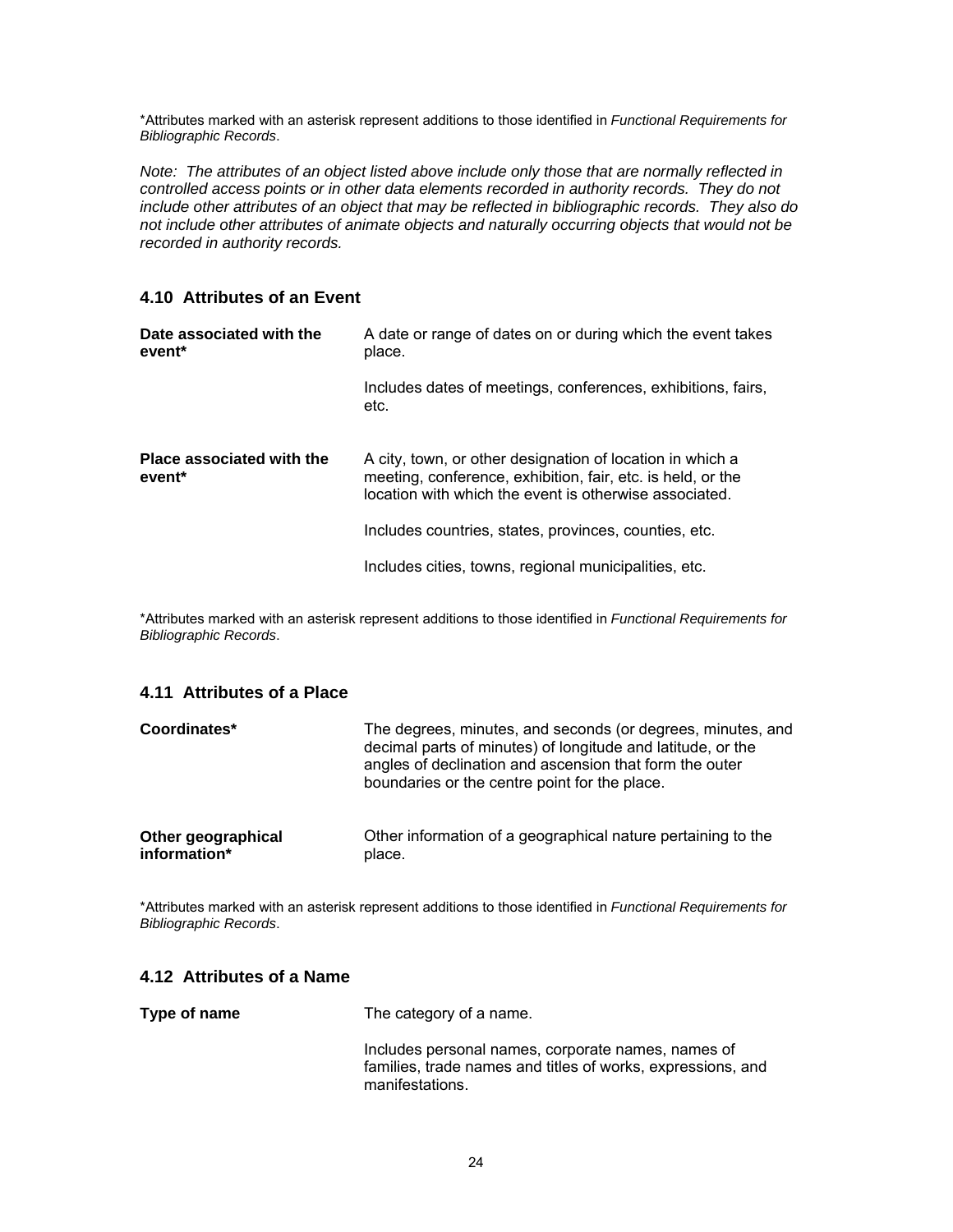<span id="page-29-0"></span>

| Scope of usage                           | The form of work associated with a particular name for a<br>persona.                                                                                        |
|------------------------------------------|-------------------------------------------------------------------------------------------------------------------------------------------------------------|
|                                          | Includes forms, genres, etc. (e.g., literary works, critical works,<br>works on mathematics, detective novels) associated with a<br>name used by an author. |
| Dates of usage                           | Dates associated with the use of a particular name<br>established by a person, corporate body, or family.                                                   |
| Language of name                         | The language in which the name is expressed.                                                                                                                |
| <b>Script of name</b>                    | The script in which the name is rendered.                                                                                                                   |
| <b>Transliteration scheme of</b><br>name | The scheme used to produce the transliterated form of the<br>name.                                                                                          |

# **4.13 Attributes of an Identifier**

| <b>Type of identifier</b> | A code or other designation indicating the type of identifier<br>(i.e., the domain in which the identifier is assigned).                                              |
|---------------------------|-----------------------------------------------------------------------------------------------------------------------------------------------------------------------|
|                           | Includes alphabetic strings identifying the numbering system<br>(e.g., "ISBN", "ISSN", "ISRC", etc.)                                                                  |
|                           | Includes symbols designating the type of identifier (e.g., $\circledR$ )                                                                                              |
| <b>Identifier string</b>  | A sequence of numeric and/or alphabetic characters assigned<br>to an entity to serve as a unique identifier within the domain in<br>which the identifier is assigned. |
|                           | Includes numeric and alphanumeric identifiers.                                                                                                                        |
|                           | Includes numeric, alphanumeric or graphic depictions of<br>registered trademarks.                                                                                     |
|                           | Includes segments of a composite string such as group<br>identifiers, assigning agency identifiers, etc. as well as the<br>item identifier per se.                    |
| <b>Suffix</b>             | A supplementary character or set of characters (numeric<br>and/or alphabetic) appended to an identifier string.                                                       |
|                           | Includes check characters, etc.                                                                                                                                       |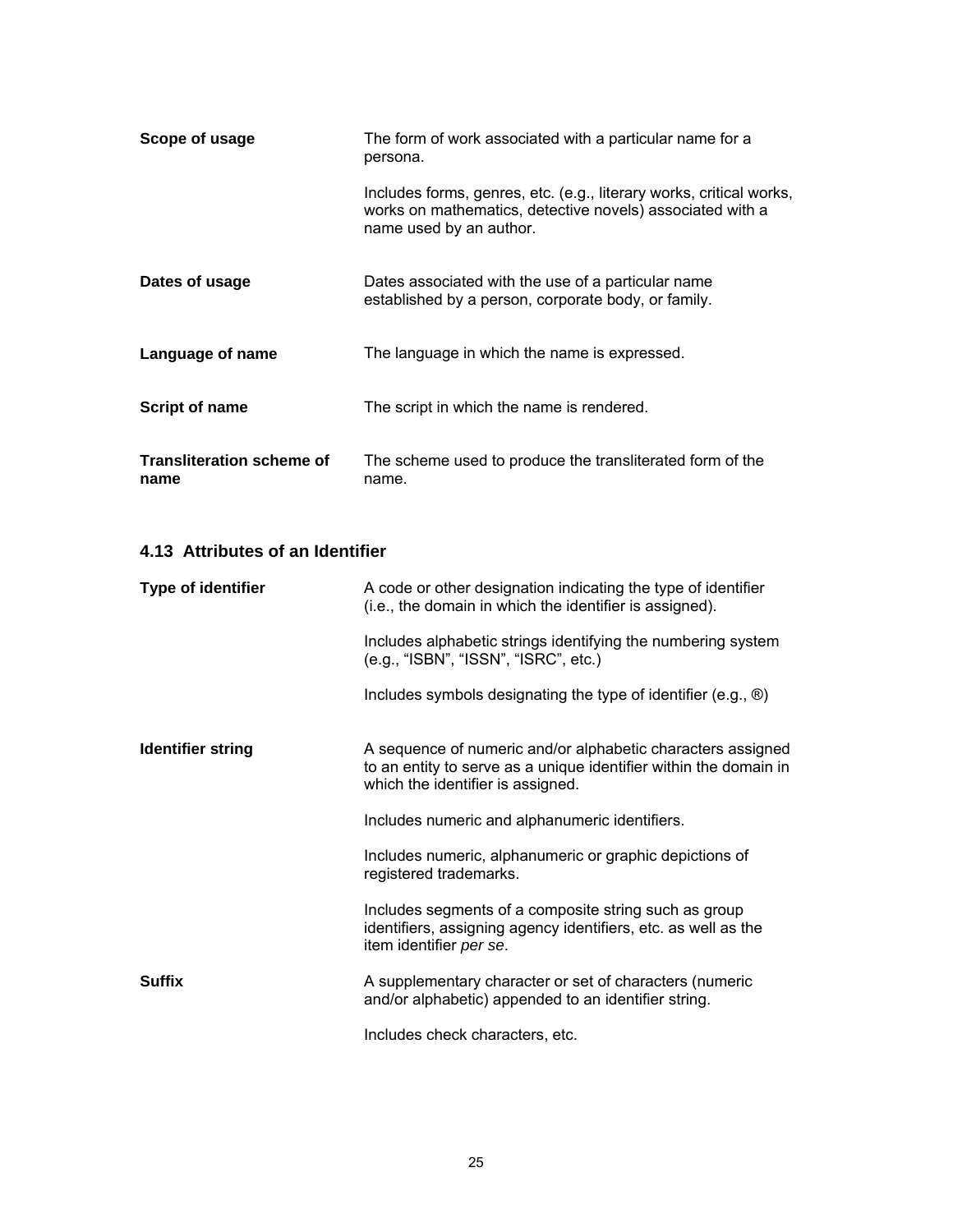# <span id="page-30-0"></span>**4.14 Attributes of a Controlled Access Point**

| <b>Type of controlled access</b><br>point             | A categorization or generic descriptor for the controlled access<br>point.                                                                                                                                                                                                                                                                                                                                 |
|-------------------------------------------------------|------------------------------------------------------------------------------------------------------------------------------------------------------------------------------------------------------------------------------------------------------------------------------------------------------------------------------------------------------------------------------------------------------------|
|                                                       | Includes terms and/or codes designating the type of access<br>point (e.g., personal name access point, family name access<br>point, corporate name access point, meeting name access<br>point, territorial name access point, uniform title access point,<br>collective uniform title access point or access points consisting<br>of a combination of names such as personal name/title access<br>points). |
| <b>Status of controlled access</b><br>point           | An indication of the level of establishment of the controlled<br>access point for the preferred form of name for the entity (e.g.,<br>provisional).                                                                                                                                                                                                                                                        |
| Designated usage of<br>controlled access point        | An indication of whether the rules under which the controlled<br>access point was constructed designate it as an authorized (or<br>preferred) form or as a variant (or non-preferred) form.                                                                                                                                                                                                                |
| <b>Undifferentiated access</b><br>point               | An indication that the controlled access point for the<br>authorized/preferred form of name is insufficiently precise to<br>differentiate between two or more entities identified by the<br>same name.                                                                                                                                                                                                     |
| Language of base access<br>point                      | The language in which the base access point is recorded.                                                                                                                                                                                                                                                                                                                                                   |
| Language of cataloguing                               | The language in which additions to the base access point are<br>recorded.                                                                                                                                                                                                                                                                                                                                  |
| Script of base access point                           | The form of graphic characters in which the data in the base<br>access point are recorded.                                                                                                                                                                                                                                                                                                                 |
| <b>Script of cataloguing</b>                          | The form of graphic characters in which any additions to the<br>base access point are recorded.                                                                                                                                                                                                                                                                                                            |
| <b>Transliteration scheme of</b><br>base access point | An indication of the scheme used in transliterating the base<br>access point.                                                                                                                                                                                                                                                                                                                              |
| <b>Transliteration scheme of</b><br>cataloguing       | An indication of the scheme used in transliterating any<br>additions to the base access point.                                                                                                                                                                                                                                                                                                             |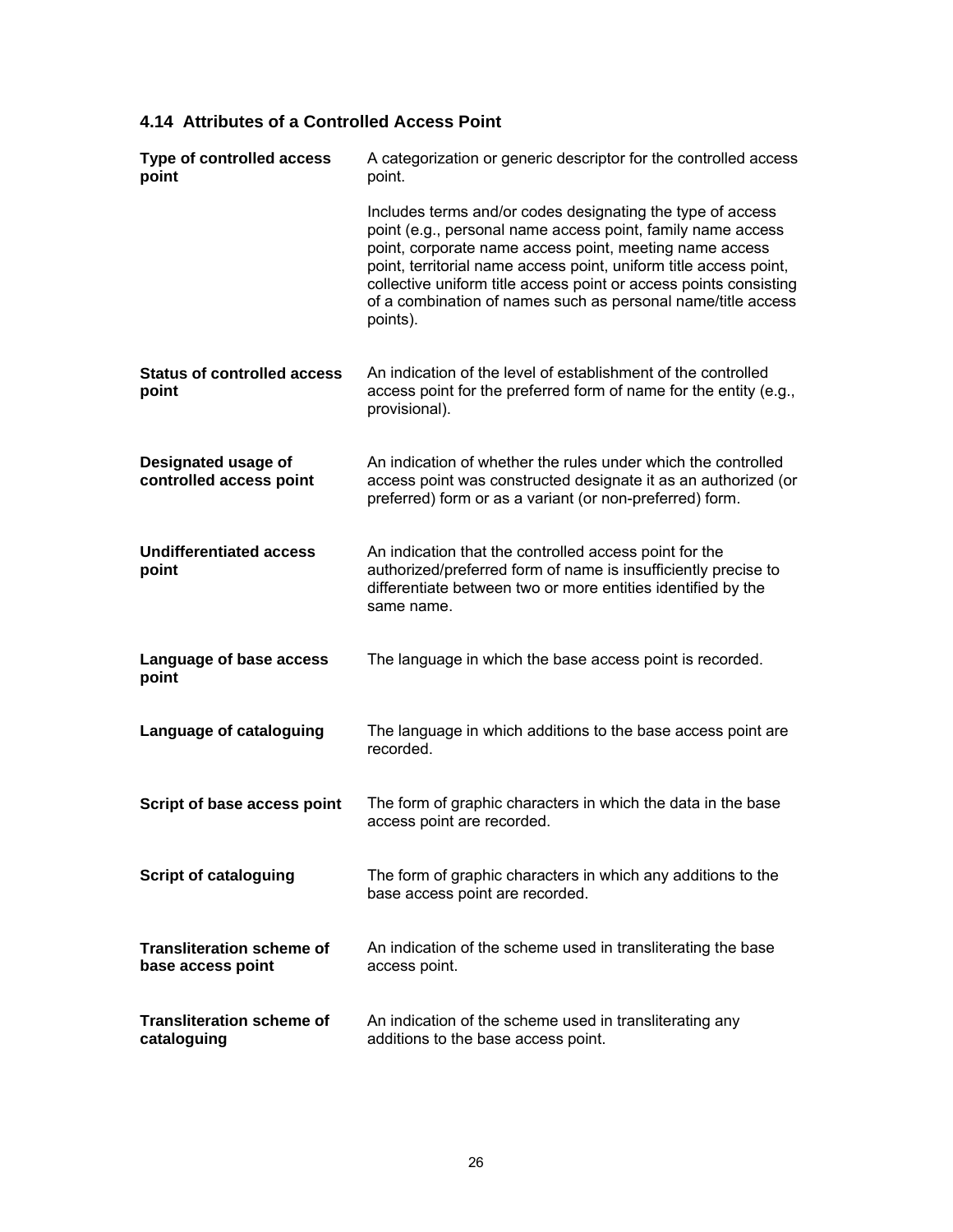| Source of controlled access<br>point | The publication or reference source used in establishing the<br>form of name or title on which the controlled access point is<br>based.                                                                                                            |
|--------------------------------------|----------------------------------------------------------------------------------------------------------------------------------------------------------------------------------------------------------------------------------------------------|
|                                      | Includes the title, publisher, date, etc. of the resource for which<br>the controlled access point was originally created.                                                                                                                         |
|                                      | Includes the title, edition, etc. of the reference source(s) used<br>to establish the conventional name or title.                                                                                                                                  |
| <b>Base access point</b>             | All elements in a controlled access point that are integral to the<br>name or identifier that forms the basis for the access point.                                                                                                                |
|                                      | Includes the name element in a controlled access point<br>beginning with the name of a person, family, or corporate body.                                                                                                                          |
|                                      | Includes the title of the person element in a controlled access<br>point that begins with the title of nobility or ecclesiastical title of<br>a person.                                                                                            |
|                                      | Includes the phrase element in a controlled access point<br>beginning with a phrase associated with a person that is used<br>in lieu of a name as such when the name of the person is<br>unknown (e.g., A Physician, Author of Early Impressions). |
|                                      | Includes the name element for a subordinate or related body in<br>a controlled access point beginning with the name of a superior<br>body.                                                                                                         |
|                                      | Includes the name element for a government agency, official,<br>legislative body, court, etc. in a controlled access point<br>beginning with the name for the territorial authority.                                                               |
|                                      | Includes the name element for a religious council, official,<br>province, synod, etc. in a controlled access point beginning<br>with the name for the religious body.                                                                              |
|                                      | Includes the title element in a controlled access point for a<br>work or expression.                                                                                                                                                               |
|                                      | Includes a term designating form at the beginning of a<br>controlled access point for a musical work or expression (e.g.,<br>Symphony, Concerto).                                                                                                  |
|                                      | Includes conventional and collective titles at the beginning of a<br>controlled access point for a work or expression (e.g., Treaties,<br>Laws, Works, Selections, Piano music).                                                                   |
|                                      | Includes the subtitle element in a collective uniform title<br>controlled access point (i.e., a subsequent term or terms used<br>to subdivide the collective uniform title)                                                                        |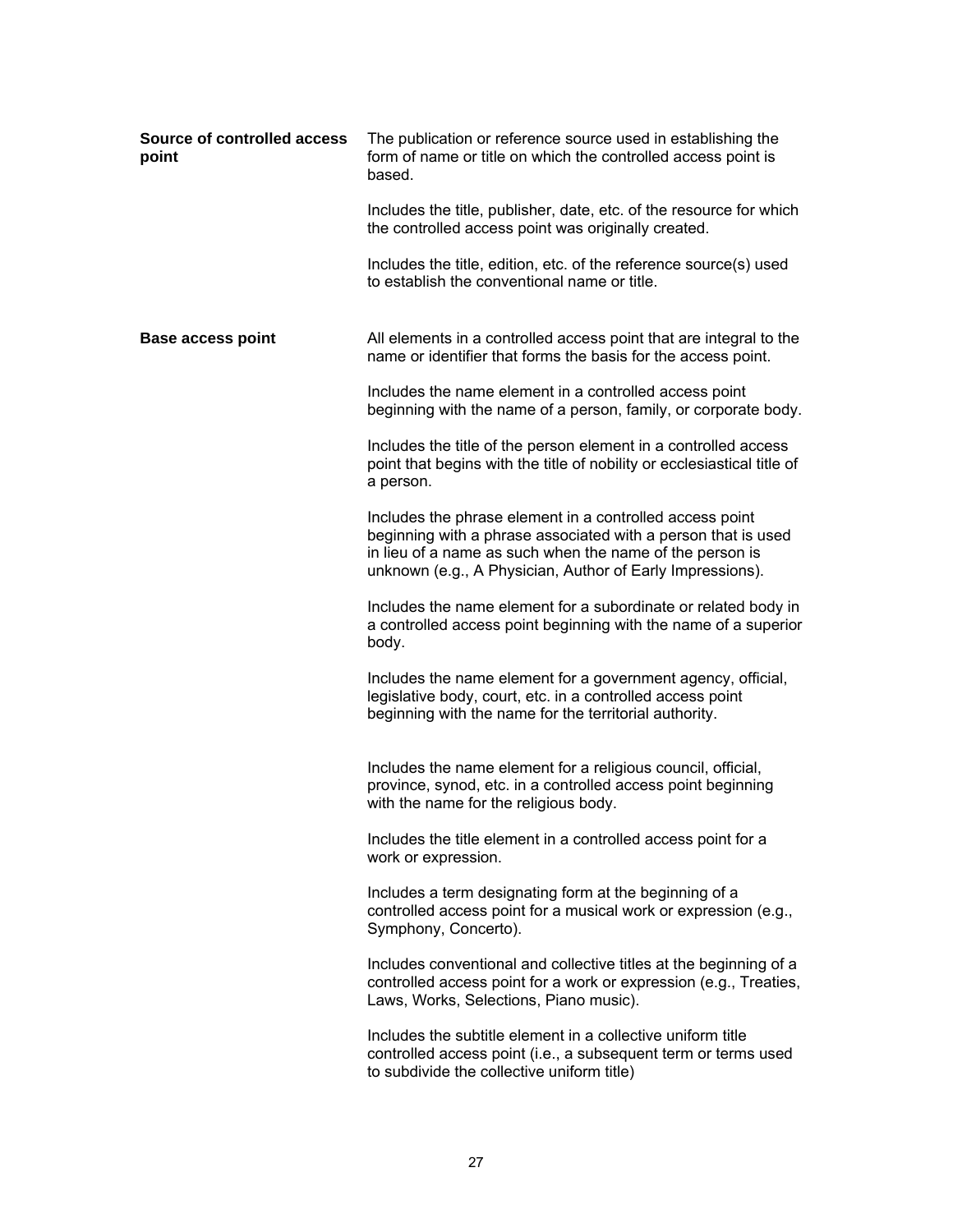<span id="page-32-0"></span>

| Addition | A name, title, date, place, number, or other designation added<br>to the base access point.                                                                                                                                                                                                                                                                                                    |
|----------|------------------------------------------------------------------------------------------------------------------------------------------------------------------------------------------------------------------------------------------------------------------------------------------------------------------------------------------------------------------------------------------------|
|          | Sometimes referred to as a "qualifier."                                                                                                                                                                                                                                                                                                                                                        |
|          | Includes the fuller form of name added to the base access<br>point.                                                                                                                                                                                                                                                                                                                            |
|          | Includes the title of nobility, title of royalty, or ecclesiastical title<br>added to the base access point.                                                                                                                                                                                                                                                                                   |
|          | Includes dates added to the base access point.                                                                                                                                                                                                                                                                                                                                                 |
|          | Includes the place name associated with a corporate body<br>added to the base access point.                                                                                                                                                                                                                                                                                                    |
|          | Includes a number associated with a corporate body or a<br>musical work added to the base access point.                                                                                                                                                                                                                                                                                        |
|          | Includes a title of an adaptation or version of a work added to<br>the base access point.                                                                                                                                                                                                                                                                                                      |
|          | Includes the name and/or number of a section or part of a work<br>added to the base access point.                                                                                                                                                                                                                                                                                              |
|          | Includes a term designating the form of a work added to the<br>base access point.                                                                                                                                                                                                                                                                                                              |
|          | Includes a term designating language of expression added to<br>the base access point.                                                                                                                                                                                                                                                                                                          |
|          | Includes a term designating the key in which a musical work<br>was originally composed added to the base access point.                                                                                                                                                                                                                                                                         |
|          | Includes a term designating the medium of performance for<br>which a musical work was originally conceived added to the<br>base access point.                                                                                                                                                                                                                                                  |
|          | Includes other designations associated with persons and<br>corporate bodies added to the base access point.                                                                                                                                                                                                                                                                                    |
|          | Note: For the purposes of this study, terms indicating the role<br>of the entity represented by the controlled access point in<br>relation to a work, expression, manifestation or item described<br>in a bibliographic record to which the access point is appended<br>(e.g., editor, translator, illustrator, etc.) are excluded from the<br>scope of additions to controlled access points. |
|          |                                                                                                                                                                                                                                                                                                                                                                                                |

#### **4.15 Attributes of Rules**

**Citation for rules** 

A citation for the cataloguing code, set of rules, instructions, etc.

Includes the title of the rules, etc. and, as necessary, the name of the body responsible for the rules, the edition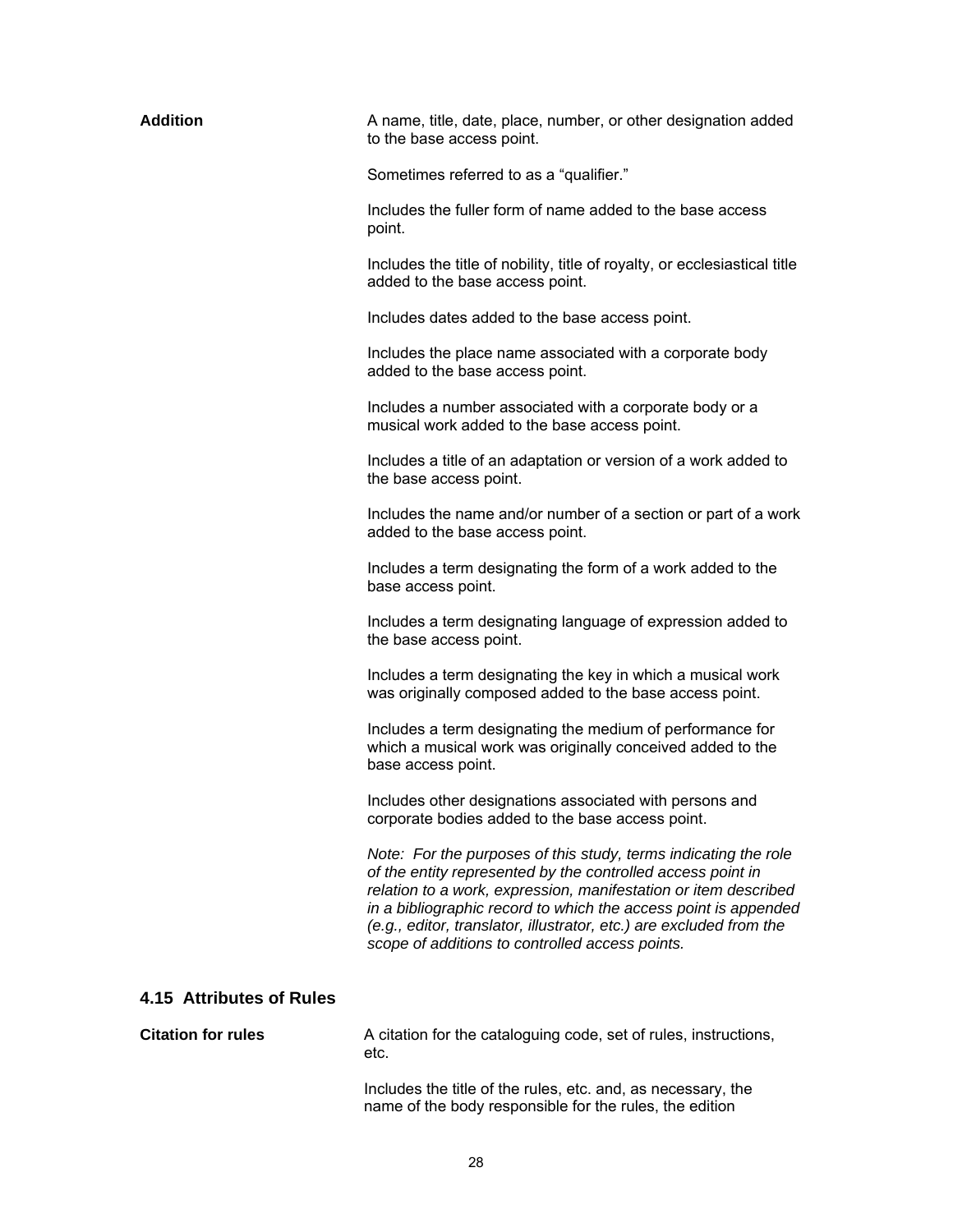designation, date, etc.

*Note: The citation may also include a reference to a specific rule or rules within the cataloguing code, etc.* 

<span id="page-33-0"></span>**Rules identifier An acronym or alphanumeric code identifying the rules.** 

## **4.16 Attributes of an Agency**

| Name of agency            | The name by which the agency is commonly known.                                                                                                                                                                                                                                               |  |
|---------------------------|-----------------------------------------------------------------------------------------------------------------------------------------------------------------------------------------------------------------------------------------------------------------------------------------------|--|
|                           | Includes the name of an agency responsible for creating the<br>record (i.e., the originating source), an agency responsible for<br>transcribing the record into machine-readable form, an agency<br>responsible for modifying the record, or an agency responsible<br>for issuing the record. |  |
|                           | Includes acronyms used in place of the agency's full name.                                                                                                                                                                                                                                    |  |
| <b>Agency identifier</b>  | An alphanumeric code identifying the agency.                                                                                                                                                                                                                                                  |  |
|                           | Includes standard codes used as agency identifiers (e.g., ISO<br>15511, International Standard Identifier for Libraries and<br>Related Organizations (ISIL) and MARC 21 Organization<br>Codes).                                                                                               |  |
| <b>Location of agency</b> | The country, state/province, city, etc. in which the agency is<br>located or headquartered, or the agency's address.                                                                                                                                                                          |  |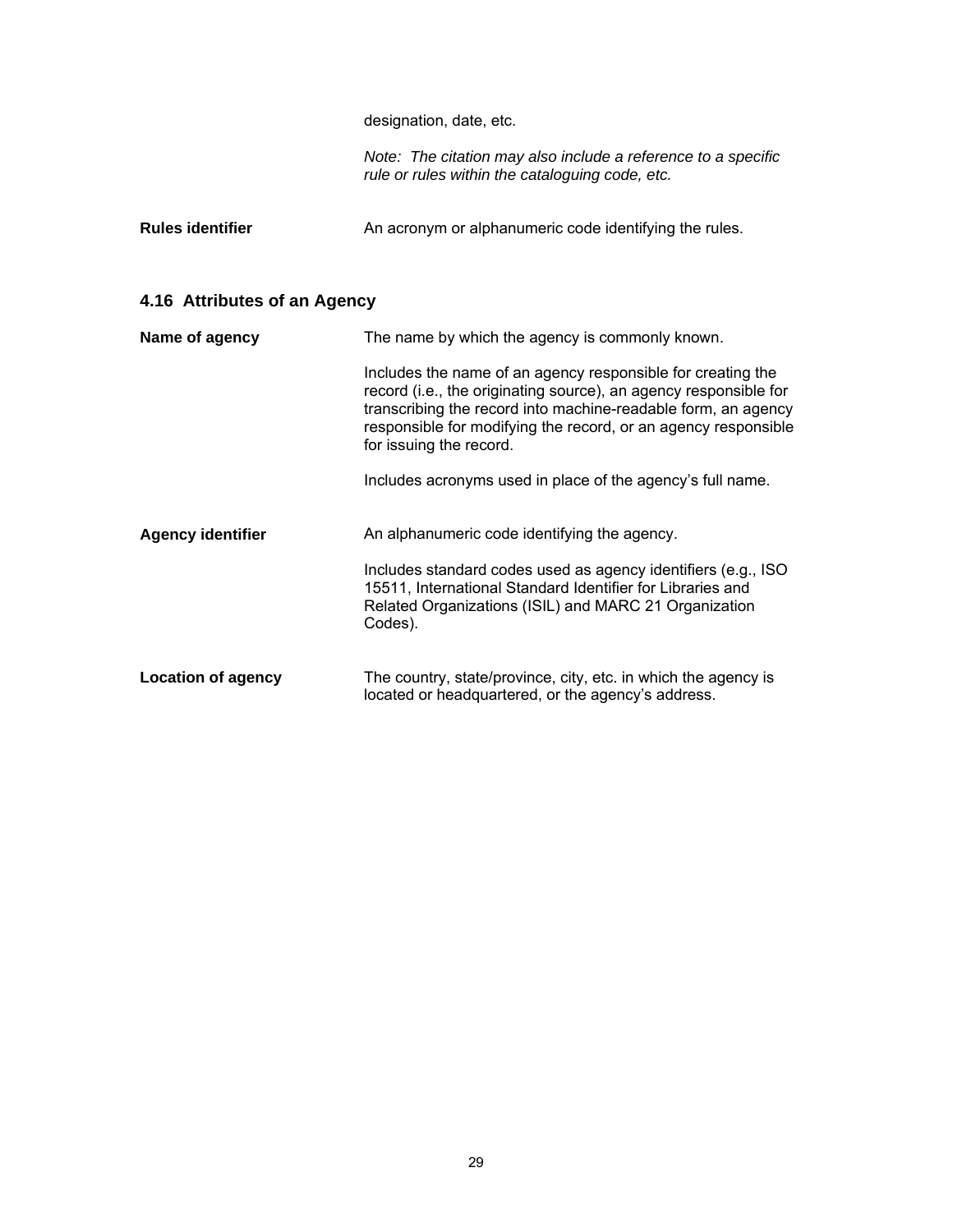# <span id="page-34-0"></span>**5. Relationships**

## **5.1 Authority Relationships in the Context of the Model**

The sections that follow describe four broad categories of relationships reflected in authority data. The first category (described in section 5.2) comprises the relationships that operate at a generic level between the entity types depicted in the entity-relationship diagram in section 3.2 (**Figure 2**). The second and third categories (described in sections 5.3 and 5.4) comprise relationships commonly reflected in the reference structure of the authority record (i.e., in the references themselves, in information notes, instruction phrases, or cataloguer's notes). In some implementations, these relationships may be made by using coded data to generate display constants.

The first of those categories comprises relationships between specific instances of the entities *person*, *family*, *corporate body*, and *work.* The second comprises relationships between a specific instance of the entity *person*, *family*, *corporate body*, or *work*, on the one hand, and a specific *name* by which the entity is known. The fourth category (described in section 5.5) comprises the relationships between specific instances of the entity *controlled access point* reflected in the linking structures embedded in authority records (e.g., the links between fields carrying the same data recorded in different scripts, etc.).

#### **5.2 Relationships Depicted in the High-Level Diagrams**

The entity-relationship diagram in section 3.2 (**Figure 2**) shows the relationships that operate between the entities defined in the model at the highest level of generalization.

The relationships depicted in **Figure 2** represent the associations between bibliographic entities and the names by which those entities are known and the identifiers assigned to those entities. Persons, families, corporate bodies, works, expressions, manifestations, items, concepts, objects, events, and places are "known by" the names that are associated with them. Similarly, those entities may be "assigned" identifiers.

**Figure 2** also depicts a generic relationship between persons, families, and corporate bodies, on the one hand, and works, expressions, manifestations, and items, on the other. A person, for example, may be associated with a work (as the author of the work, as the addressee of correspondence contained in the work, as the defendant in a trial reported in the work, etc.). Similarly, a person or corporate body may be associated with the expression of a work (e.g., as the performer of the work), with a manifestation (e.g., as the producer of the manifestation) or with an item (e.g., as the owner of the item). The generic relationship ("associated with") may be reflected in name/title authority records through the combination of a name access point representing the person, family, or corporate body and a title access point representing an associated work, expression, manifestation, or item.

The relationships depicted in the lower half of **Figure 2** represent the associations between names and identifiers, on the one hand, and the controlled access points based on those names and identifiers, the rules that govern the form and structure of controlled access points, and the agencies that apply the rules in creating and modifying controlled access points.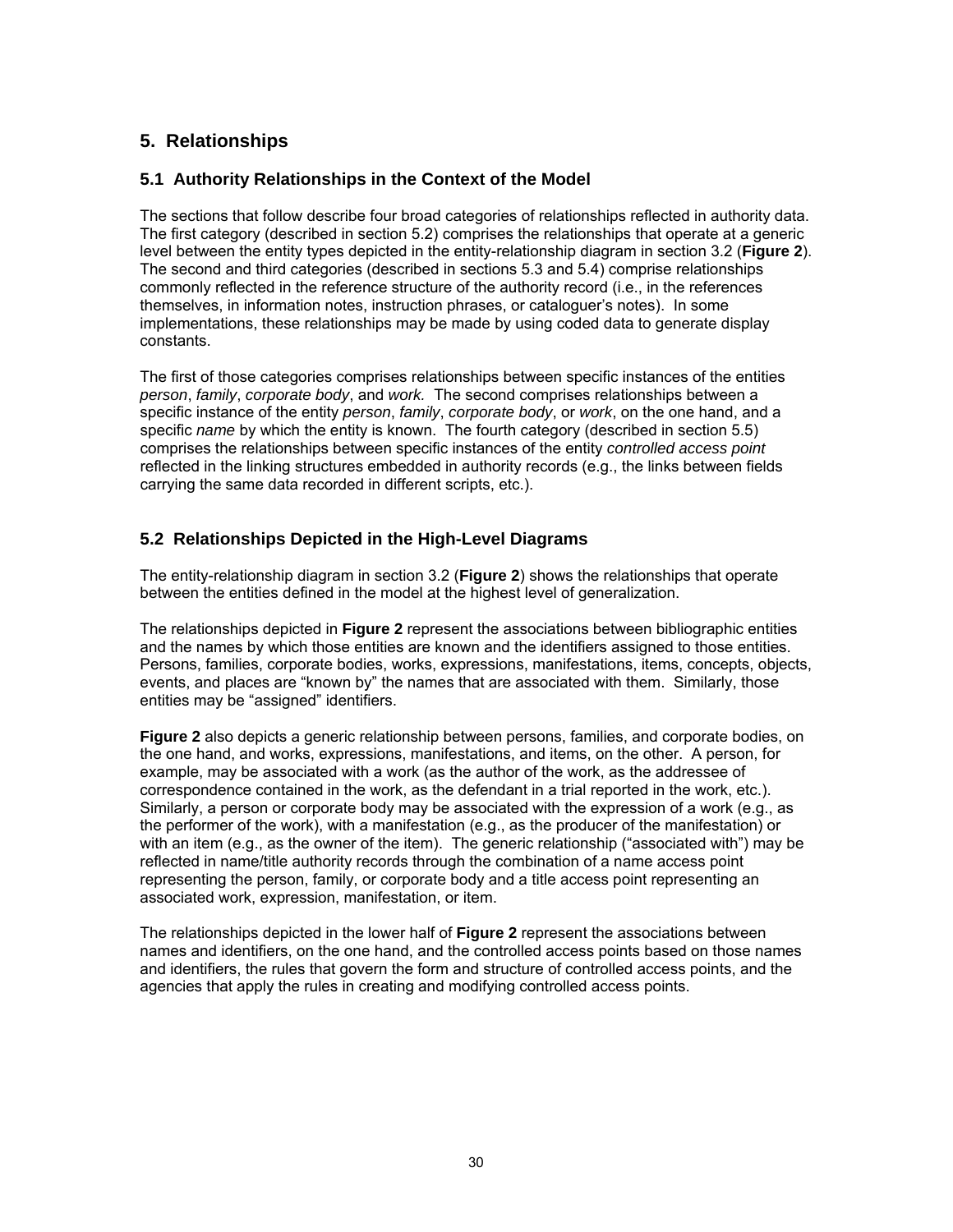#### <span id="page-35-0"></span>**5.3 Relationships between Persons, Families, Corporate Bodies, and Works**

Within authority files there are a number of relationship types that operate between specific instances of the entities depicted in the upper half of **Figure 2** (*person, family, corporate body, work, expression, manifestation, item, concept, object, event, and place*).

Relationships in this category include those that operate between specific instances of entities of the same type (e.g., the relationship between one person and another, the relationships between one work and another, etc.) as well as those that operate between a specific instance of one entity type and a specific instance of a different entity type (e.g., the relationships between a person and a corporate body). These relationships are usually expressed in authority data as the relationship between the authorized names (preferred form of name) given to each entity. These relationships may be made explicit by means of information notes, instruction phrases, cataloguer's notes, or coded data used to generate display constants, or they may simply be implied through the "see also" reference relationship between one authorized form of name for each entity and another (see 5.4 Relationships between Names and Persons, Families, Corporate Bodies, and Works and 5.5 Relationships between Controlled Access Points).

**Table 1** highlights relationship types that operate between specific instances of the entity *person*, *family*, *corporate body*, or *work*, or between an instance of one of those entity types and an instance of a different entity type, as commonly reflected in name, title, and name-title authority records.

The relationship types identified in the table are intended to be representative only and do not aim to provide an exhaustive taxonomy of relationships in this category that may be reflected in name, title, and name-title authority records. (Note that relationships in this category specific to subject authority records are not included in the table.)

In addition to the types of relationships listed in **Table 1**, terms added to controlled access points (e.g., editor, illustrator, translator, defendant, typographer, previous owner, etc.) may reflect the specific nature of the relationships between a person, family, or corporate body and a work, expression, manifestation, or item described or referred to in a bibliographic record. For the purposes of this study, those "role" relationships are considered out of scope.

Definitions and examples for each of the relationship types identified in **Table 1** are given below in sections 5.3.1-5.3.6. Terminology and symbols used in the examples (authorized heading, see also reference tracing, etc.) is that used in *GARR*<sup>1</sup>, (p. 7):

| >          | See/Search under  | Precedes the authorized heading |
|------------|-------------------|---------------------------------|
| $\epsilon$ | Used for/See from | Precedes the variant heading    |
| >>         | See also          | Precedes the related heading    |
| - <<       | See also from     | Precedes the authorized heading |

Other communities may use different terminology and symbols. The examples also present suggestions of how the conceptual model might be applied in a particular application of authority data. Examples are not given for those relationships not usually expressed in authority records.

#### **Table 1: Relationships between Persons, Families, Corporate Bodies, and Works**

| <b>Entity Type</b>              | <b>Sample Relationship Types</b>                                                          |
|---------------------------------|-------------------------------------------------------------------------------------------|
| Person $\Leftrightarrow$ Person | pseudonymous relationship<br>٠<br>attributive relationship<br>٠                           |
|                                 | collaborative relationship<br>٠<br>sibling relationship<br>parent/child relationship<br>п |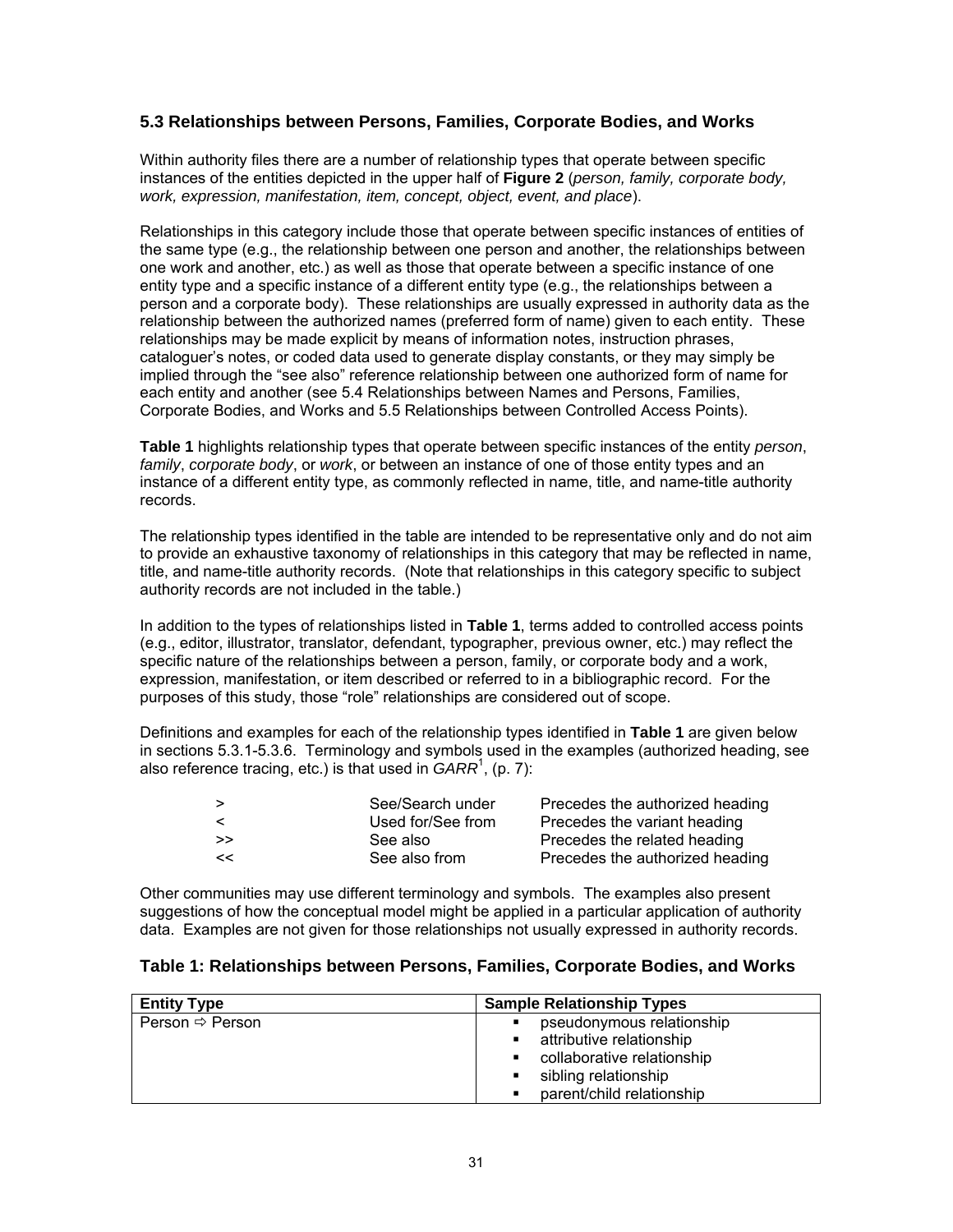| Person $\Leftrightarrow$ Family             | membership relationship                                                                                                                                                                                                     |
|---------------------------------------------|-----------------------------------------------------------------------------------------------------------------------------------------------------------------------------------------------------------------------------|
| Person $\Leftrightarrow$ Corporate Body     | membership relationship                                                                                                                                                                                                     |
| Family $\Rightarrow$ Family                 | genealogical relationship                                                                                                                                                                                                   |
| Corporate Body $\Rightarrow$ Corporate Body | hierarchical relationship<br>sequential relationship                                                                                                                                                                        |
| Work $\Leftrightarrow$ Work                 | equivalence relationship<br>derivative relationship<br>descriptive relationship<br>whole/part relationship<br>accompanying relationship (part-to-<br>part)<br>sequential relationship<br>shared characteristic relationship |

### **5.3.1 Relationships between Persons**

#### *Pseudonymous relationship*

The relationship between a "real" person(s) (i.e., one or more individuals) and a persona adopted by that individual through the use of one or more pseudonyms.

#### **Example**

Person Persona



This is usually expressed in authority data through links between the authorized names (preferred form of name) given to each entity (see also references) and/or information notes:

*Authorized heading*  Mertz, Barbara *Information note/see also references:* Barbara Mertz also writes under the pseudonyms Barbara Michaels and Elizabeth Peters. For works written under those pseudonyms, search also under: >> Michaels, Barbara, 1927- >> Peters, Elizabeth *See also reference tracings:* << Michaels, Barbara, 1927- << Peters, Elizabeth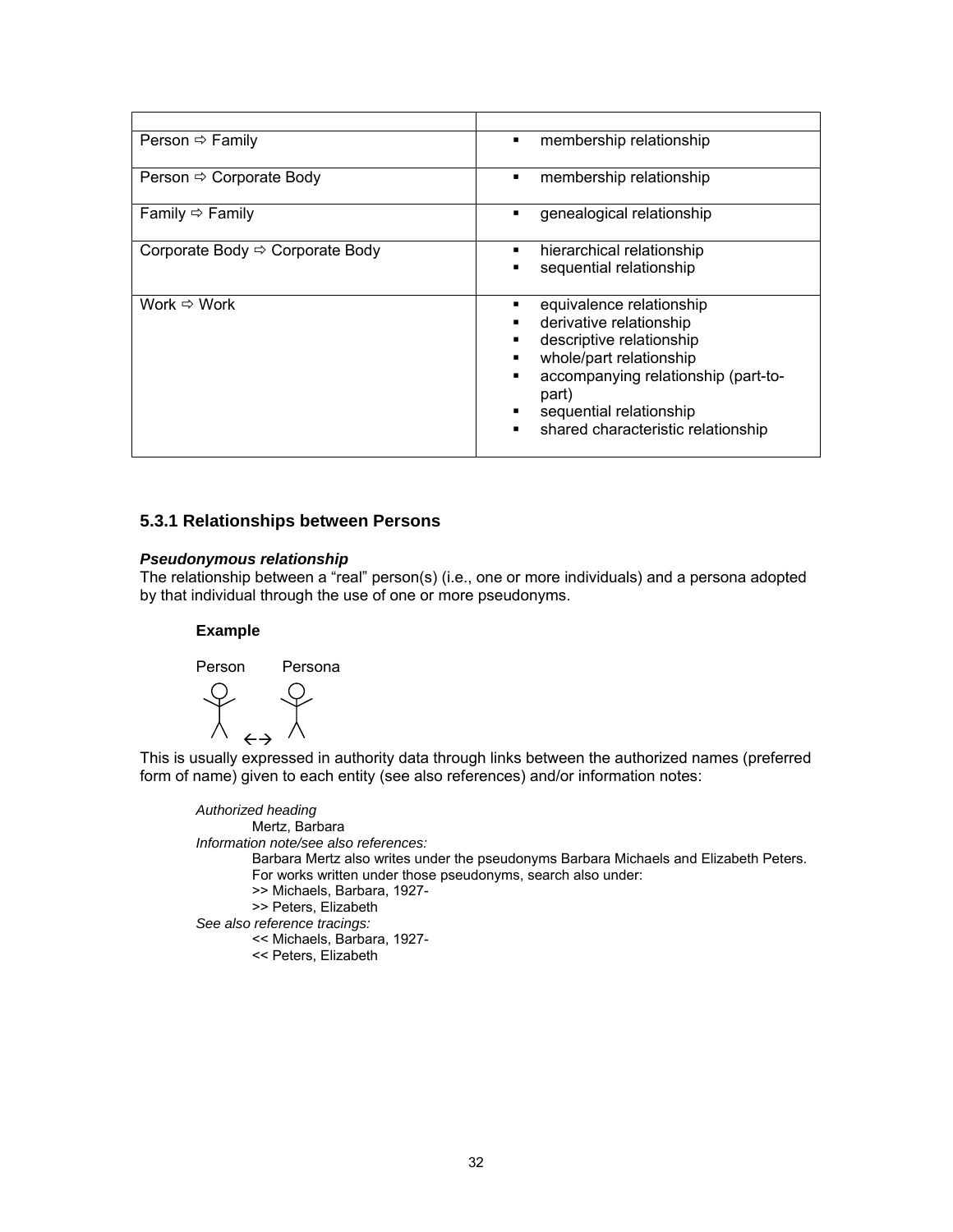

#### *Attributive relationship*

The relationship between one person and another person (either a "real" individual or a persona) to whom one or more works by the former have been attributed, either erroneously or falsely.

#### **Example**

 Attributed Person Person  $\leftrightarrow$ 

This is usually expressed in authority data through links between the authorized names given to each entity (see also references) and/or information notes:

*Authorized heading*  Brutus, Marcus Junius *Information note/see also references:* For the Greek letters erroneously attributed to Marcus Junius Brutus, search also under: >> Pseudo-Brutus *See also reference tracing:* << Pseudo-Brutus

#### *Collaborative relationship*

The relationship between two or more persons who collaborate in intellectual or artistic endeavours.

#### **Example**

 $[role] \rightarrow [Work/expression/manification/item]$ 

This relationship is usually expressed in authority data as the relationship between the authorized names given to each entity in reference to a particular work, expression, manifestation, or item:

**Composer of Ariadne auf Naxos.** *Authorized heading:* Strauss, Richard, 1864-1949 *Information note:*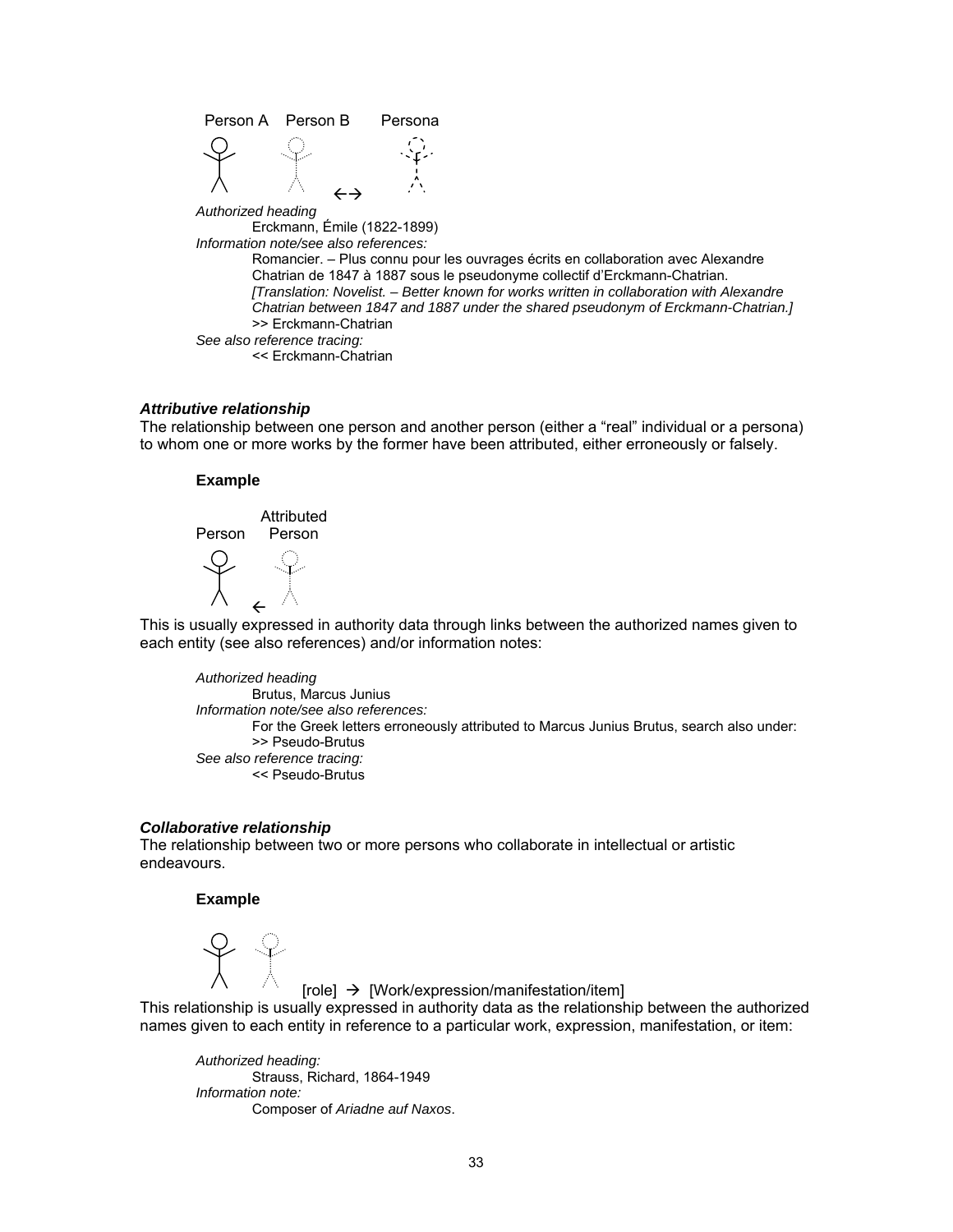*Authorized heading:*  Hofmannsthal, Hugo von, 1874-1929 Librettist of *Ariadne auf Naxos. Information note:* 

#### **Sibling relationship**

The relationship between two persons who have the same "parent(s)" (in an actual family or parents or family or group to which the "siblings" belong. See "Membership relationship" in 5.3.2 within a group). This type of relationship is often presented by virtue of the relationship to the Relationships between Persons and Families and 5.3.3 Relationships between Persons and Corporate Bodies.

### **Example**



This type of relationship is rarely expressed in bibliographic or authority data.

### **Parent/Child relationship**

The relationship between two persons, one of whom is a "parent" or "child" of the other. This type of relationship is often presented by virtue of the relationship to the family or group to which the "child" belongs. See "Membership relationship" in 5.3.2 Relationships between Persons and Families and 5.3.3 Relationships between Persons and Corporate Bodies.

### **Example**



This type of relationship is rarely expressed in bibliographic or authority data.

### **.3.2 Relationships between Persons and Families 5**

#### *Membership relationship*

The relationship between a person and a family of which the person is a member.

### **Example**

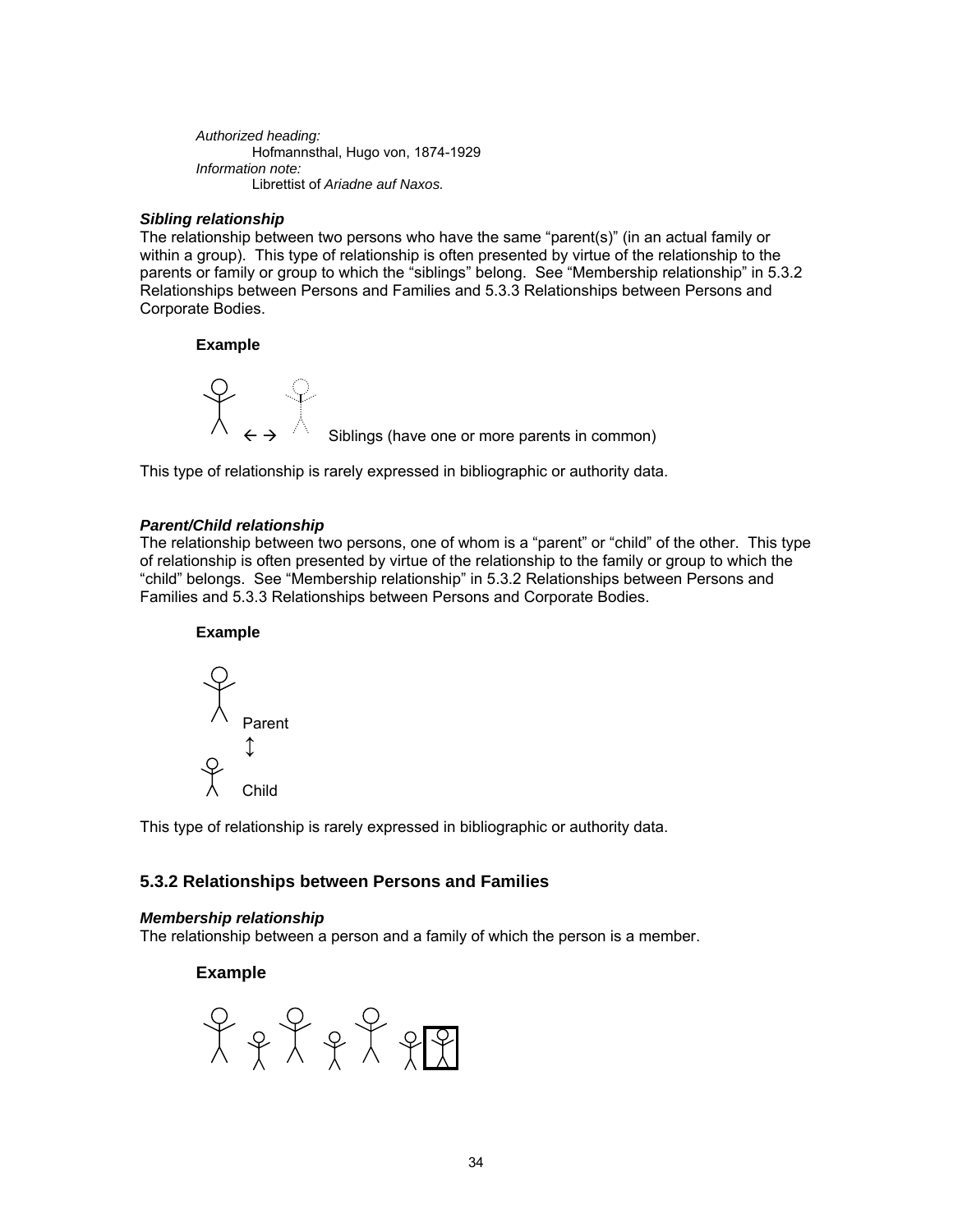This is usually expressed in authority data through links between the authorized names given to each entity (see also references) and/or information notes:

*Authorized heading*  Wulz, Wanda (1903-1984) *Information note/see also references:* Photographe italienne née et morte à Trieste [Translation: Italian photographer born and died in Trieste.] *See also reference/reference tracing:* >><< Wulz (famille)

### **5.3.3. Relationships between Persons and Corporate Bodies**

### *Membership relationship*

The relationship between a person and a corporate body in which the person is a member or with which the person is affiliated.



This is usually expressed in authority data through links between the authorized names given to each entity (see also references), cataloguer's notes, and/or information notes:

*Authorized heading*  Digitalis vulgaris *Information note:* Autorska grupa sastavljena od Tomislava Alajbega, Trpimira Alajbega i Borisa Budiše. [Translation: Group of authors: Tomislav Alajbeg, Trpimir Alajbeg and Boris Budiša.] *See also references/reference tracings:* >><< Alajbeg, Tomislav >><< Alajbeg, Trpimir >><< Budiša, Boris *Cataloguer's notes:* Murter – http:www.Jadran4you.com/murter/index/html [Title and URL of the web publication for which the authorized form was established] http://www.jadran4you.com/onama.htm [Web address for "About Us" page used as a source for the authority record] *Authorized heading:* 

 Buddy Rich Band *See also reference/reference tracing:*  >><< Rich, Buddy, 1917-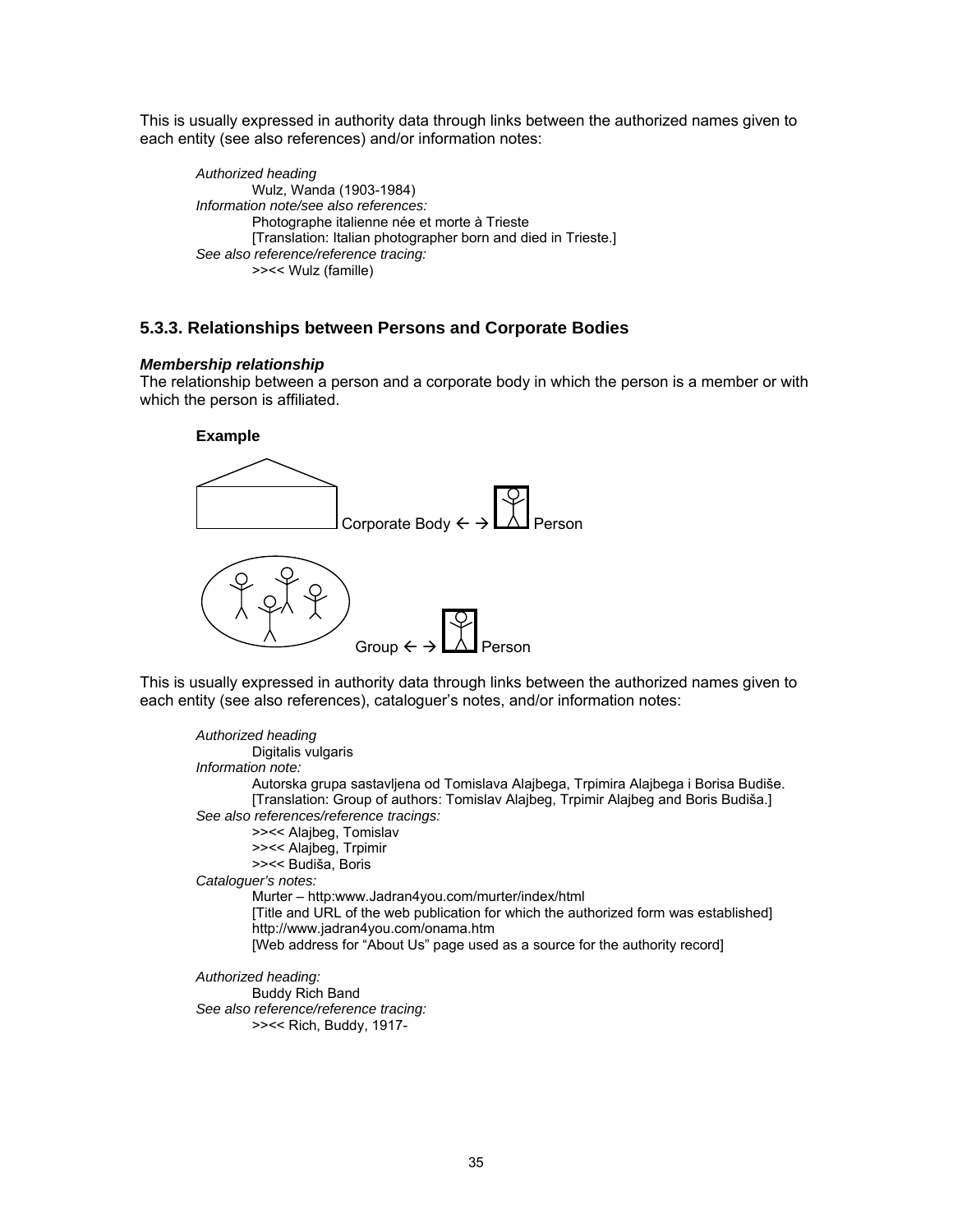### **5.3.4 Relationships between Families**

### *Genealogical relationship*

The relationship between one family and another that descended from the first or is the predecessor to the other.

### **Example**



This is usually expressed in authority data through links between the authorized names given to each entity (see also references), cataloguer's notes, and/or information notes:

```
Authorized heading: 
        Conti, House of 
See also references: 
        >> Bourbon, House of 
        >> Condé, House of 
See also reference tracings: 
        << Bourbon, House of 
        << Condé, House of 
Cataloguer's note: 
       The House of Conti is a junior branch of the House of Bourbon-Condé. – Grand 
       encyclopédie (Conti (maison de)). 
       The House of Conti is a junior branch of the House of Condé. – Grand Larousse (Conti, 
       Conty (maison de)).
```
### **5.3.5 Relationships between Corporate Bodies**

#### *Hierarchical relationship*

The relationship between two corporate bodies, one of which is subordinate to the other (within a corporate hierarchy, etc.)



This relationship is usually expressed in authority data through the hierarchical structure of the preferred form of name given to the subordinate body (to include the preferred form of name of the higher level body), through see references, and/or explained through information notes or cataloguer's notes: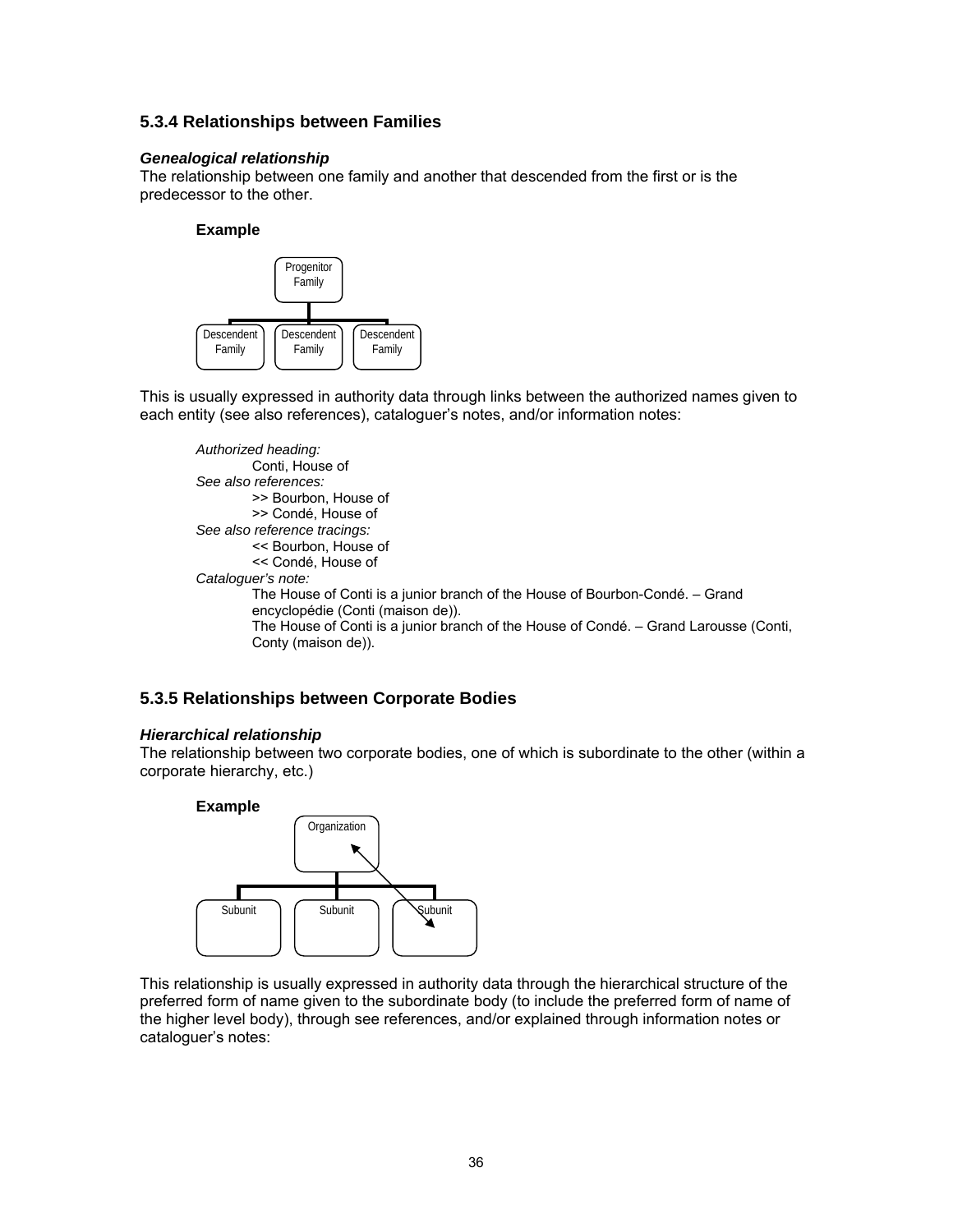*Authorized heading:* 

Journée de la kinésithérapie (1994 ; Nancy)

 *Information note:* 

Organisée dans le cadre du 11<sup>e</sup> Congrès de pneumologie de langue française par la Société de pneumologie de langue française et l'Association française de kinésithérapie respiratoire et cardio-vasculaire.

[Translation: Organized as part of the 11th Congrès de pneumologie de langue française by the Société de pneumologie de langue française and the l'Association française de kinésithérapie respiratoire et cardio-vasculaire.

 *See reference tracing:* 

<< Congrès de pneumologie de langue française (11 ; 1994 ; Nancy). Journée de la kinésithérapie

*Authorized heading:* 

 Carl A. Kroch Library (Cornell University)  *See reference tracing:*  << Cornell University. Carl A. Kroch Library

#### *Sequential relationship*

The relationship between two or more corporate bodies (i.e., organizations, meetings, conferences, etc.) that follow the first in order or time (e.g., predecessor/successor, splits, mergers, subsequent meetings/conferences, etc.).



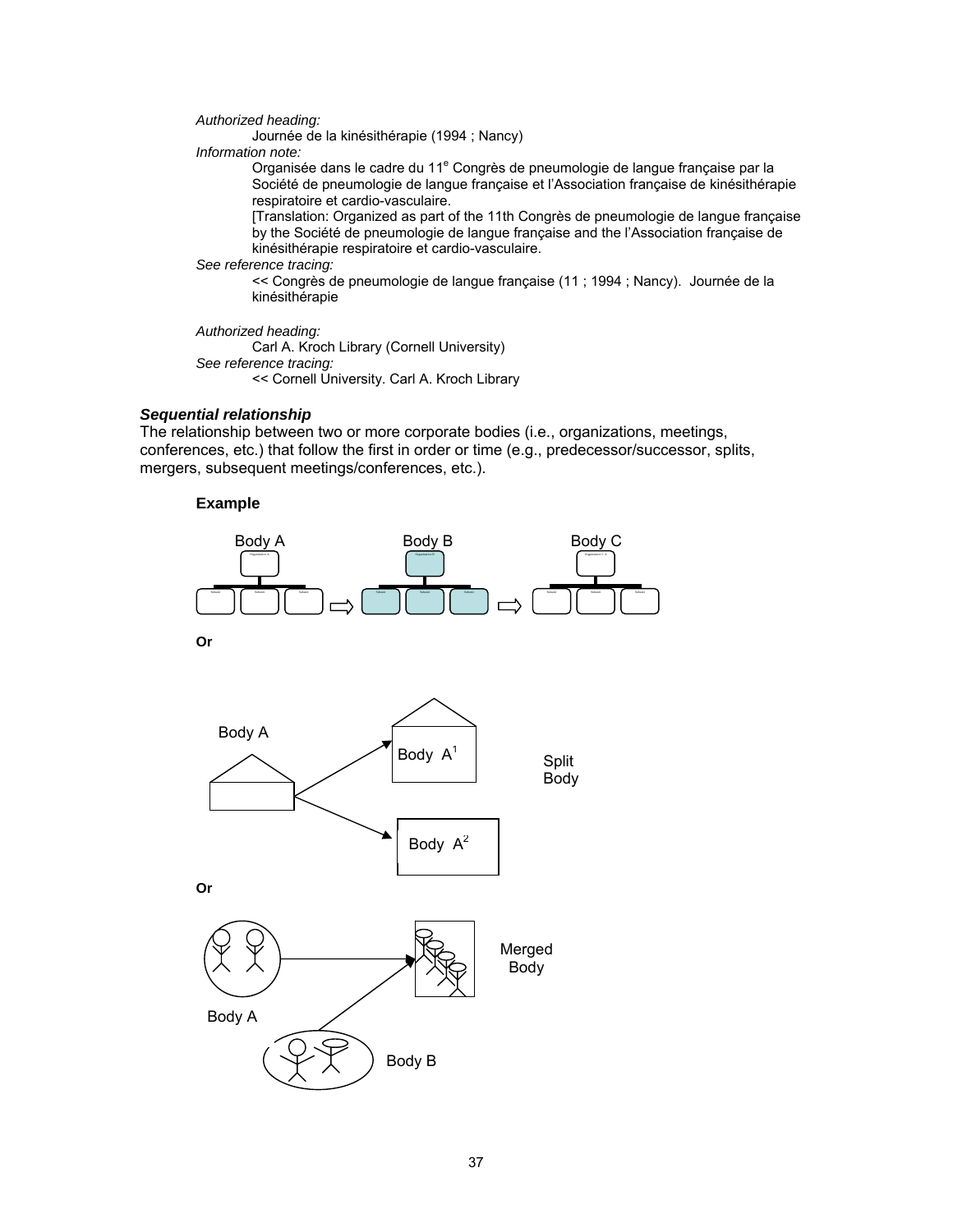This relationship is usually expressed in authority data through see also references, information notes, and/ or cataloguer's notes linking the authorized names given to each entity:

| Authorized heading:<br>Second Presbyterian Church (Cranbury, N.J.)                                                                                                                                                                                         |
|------------------------------------------------------------------------------------------------------------------------------------------------------------------------------------------------------------------------------------------------------------|
| Information note/see also reference:<br>The Second Presbyterian Church separated from the First Presbyterian Church in 1838<br>and rejoined it nearly a hundred years later. For works issued under the earlier and<br>subsequent name, search also under: |
| >> First Presbyterian Church (Cranbury, N.J.)                                                                                                                                                                                                              |
| See also reference tracing:<br><< First Presbyterian Church (Cranbury, N.J.)                                                                                                                                                                               |
| Authorized heading:                                                                                                                                                                                                                                        |
| Eppupopedanormaali (yhtye)                                                                                                                                                                                                                                 |
| Information note/see also references:                                                                                                                                                                                                                      |
| Eppupopedanormaali on Eppu Normaalin, Popedan ja Räp Popedan yhteiskokoonpanon<br>nimi:                                                                                                                                                                    |
| [Translation: Eppupopedanormaali was formed by the amalgamation of three musical<br>groups: Eppu Normaali, Popeda, and Räp Popeda. For works entered under those<br>groups, search also under:]<br>>> Eppu Normaali (yhtye)<br>>> Popeda (yhtye)           |
| >> Räp Popeda (yhtye)                                                                                                                                                                                                                                      |
| See also reference tracings:<br><< Eppu Normaali (yhtye)<br><< Popeda (yhtye)                                                                                                                                                                              |
| << Räp Popeda (yhtye)                                                                                                                                                                                                                                      |
| Authorized heading:                                                                                                                                                                                                                                        |
| Lapin yliopisto                                                                                                                                                                                                                                            |
| Information note/see also reference:<br>Lapin korkeakoulun nimi muutettiin 1.1.1991 Lapin yliopistoksi. Katso myös -viittaus<br>aiemmasta nimimuodosta:                                                                                                    |
| [Translation: On January 1, 1991 Lapin korkeakoulu changed its name to Lapin yliopisto.<br>For works issued under the earlier name, search also under:]                                                                                                    |
| >> Lapin korkeakoulu                                                                                                                                                                                                                                       |
| See also reference tracing:                                                                                                                                                                                                                                |
| << Lapin korkeakoulu                                                                                                                                                                                                                                       |
| Authorized heading:                                                                                                                                                                                                                                        |
| Technical Thick Film Symposium (1 <sup>st</sup> : 1967 : Palo Alto, Calif. and Los Angeles, Calif.)                                                                                                                                                        |
| Information note/see also references:                                                                                                                                                                                                                      |
| Publications of later meetings in this series are found under the following headings:<br>>> Symposium on Hybrid Microelectronics $(2^{nd} : 1967 : Boston, Mass.)$                                                                                         |
| >> Hybrid Microelectronics Symposium (3rd : 1968 : Rosemont, III.)                                                                                                                                                                                         |
| >> International Hybrid Microelectronics Symposium (5 <sup>th</sup> : 1970 : Beverly Hills, Calif.)                                                                                                                                                        |
| See also reference tracings:                                                                                                                                                                                                                               |
| << Symposium on Hybrid Microelectronics (2 <sup>nd</sup> : 1967: Boston, Mass.)                                                                                                                                                                            |
| << Hybrid Microelectronics Symposium (3 <sup>rd</sup> : 1968 : Rosemont, III.)                                                                                                                                                                             |
| << International Hybrid Microelectronics Symposium (5 <sup>th</sup> : 1970 : Beverly Hills, Calif.)                                                                                                                                                        |

# **5.3.6 Relationships between Works 8**

#### *Equivalence relationship*

The subjective relationship between one manifestation or item and another that embodies the same intellectual or artistic content (work or work/expression) and authorship, but are packaged or presented in different ways (e.g., an original and exact copies, digitizations, facsimiles,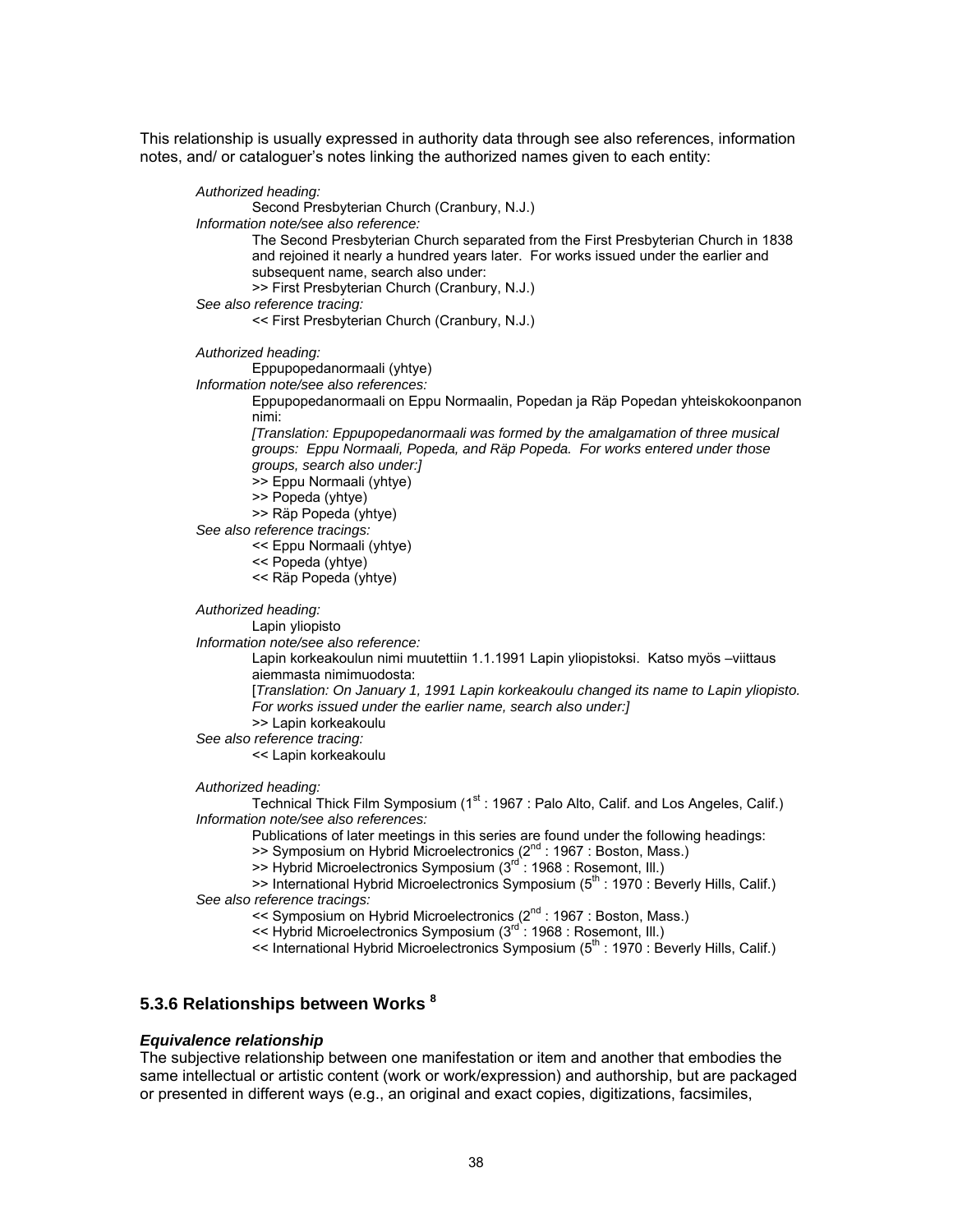reprints, photocopies, microform versions, and similar other reproductions, such as, an original printed map on paper and a photocopy or a microform copy or a digital copy of it, a sound recording on a disk and a CD of the same music, a motion picture of a reel and on a videocassette or DVD, etc.)

This is a type of shared characteristic, where the characteristic in common is the work. The equivalence is subjective because it depends on what the user deems to be the "same." However, this can be a very useful relationship to bring together all manifestations and items that embody the same work or work/expression.

This relationship is usually expressed in bibliographic data through the use of a controlled access point for the work in common (the shared characteristic), and/or through notes or through linked holdings data, rather than in authority data.

#### *Derivative relationship*

The relationship comprises two types. It includes relationships between an original work and a broad range of modifications from the original, including variations or versions of that work, such as editions, revisions, translations, summaries, abstracts, and digests. It also includes new works that are adaptations or modifications that become new works but are based on an earlier work (improvisations, etc.); new works that are changes of genre (transformations, dramatizations, novelizations, etc.); and, new works based on the style or thematic content of other works (free translations, paraphrases, imitations, parodies, etc.).

This relationship, also known as a "horizontal relationship", is usually expressed in authority data as the relationship between the authorized names given to each entity, and/or through information notes. It has also been expressed in bibliographic data through the use of a controlled access point for the preferred form of name for the original work with the extension of identifying elements to name the derived expression or manifestation.

#### **Example**

[Work  $X$ ]  $\rightarrow$  [Work X'] *Authorized heading:*  Shakespeare, William [Coriolanus]  *Information note/see also reference:*  Eine Bearbeitung von Shakespeares Coriolanus siehe: [Translation: For an adaptation of Shakespeare's Coriolanus see under:] >> Brecht, Bertolt. [Coriolan von Shakespeare]  *See also reference tracing:*  << Brecht, Bertolt. [Coriolan von Shakespeare] *Authorized heading:*  Tolkien, John Ronald Reuel (1892-1973) The lord of the rings  *Information note/See also reference:* For a parody of this work search under: >> Beard, Henry N. Bored of the rings See also reference tracing: << Beard, Henry N. Bored of the rings  *Authorized heading:*  Niva, Mari Environmental information in consumer decision making  *Information note/see also reference:*  Englanninkielinen tiivistelmä julkaisusta Ympäristöinformaatio kuluttajan päätöksenteossa. >> Ympäristöinformaatio kuluttajan päätöksenteossa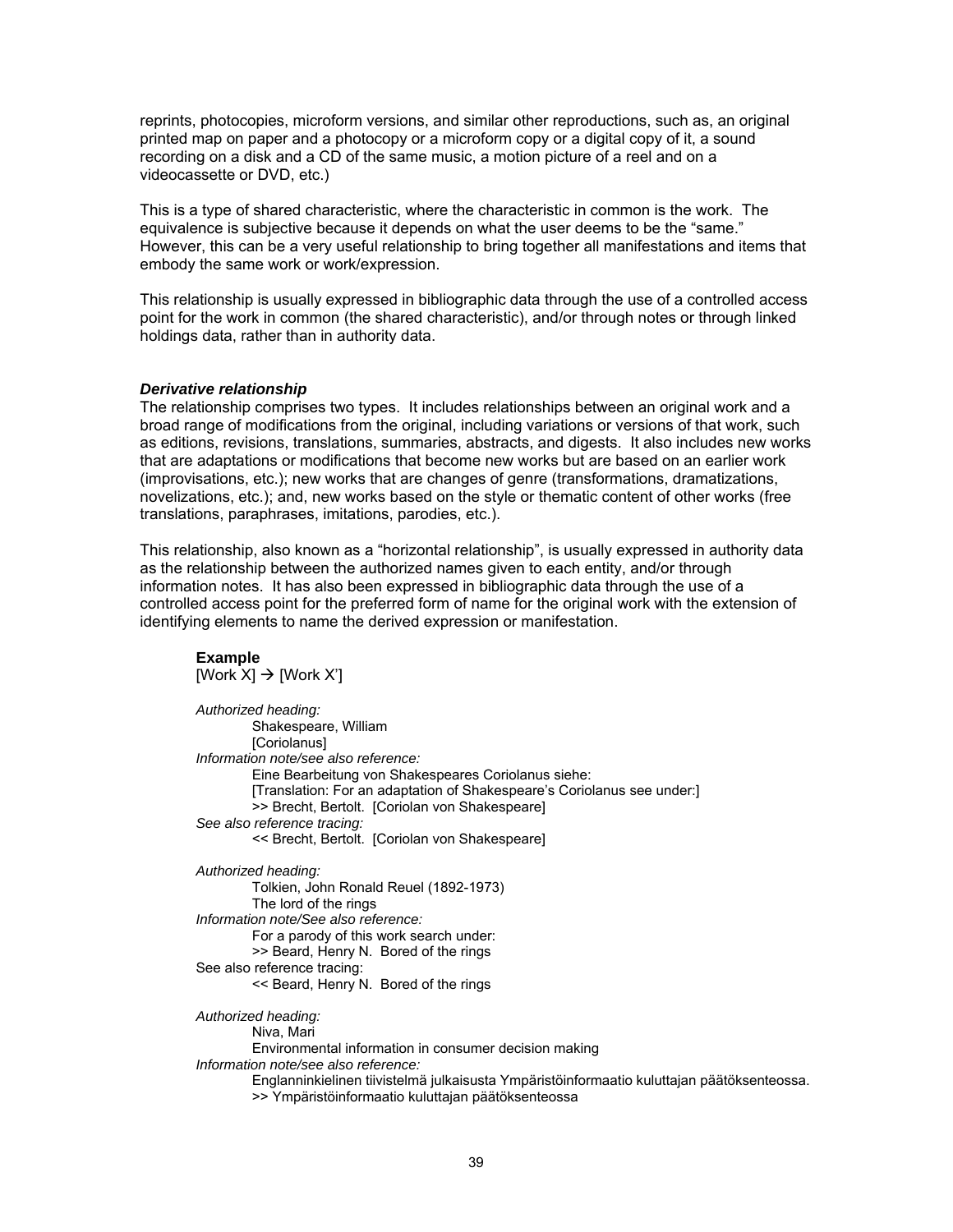[Translation: Summary in English of the Finnish work Ympäristöinformaatio kuluttajan päätöksenteossa.]

 *Authorized heading:*  Poe, Edgar Allan, 1809-1849. [Fall of the house of Usher]  *See also reference:* For a musical composition based on this work search under: >> Deubssy, Claude, 1862-1918. Chute de la maison Usher *Authorized heading:*  Thomas de Kent (11..-11.. ; poète anglo-normand) Roman de toute chevalerie  *Information note/see also reference:*  Version postérieure du Roman d'Alexandre. [Translation: Later version of the Roman d'Alexandre.] >> Roman d'Alexandre  *See also reference tracing:* 

<< Roman d'Alexandre

#### *Descriptive relationship*

The relationship between a target work or expression or manifestation or item and a new work that refers to that target as its subject (e.g., criticism, commentary, review, casebook, etc. and the object of that analysis).

This type of relationship is usually expressed in bibliographic data through a subject controlled access point for the target work rather than through authority data.

#### *Whole/part relationship*

The relationship between a work and one or more works that form part of that larger work. (e.g., the whole anthology and its individual works, the whole monographic series and its individual monographic parts, the whole serial and an individual special thematic issue or an article of importance.

This type of relationship, also known as a "vertical relationship" or "hierarchical relationship", is usually expressed in authority data through the use of see also references and/or information notes or cataloguer's notes. It also is often expressed through bibliographic data using the controlled access point for the preferred form of name to identify the "whole" and/or notes to describe the relationship of the part to its whole; or through the use of contents notes and/or controlled access points for the preferred form of name for each of the parts to describe the relationship between the whole and its parts.

#### **Example**

*Authorized heading:*  Anthologie grecque  *Information note/see also references:*  Pour les parties de cette collection, voir: [Translation: For parts of this collection, see:] >> Anthologie palatine >> Anthologie de Planude >> Couronne  *See also reference tracings:*  << Anthologie palatine << Anthologie de Planude << Couronne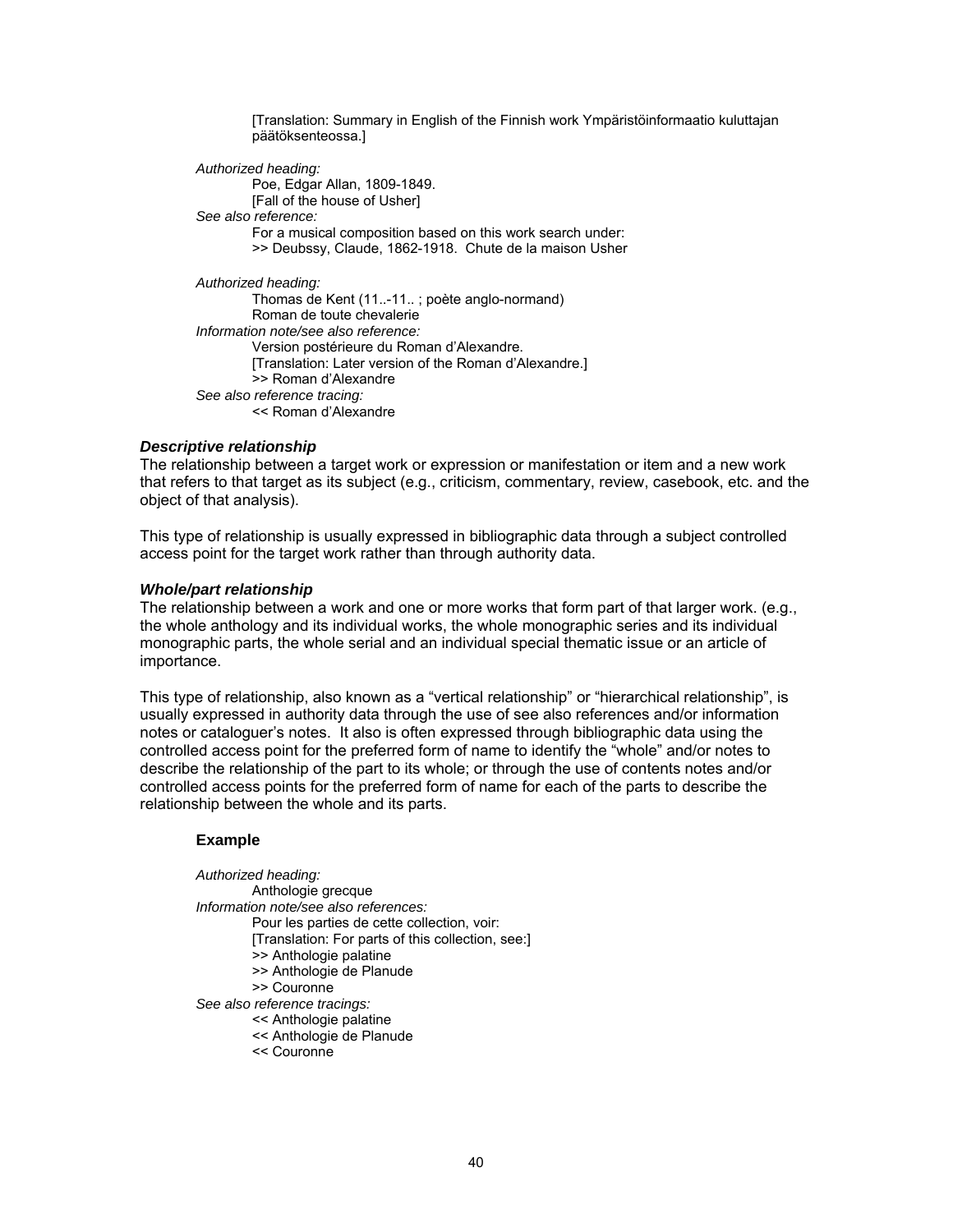#### *Accompanying relationship (Part-to-Part)*

The relationship between one work and another that is a **supplement** to that work (i.e., a work that is intended to be used in conjunction with or to augment the related work, such as a teacher's guide or incidental music to a play; or intended to **complement** or be a **companion** to another work, such as a set of maps to a video travelogue, a computer disk to accompany a textbook, a set of coloured plates to accompany a text, the equal parts of a kit, etc.).

This type of relationship is usually expressed in bibliographic data using an addition to the physical description, notes, and/or controlled access points for the preferred from of name of the related part, rather than through authority data. However, accompanying relationships can appear in authority data, especially when there are many manifestations involved, to provide see also references or information notes.

#### **Examples**

*Authorized heading:*  Cumulative book index  *Information note/see also reference:*  The Cumulative book index is a supplement to the United States catalog >> United States catalog  *Authorized heading:*  Barbison, John. Incidental music for Shakespeare's The merchant of Venice

 *See also reference tracing:*  << Shakespeare, William, 1564-1616. Merchant of Venice

#### *Sequential relationship*

The relationship between one work and another that is a successor or a predecessor of that work (e.g., a sequel, a serial or series that has changed title).

This type of relationship, known as a "chronological relationship", is usually expressed in bibliographic data through a controlled access point for the preferred form of name for the prequel and/or sequel and/or a note, or in authority data through a see also reference and/or an information note or cataloguer's note. It could be indicated through the labelling of the controlled access point for the preferred forms of name of the related works within an authority record for the "family of works."

#### **Example**

*Authorized heading:*  Treaty of Amiens (1802)  *See also reference:*  >> France. Treaties, etc. Great Britain, 1801 Oct. 1  *See also reference tracing:*  << France. Treaties, etc. Great Britain, 1801 Oct. 1  *Cataloguer's note:*  Encyc. Brit., 15<sup>th</sup> ed. (Amiens, Treaty of, March 27, 1802; signed by Britain, France, Spain, and the Batavian Republic on basis of preliminaries of Oct. 1801) *Authorized heading:*  African historical dictionaries *See also reference:*  >> Historical dictionaries of Africa  *See also reference tracing:*  << Historical dictionaries of Africa

 *Cataloguer's note:* 

Phone call to publisher, Aug. 2, 2005 (Historical dictionaries of Africa; name was changed from African historical dictionaries in 2003)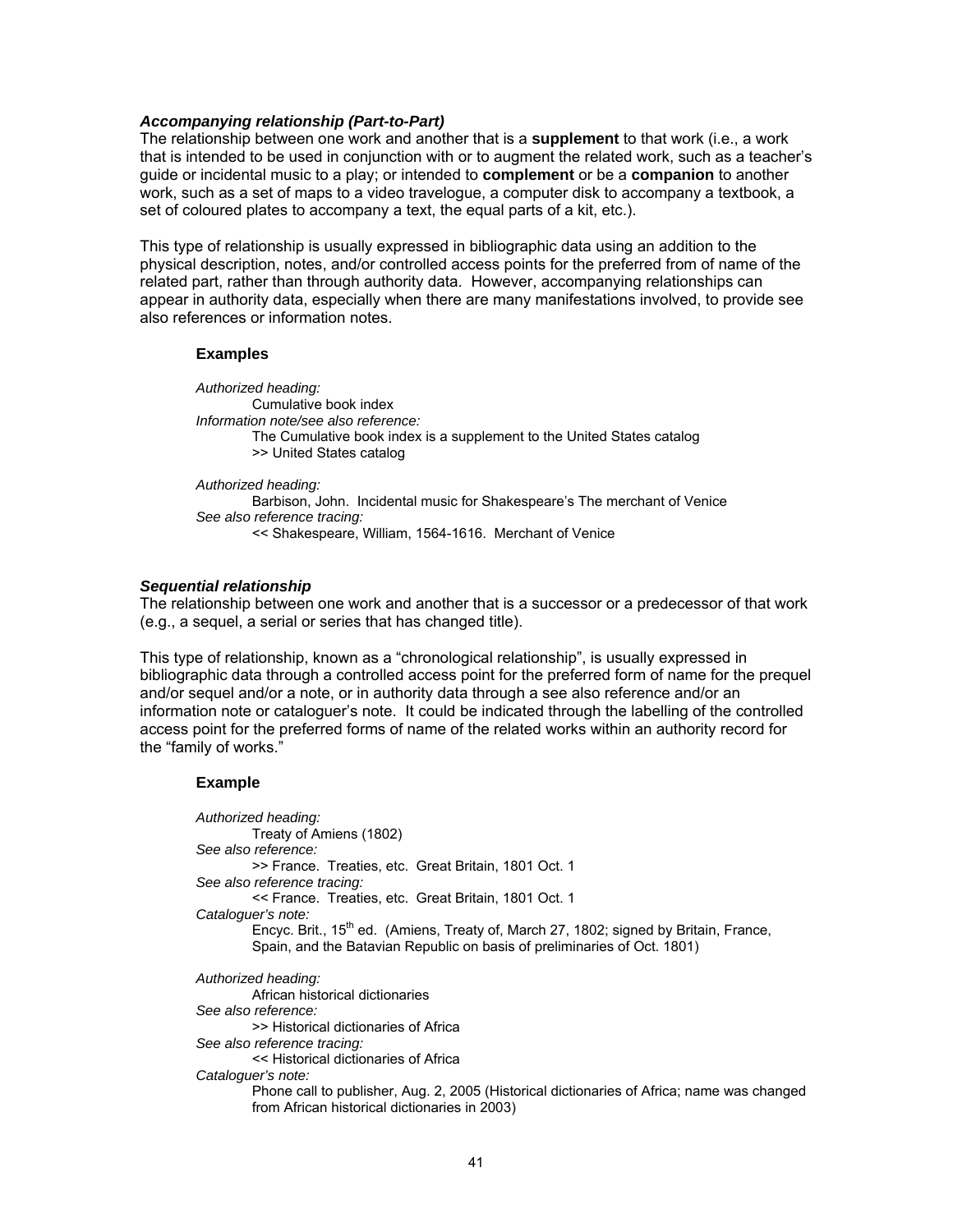#### *Shared characteristic relationship*

The relationship between two works/expression/manifestations/items that have some characteristic in common, apart from any of the other relationships (e.g., same language, same color binding, same publisher, same date of issuance, etc.).

This type of relationship is expressed through the common access point in bibliographic or authority data for the entities involved.

### **5.4 Relationships between Names and Persons, Families, Corporate Bodies, and Works ("Known by" Relationships)**

Within authority files there are also a number of other relationship types that operate between specific instances of the entity *name* and specific instances of the entities depicted in the upper half of **Figure 2** (*person*, *family*, *corporate body*, *work*, *expression*, *manifestation*, *item*, *concept*, *object*, *event*, and *place*).

Relationships in this category are normally reflected implicitly as name to name relationships by means of a "see" reference from a variant form to the authorized form of name or by means of "see also" references between related authorized forms of name for two or more related entities.

**Table 2** highlights relationship types that operate between a specific instance of *person*, *family*, *corporate body*, or *work* and a specific instance of *name*, as commonly reflected in name, title, and name-title authority files. Note that these relationship types do not include those cases in which a person is known by multiple identities (see section 5.3 for person-to-person or corporate body-and-person relationships).

The relationship types identified in the table are intended to be representative only, and do not aim to provide an exhaustive taxonomy of relationships in this category that may be reflected in name, title, and name-title authority records. (Note that relationships in this category specific to subject authority records are not included in the table.)

Definitions and examples for each of the relationship types identified in Table 2 are given below in sections 5.4.1 – 5.4.4.

| <b>Entity Type</b>        | <b>Sample Relationship Types</b>                                                                                                                                                                                                                                                                                             |
|---------------------------|------------------------------------------------------------------------------------------------------------------------------------------------------------------------------------------------------------------------------------------------------------------------------------------------------------------------------|
| Person <sup>→</sup> Name  | real name relationship<br>٠<br>pseudonym relationship<br>г<br>secular name relationship<br>п<br>name in religion relationship<br>٠<br>official name relationship<br>п<br>earlier name relationship<br>п<br>later name relationship<br>alternative linguistic form relationship<br>п<br>other variant name relationships<br>п |
| Family $\Rightarrow$ Name | alternative linguistic form relationship<br>г                                                                                                                                                                                                                                                                                |
|                           |                                                                                                                                                                                                                                                                                                                              |

### **Table 2: Relationships between Names and Persons, Families, Corporate Bodies, and Works ("Known by" Relationships)**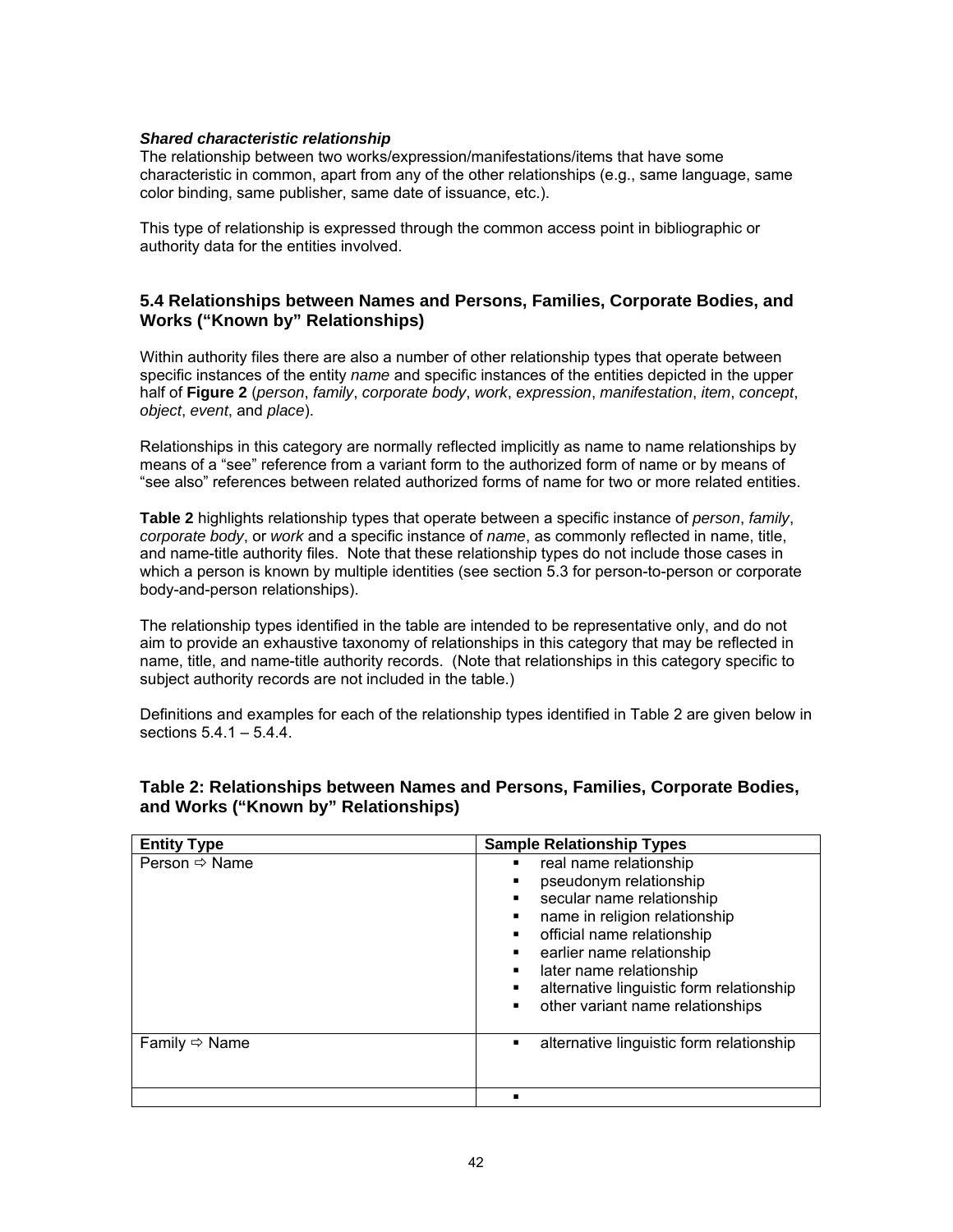| Corporate Body $\Rightarrow$ Name | expanded name relationship<br>acronym / initials / abbreviations<br>relationship<br>pseudonym relationship<br>alternative linguistic form relationship<br>other variant name relationships |
|-----------------------------------|--------------------------------------------------------------------------------------------------------------------------------------------------------------------------------------------|
| Work $\Leftrightarrow$ Name       | alternative linguistic form relationship<br>conventional name relationship<br>other variant name relationships                                                                             |

### **5.4.1 Relationship between Persons and Names**

#### *Real name relationship*

The relationship between a person and a name that person uses as his of her real name, regardless of the fullness of the name.

### **Example**



The person known by his real name, Eric Arthur Blair

#### *Pseudonym relationship*

The relationship between a person and a name that person uses as a pseudonym, including stage names and other assumed names.



The person linked to his/her "bibliographic identity" under a pseudonym.

#### *Secular name relationship*

The relationship between a person and a name that person uses as a secular name.

#### **Example**

*Authorized heading:*  John XXIII, *Pope See reference tracing:*  < Roncalli, Angelo Giuseppe [secular name]

#### *Name in religion relationship*

The relationship between a person and a name that person uses in religion.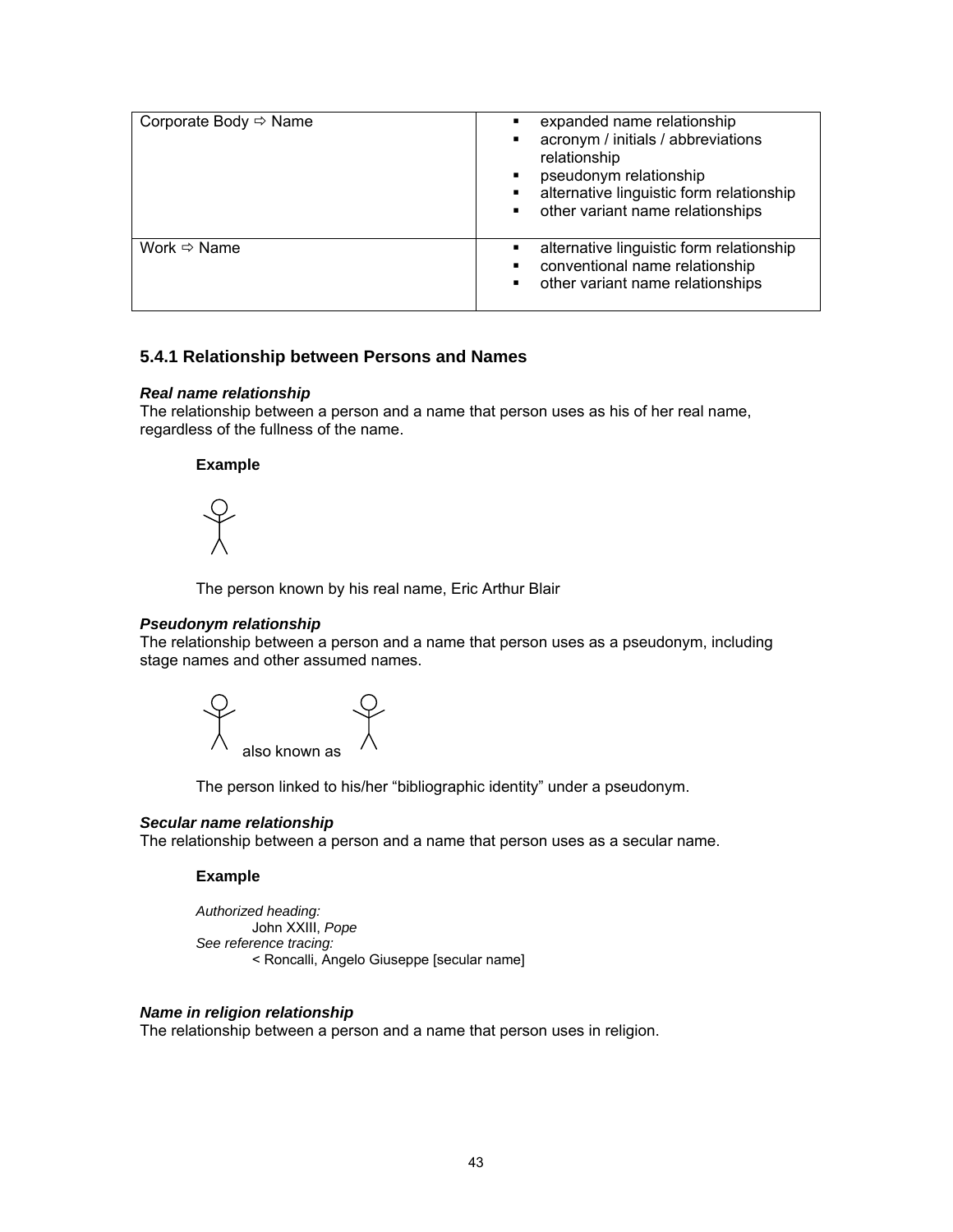*Authorized heading:*  Merton, Thomas  *See reference tracing:*  < Louis, Father, 1915-1969 [name in religion]

#### *Official name relationship*

The relationship between a person and a name assigned to the person in their official capacity.

#### **Example**

*Variant heading:*  United States. President (1961-1963 : Kennedy) *See also reference:*  See also under: >> Kennedy, John Fitzgerald, 1917-1963

#### *Earlier name relationship*

The relationships between a person and a name that person used at an earlier stage in life.

#### **Examples**

*Variant heading:*  Beaconsfield, Benjamin Disraeli, Earl of  *See reference:*  See under the author's earlier name: > Disraeli, Benjamin

 *Variant heading:*  Nicholls, Charlotte  *See reference:*  See under the author's name before marriage: > Brontë, Charlotte

#### *Later name relationship*

The relationship between a person and a name that person used at a later stage in life.

#### **Examples**

*Variant heading:*  Thibeault, Jacques-Anatole  *See reference:*  See under the author's later name: > France, Anatole

*Variant heading:*  Barrett, Elizabeth  *See reference:*  See under the author's married name: > Browning, Elizabeth Barrett

#### *Alternative linguistic form relationship*

The relationship between a person and an alternative linguistic form of name by which that person is known. This includes translations of a name into other languages.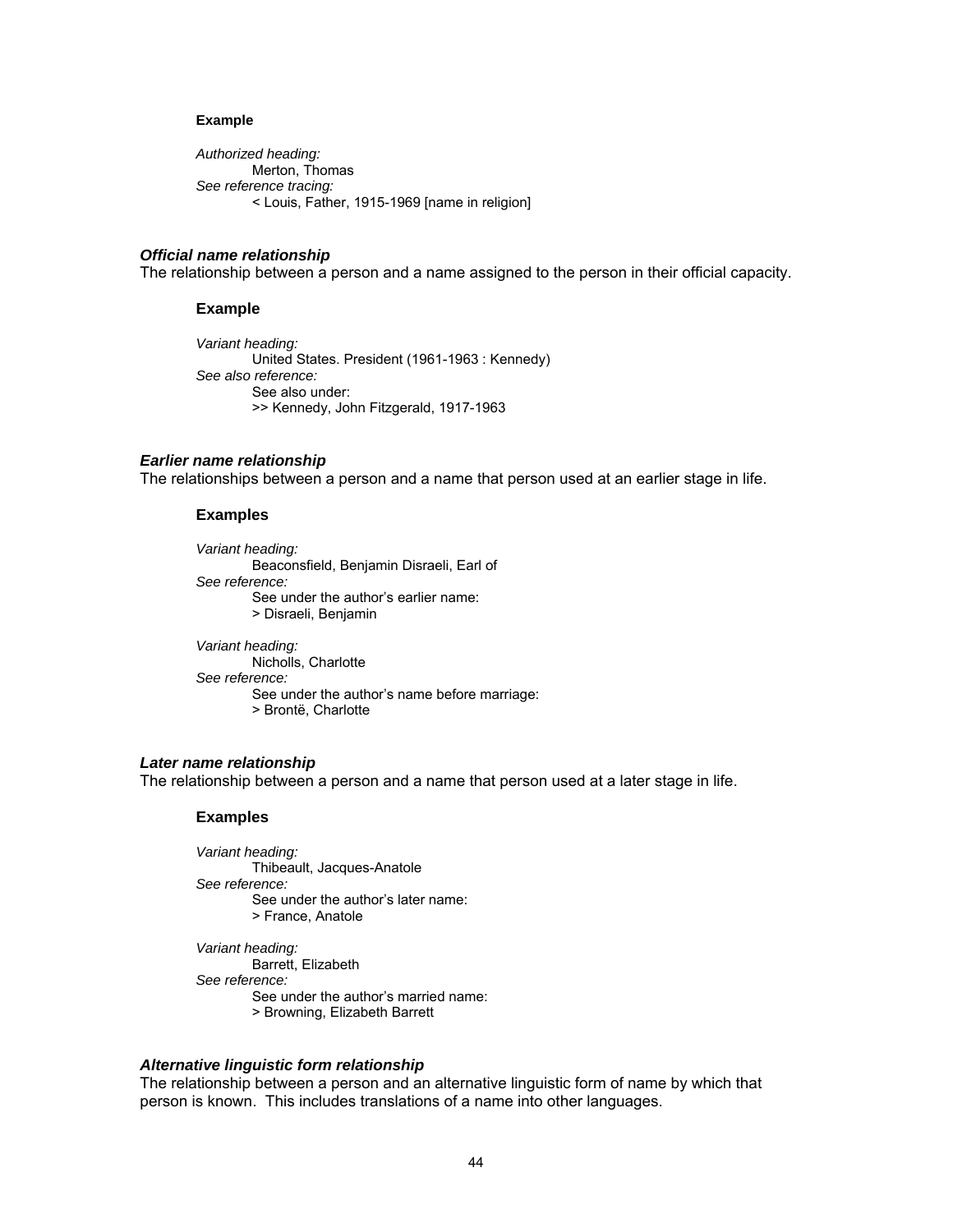*Authorized heading:*  Horace  *See reference tracing:*  < Horatius Flaccus, Quintus

#### *Other variant name relationships*

The relationship between a person and several other variations on a name, such as orthographic relationships (spelling variations, transliterations, punctuation variations, capitalization variations), word order relationships (inversions, permutations), alternative name/synonym relationships (bynames, nicknames, courtesy names), etc.

For some purposes it may be sufficient to simply identify all of these as "variant forms" of name for a person and to link them to the preferred form of name for the name of the person.

#### **Examples**

*Authorized heading:* Ruth, Babe, 1895-1948 *See reference tracing:* < Bambino, 1895-1948 < Sultan of Swat, 1895-1948

*Authorized heading:*  Gonzáles Ortega, Alberto *See reference tracing:* < Ortega, Alberto Gonzáles

### **5.4.2 Relationships between Families and Names**

#### *Alternative linguistic form relationship*

The relationship between a family and an alternative linguistic form of name by which that family is known.

#### **Example**

*Variant heading:*  Familie Trapp [German]  *See reference:*  > Trappin perhe [Finnish]

### **5.4.3 Relationship between Corporate Bodies and Names**

#### *Expanded name relationship*

The relationship between a corporate body and the expanded form of name by which that body is known.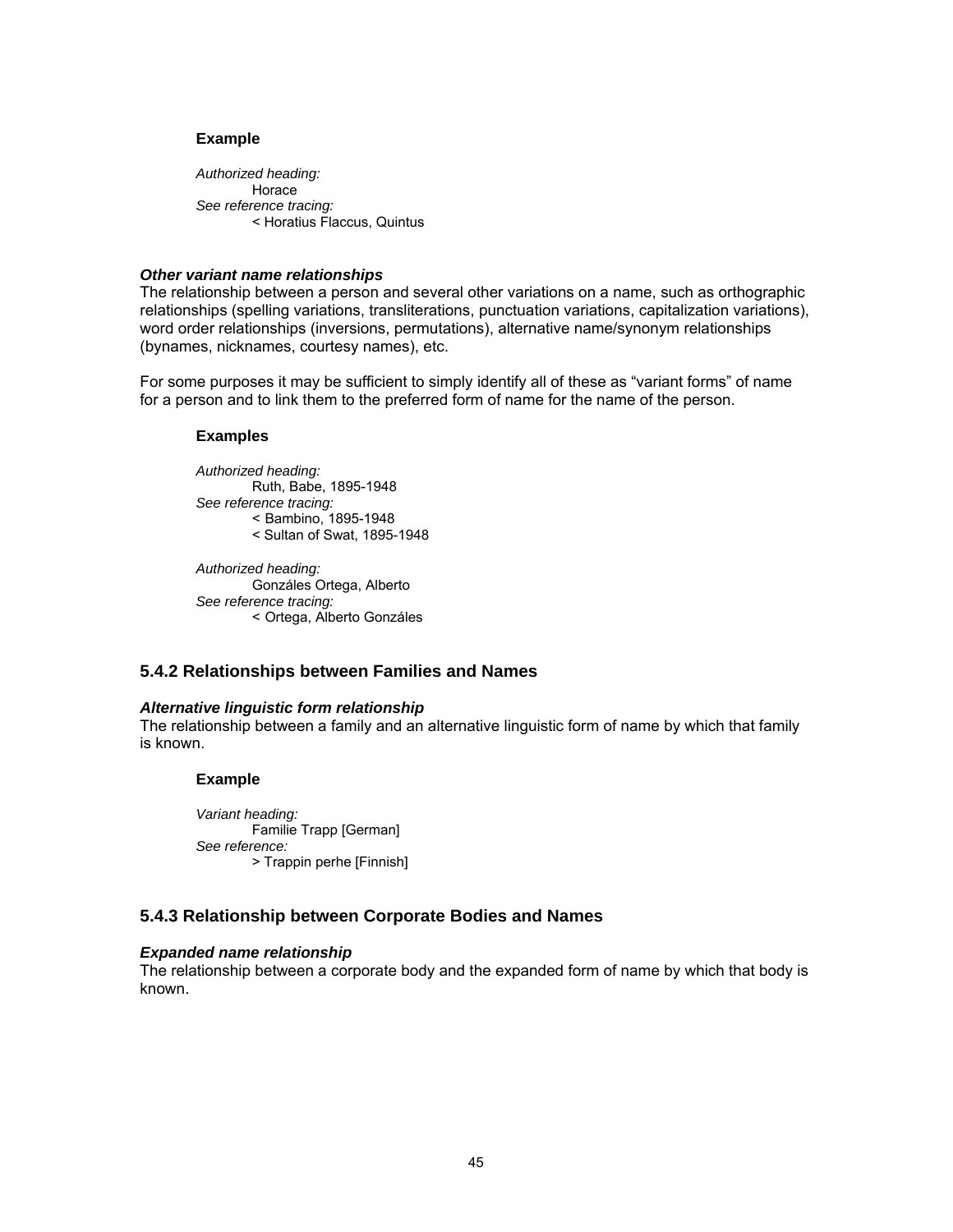*Variant heading:*  Abdib  *See reference:*  See under the expanded form: > Associação Brasileira para o Desenvolvimento das Industrias de Base

#### *Acronym / initials / abbreviations relationship*

The relationship between a corporate body and an acronym or initials or an abbreviation by which that body is known.

#### **Example**

*Variant heading:*  United Nations International Children's Emergency Fund  *See reference:*  See under the initials: > UNICEF

#### *Pseudonym relationship*

The relationship between a corporate body and a name that body uses as a pseudonym. For example, General Mills uses the personal name pseudonym Betty Crocker in its advertising and promotional materials. This type of relationship is rarely expressed in bibliographic or authority data..

#### *Alternative linguistic form relationship*

The relationship between a corporate body and an alternative linguistic form of name by which that body is known. This includes translations of the name for the corporate body.

#### **Example**

*Authorized heading:*  United Nations  *See reference tracing:*  < Nations Unies [French] < Организация Объединённых Наций [Russian]

#### *Other variant name relationships*

The relationship between a corporate body and a name by which that body is known, such as orthographic relationships (spelling variations, transliterations, punctuation variations, capitalization variations), word order relationships (inversions, permutations), etc.

#### **Examples**

*Authorized heading:*  Women of Color Quilters Network  *See reference tracing:*  < Women of Colour Quilters Network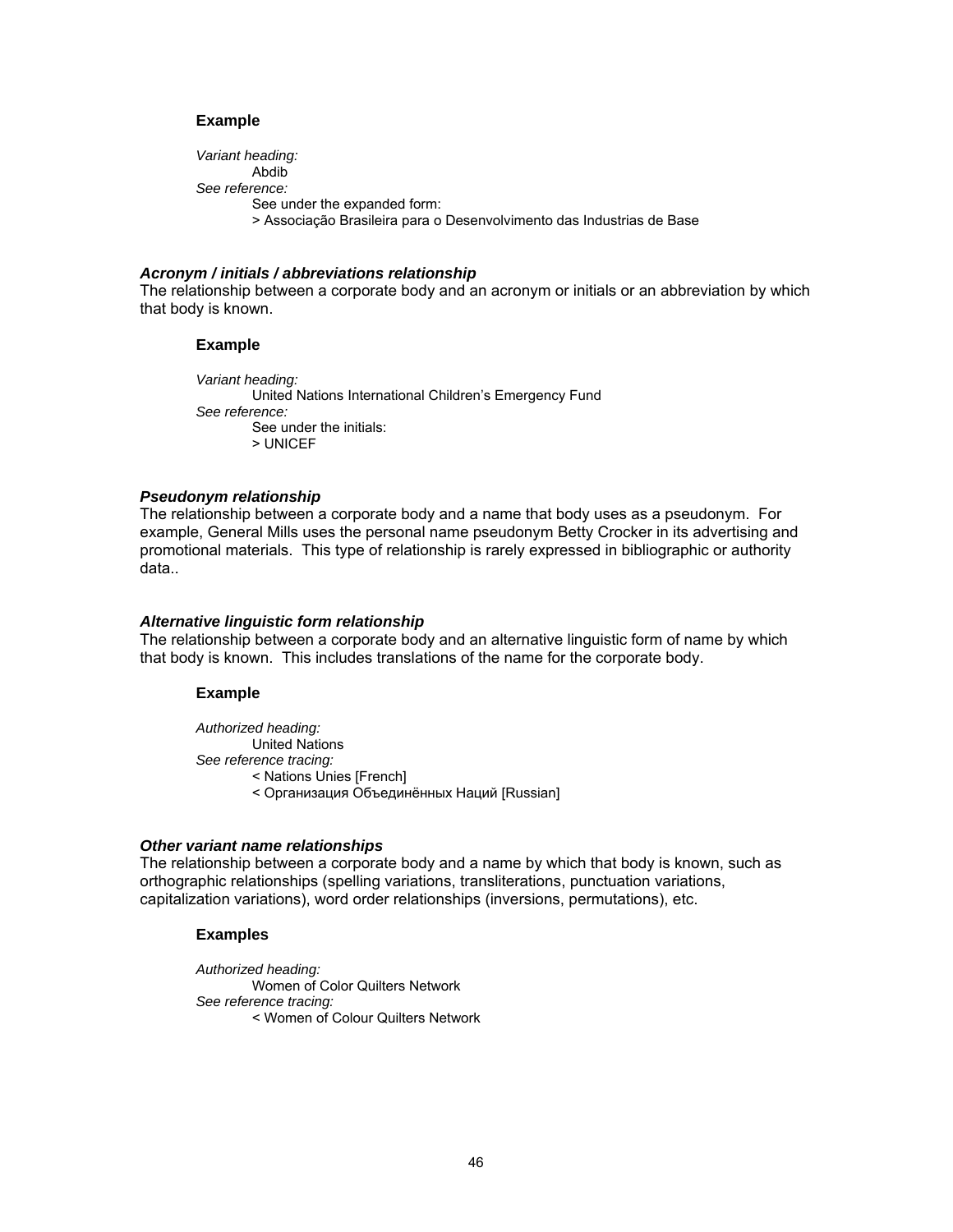### **5.4.4 Relationships between Works and Names**

#### *Alternative linguistic form relationship*

The relationship between a work and an alternative linguistic form of name by which that work is known.

#### **Example**

*Authorized heading:*  Pentekostárion  *See reference tracing:*  < Pentecostaire [French]

#### *Conventional name relationship*

The relationship between a work and a conventional name by which that work is known.

#### **Example**

*Authorized heading:* 

Beethoven, Ludwig van, 1770-1827. Symphonies, no. 3, op. 55, E♭ major  *See reference tracing:*  < Beethoven, Ludwig van, 1770-1827. Eroica symphony

#### *Other variant name relationships*

The relationship between a work and a name by which that work is known, such as orthographic relationships (spelling variations, transliterations, punctuation variations, capitalization variations), word order relationships (inversions, permutations), variant title relationships (titles for the work based on titles found on manifestations or items, including cover title, spine title, caption title, binding title, running title, parallel title, key title, cataloguer's title, etc.), etc.

### **Examples**

*Authorized heading:*  Shakespeare, William, 1564-1616. Hamlet  *See reference tracing:*  < Shakespeare, William, 1564-1616. Tragicall historie of Hamlet Prince of Denmarke

*Authorized heading:*  Kent, Alexander. Honour this day  *See reference tracing:*  < Kent, Alexander. Honor this day

### **5.5 Relationships between Controlled Access Points**

Within authority files there are also a number of other relationship types that operate between specific instances of the entity *controlled access point*. (i.e., between one access point and another, as distinct from relationships involving only the name or identifier that forms the basis for the controlled access point).

Relationships in this category may be made explicit by means of linking devices such as linking fields and control subfields (e.g., a link between alternate script representations of the same controlled access point).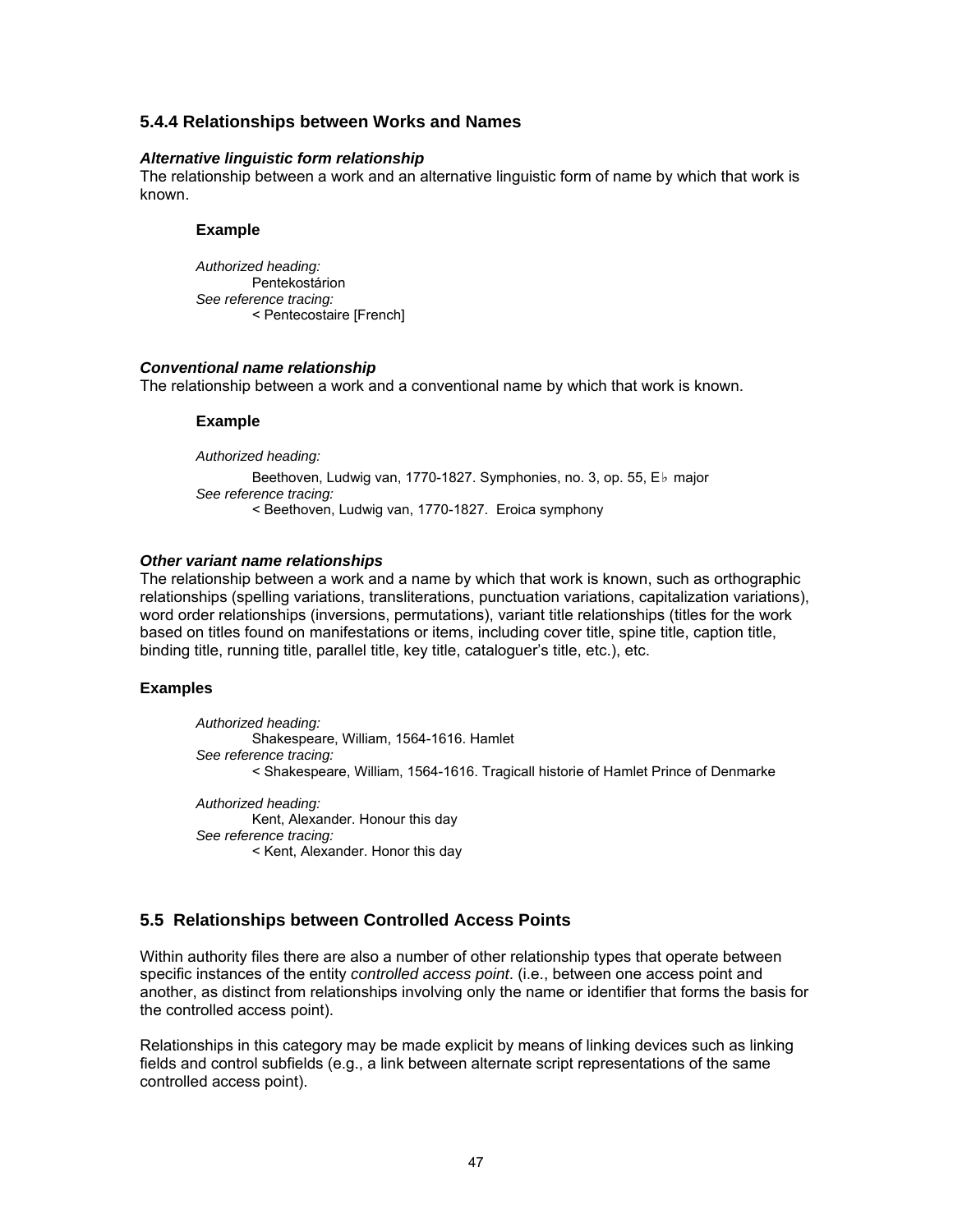The relationships between controlled access points most commonly reflected in linking structure mechanisms are parallel language relationships, alternate script relationships, and different rules relationships.

Additional relationships exist between controlled access points for the names of the bibliographic entities and access points for the corresponding classification number or subject term for the same entity. Further links can also provide relationships to the digitized version of an entity through relating the name access point with the entity's identifier.

### **Table 3: Relationships between Controlled Access Points**

| <b>Entity Type</b>                      | <b>Relationship Type</b>                                                                                                                                                                                                             |
|-----------------------------------------|--------------------------------------------------------------------------------------------------------------------------------------------------------------------------------------------------------------------------------------|
| Access Point $\Rightarrow$ Access Point | Parallel language relationship<br>п<br>Alternate script relationship<br>п<br>Different rules relationship<br>٠<br>Name/corresponding subject term or classification<br>٠<br>number relationship<br>Name/identifier relationship<br>٠ |

Definitions and examples for each of those relationship types are given below.

### *Parallel language relationship*

The relationship between two or more controlled access points that are established as parallel language forms of access point for the preferred forms of name for the same entity.

### **Example**

*Access point:*  National Library of Canada *Parallel access point:*  = Bibliothèque nationale du Canada

#### *Alternate script relationship*

The relationship between two or more controlled access points that are established as alternate script forms of the access point for the preferred forms of name for the same entity.

### **Example**

*Access point:*  Gogol, Nikolaï Vasilievitch *Access point in an alternate script:*  Гоголь, Николай Васильевич

### *Different rules relationship*

The relationship between two or more controlled access points for the preferred forms of name for the same entity that have been established according to different sets of rules.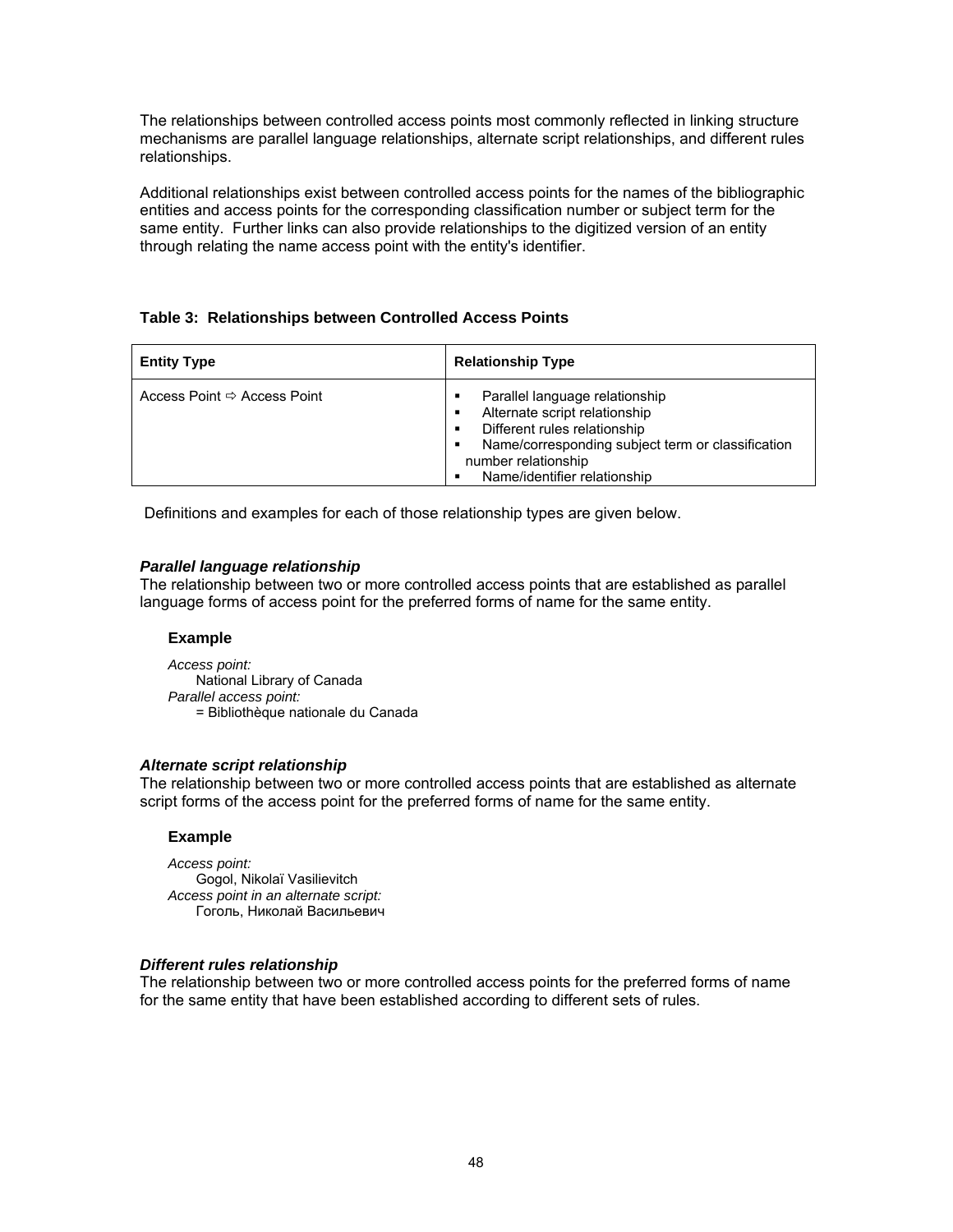*Access point:*  Russia (Federation) *Access point established under different rules:*  Российская Федерация

#### *Name/Corresponding subject term or classification number relationship*

The relationship between two or more controlled access points for the preferred forms of name for the same concept expressed as a name (for a person, family, corporate body, work, expression, manifestation, item, concept, object, event, place) and as a subject term in a controlled vocabulary and/or a classification number.

#### **Example**

*Access point:*  Library education [Library of Congress Subject Headings] *Access point:*  020.7 [Dewey Decimal Classification]

*Access point*: Guatama Buddha [AACR2 authorized form of name] *Access point*: Guatama Buddha [Library of Congress Subject Headings] *Access point*: BQ860-939 [Library of Congress Classification for biographies of Guatama Buddha]

#### *Name/identifier relationship*

The relationship between two or more controlled access points for the same entity expressed as an access point for the name of the entity as related to an identifier for the entity.

#### **Example**

*Access point:*  Austen, Jane, 1775-1817. Pride and prejudice [creator/title citation for the work] Access point: ISTC: nnn-nnnn-nnnnnnnn-n [International Standard Text Code for the work]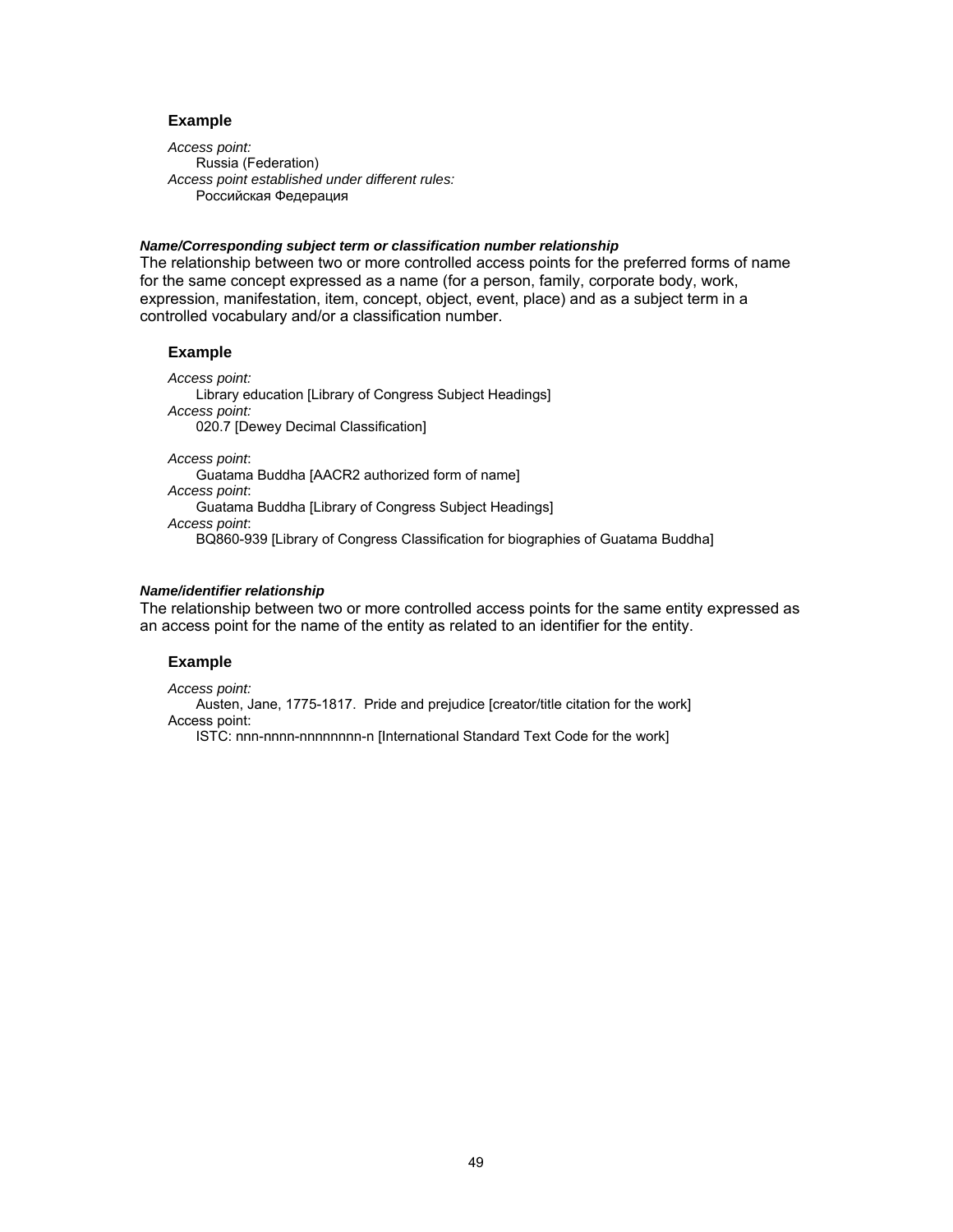## **6. User Tasks**

For the purposes of this analysis, the users of authority data are broadly defined to include:

- authority data creators who create and maintain authority files;
- users who use authority information either through direct access to authority files or indirectly through the controlled access points (authorized forms, references, etc.) in catalogues, national bibliographies, other similar databases, etc.

Four tasks representing all users are defined as follows:

| Find            | Find an entity or set of entities corresponding to stated criteria (i.e., to<br>find either a single entity or a set of entities using an attribute or<br>combination of attributes or a relationship of the entity as the search<br>criteria); or to explore the universe of bibliographic entities using those<br>attributes and relationships. |
|-----------------|---------------------------------------------------------------------------------------------------------------------------------------------------------------------------------------------------------------------------------------------------------------------------------------------------------------------------------------------------|
| <b>Identify</b> | Identify an entity (i.e., to confirm that the entity represented corresponds<br>to the entity sought, to distinguish between two or more entities with<br>similar characteristics) or to validate the form of name to be used as a<br>controlled access point.                                                                                    |
| Contextualize   | Place a person, corporate body, work, etc. in context; clarify the<br>relationship between two or more persons, corporate bodies, works, etc.;<br>or clarify the relationship between a person, corporate body, etc. and a<br>name by which that person, corporate body, etc. is known (e.g., name<br>used in religion versus secular name).      |
| Justify         | Document the authority data creator's reason for choosing the name or<br>form of name on which a controlled access point is based.                                                                                                                                                                                                                |

**Table 4** maps the attributes and relationships defined in sections 4 and 5 to the defined set of user tasks. The mapping is intended to serve as a means of clarifying the specific user task(s) that data associated with each attribute or relationship defined in the model are designed to support. For the purposes of this conceptual model, all potential uses of data associated with a particular attribute or relationship are identified. There has been no attempt to assess or indicate the relative importance of each attribute or relationship to a given user task as was done in the FRBR model. Designations of which attributes and relationships are considered mandatory need to be determined on an application-specific basis.

*Note: For the purposes of this study only attributes normally reflected in controlled access points are mapped against the FIND task. The capability of conducting keyword searching on other data in the record is not taken into account. If it were, virtually any attribute could be mapped to FIND.*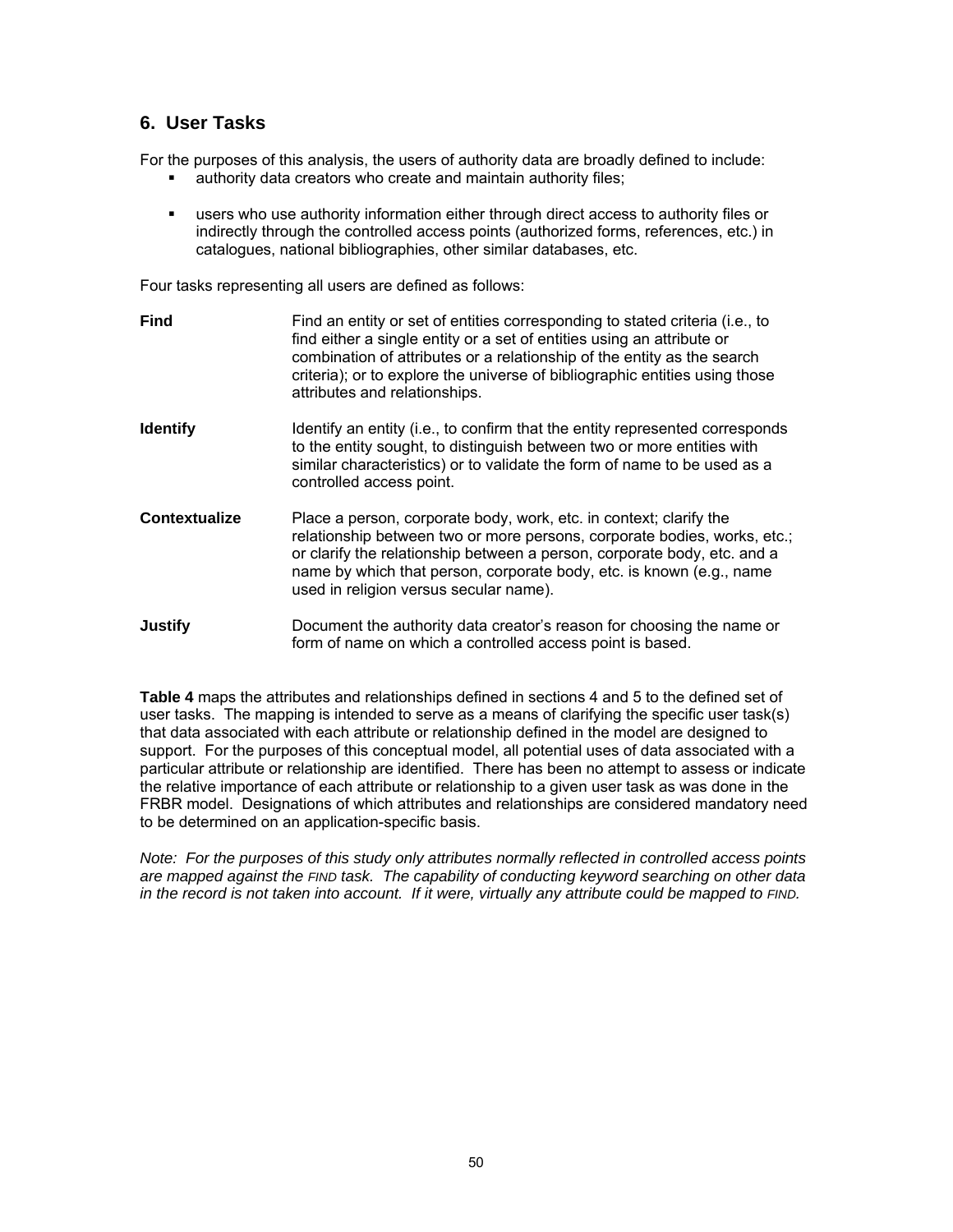| <b>Entity</b> | <b>Attribute/Relationship</b>                       | F<br>L<br>N<br>D | L<br>D<br>E<br>$\boldsymbol{\mathsf{N}}$<br>T<br>L<br>F<br>Y | С<br>$\mathbf{o}$<br>N<br>$\mathbf T$<br>$\frac{E}{X}$<br>$\mathbf T$<br>U<br>Α<br>L<br>L<br>Z<br>Е | J<br>U<br>S<br>T<br>$\mathbf{I}$<br>F<br>Y |
|---------------|-----------------------------------------------------|------------------|--------------------------------------------------------------|-----------------------------------------------------------------------------------------------------|--------------------------------------------|
| Person        | "Known by" relationship ⇒ name                      | п                |                                                              |                                                                                                     |                                            |
|               | "Assigned" relationship ⇒ identifier                | ■                | ■                                                            |                                                                                                     |                                            |
|               | Dates of person                                     | ■                | п                                                            |                                                                                                     | п                                          |
|               | Title of person                                     | ■                | п                                                            |                                                                                                     |                                            |
|               | Other designation associated with the person        | ■                | ■                                                            |                                                                                                     |                                            |
|               | Gender*                                             |                  | п                                                            |                                                                                                     |                                            |
|               | Place of birth*                                     |                  | п                                                            |                                                                                                     |                                            |
|               | Place of death*                                     |                  | п                                                            |                                                                                                     |                                            |
|               | Country*                                            |                  | п                                                            |                                                                                                     | п                                          |
|               | Place of residence*                                 |                  | п                                                            |                                                                                                     | П                                          |
|               | Affiliation*                                        |                  | ■                                                            |                                                                                                     |                                            |
|               | Address*                                            |                  | П                                                            |                                                                                                     |                                            |
|               | Language of person*                                 |                  | п                                                            |                                                                                                     | ■                                          |
|               | Field of activity*                                  |                  | п                                                            |                                                                                                     |                                            |
|               | Profession/occupation*                              |                  | п                                                            |                                                                                                     |                                            |
|               | Biography/history*                                  |                  | п                                                            | п                                                                                                   |                                            |
|               | Pseudonymous relationship ⇒ person*                 |                  |                                                              | п                                                                                                   |                                            |
|               | Attributive relationship ⇒ person*                  |                  |                                                              | п                                                                                                   |                                            |
|               | Collaborative relationship ⇒ person*                |                  |                                                              | п                                                                                                   |                                            |
|               | Sibling relationship ⇒ person*                      |                  |                                                              | п                                                                                                   |                                            |
|               | Parent/child relationship ⇒ person*                 |                  |                                                              | п                                                                                                   |                                            |
|               | Membership relationship $\Rightarrow$ family*       |                  |                                                              | п                                                                                                   |                                            |
|               | Membership relationship ⇒ corporate body*           |                  |                                                              | п                                                                                                   |                                            |
|               | Real name relationship ⇒ name*                      | П                |                                                              | п                                                                                                   |                                            |
|               | Pseudonym relationship ⇒ name*                      | ■                |                                                              | п                                                                                                   |                                            |
|               | Secular name relationship ⇒ name*                   | ■                |                                                              | ■                                                                                                   |                                            |
|               | Name in religion relationship ⇒ name*               | п                |                                                              | п                                                                                                   |                                            |
|               | Earlier name relationship ⇒ name*                   | ■                |                                                              | ■                                                                                                   |                                            |
|               | Later name relationship $\Rightarrow$ name*         | ■                |                                                              | п                                                                                                   |                                            |
|               | Alternative linguistic form relationship ⇒ name*    | ■                |                                                              | ■                                                                                                   |                                            |
|               | Other variant name relationship $\Rightarrow$ name* | п                |                                                              | п                                                                                                   |                                            |
|               |                                                     |                  |                                                              |                                                                                                     |                                            |

# **Table 4: Mapping of Attributes and Relationships to User Tasks**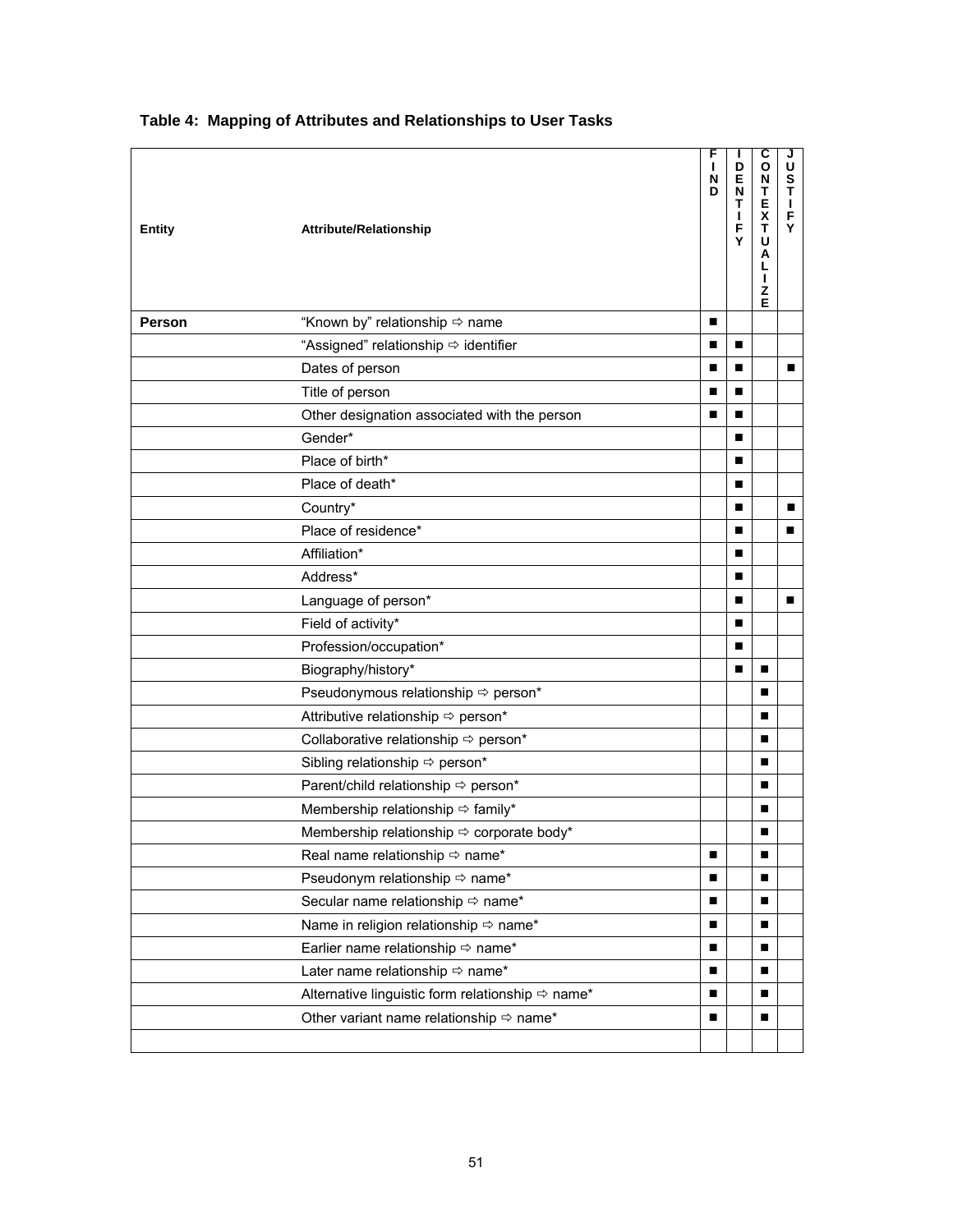| <b>Entity</b>         | <b>Attribute/Relationship</b>                                       | F<br>т<br>N<br>D | L<br>D<br>E<br>$\boldsymbol{\mathsf{N}}$<br>т<br>J.<br>F<br>Y | c<br>$\mathbf{o}$<br>$\boldsymbol{\mathsf{N}}$<br>T<br>E<br>X<br>Ŧ<br>U<br>Α<br>L<br>L<br>z<br>Е | J<br>U<br><b>S</b><br>Ť<br>$\mathbf{I}$<br>F<br>Y |
|-----------------------|---------------------------------------------------------------------|------------------|---------------------------------------------------------------|--------------------------------------------------------------------------------------------------|---------------------------------------------------|
| Family                | "Known by" relationship $\Rightarrow$ name                          | п                |                                                               |                                                                                                  |                                                   |
|                       | "Assigned" relationship ⇒ identifier                                | п                | ■                                                             |                                                                                                  |                                                   |
|                       | Type of family                                                      | п                | ■                                                             |                                                                                                  |                                                   |
|                       | Dates of family                                                     | п                | ■                                                             |                                                                                                  |                                                   |
|                       | Places associated with family                                       |                  | П                                                             | п                                                                                                |                                                   |
|                       | History of family                                                   |                  | П                                                             | ■                                                                                                |                                                   |
|                       | Genealogical relationship ⇒ family                                  |                  |                                                               | п                                                                                                |                                                   |
|                       | Alternative linguistic form relationship $\Rightarrow$ name*        | ■                |                                                               | п                                                                                                |                                                   |
|                       |                                                                     |                  |                                                               |                                                                                                  |                                                   |
| <b>Corporate Body</b> | "Known by" relationship $\Rightarrow$ name                          | п                |                                                               |                                                                                                  |                                                   |
|                       | "Assigned" relationship ⇒ identifier                                | п                | ■                                                             |                                                                                                  |                                                   |
|                       | Place associated with the corporate body                            | п                | П                                                             |                                                                                                  |                                                   |
|                       | Date associated with the corporate body                             | п                | П                                                             |                                                                                                  |                                                   |
|                       | Other designation associated with body                              | п                | П                                                             |                                                                                                  |                                                   |
|                       | Type of corporate body*                                             |                  | П                                                             |                                                                                                  |                                                   |
|                       | Language of the corporate body*                                     |                  | ■                                                             |                                                                                                  | ■                                                 |
|                       | Address*                                                            |                  | ■                                                             |                                                                                                  |                                                   |
|                       | Field of activity*                                                  |                  | ■                                                             |                                                                                                  |                                                   |
|                       | History*                                                            |                  | П                                                             | п                                                                                                |                                                   |
|                       | Hierarchical relationship < corporate body*                         |                  |                                                               | п                                                                                                |                                                   |
|                       | Sequential relationship ⇒ corporate body*                           |                  |                                                               | п                                                                                                |                                                   |
|                       | Expanded name relationship $\Rightarrow$ name*                      | п                |                                                               | п                                                                                                |                                                   |
|                       | Acronym / initials / abbreviations relationship $\Rightarrow$ name* | ш                |                                                               | ■                                                                                                |                                                   |
|                       | Pseudonym relationship ⇒ name*                                      | п                |                                                               | ■                                                                                                |                                                   |
|                       | Alternative linguistic form relationship ⇒ name*                    | ш                |                                                               | ■                                                                                                |                                                   |
|                       | Other variant name relationship $\Rightarrow$ name*                 | ■                |                                                               | ■                                                                                                |                                                   |
| <b>Work</b>           | "Known by" relationship $\Rightarrow$ name                          |                  |                                                               |                                                                                                  |                                                   |
|                       | "Assigned" relationship ⇒ identifier                                | п                | ■                                                             |                                                                                                  |                                                   |
|                       | Form of work                                                        | п                | п                                                             |                                                                                                  |                                                   |
|                       | Date of the work                                                    | п                | П                                                             |                                                                                                  | $\blacksquare$                                    |
|                       | Medium of performance                                               | ■                | ■                                                             |                                                                                                  |                                                   |
|                       | Subject of the work*                                                |                  |                                                               | ■                                                                                                |                                                   |
|                       | Numeric designation                                                 | п                | П                                                             |                                                                                                  |                                                   |
|                       | Key                                                                 |                  | ■                                                             |                                                                                                  |                                                   |
|                       |                                                                     |                  |                                                               |                                                                                                  |                                                   |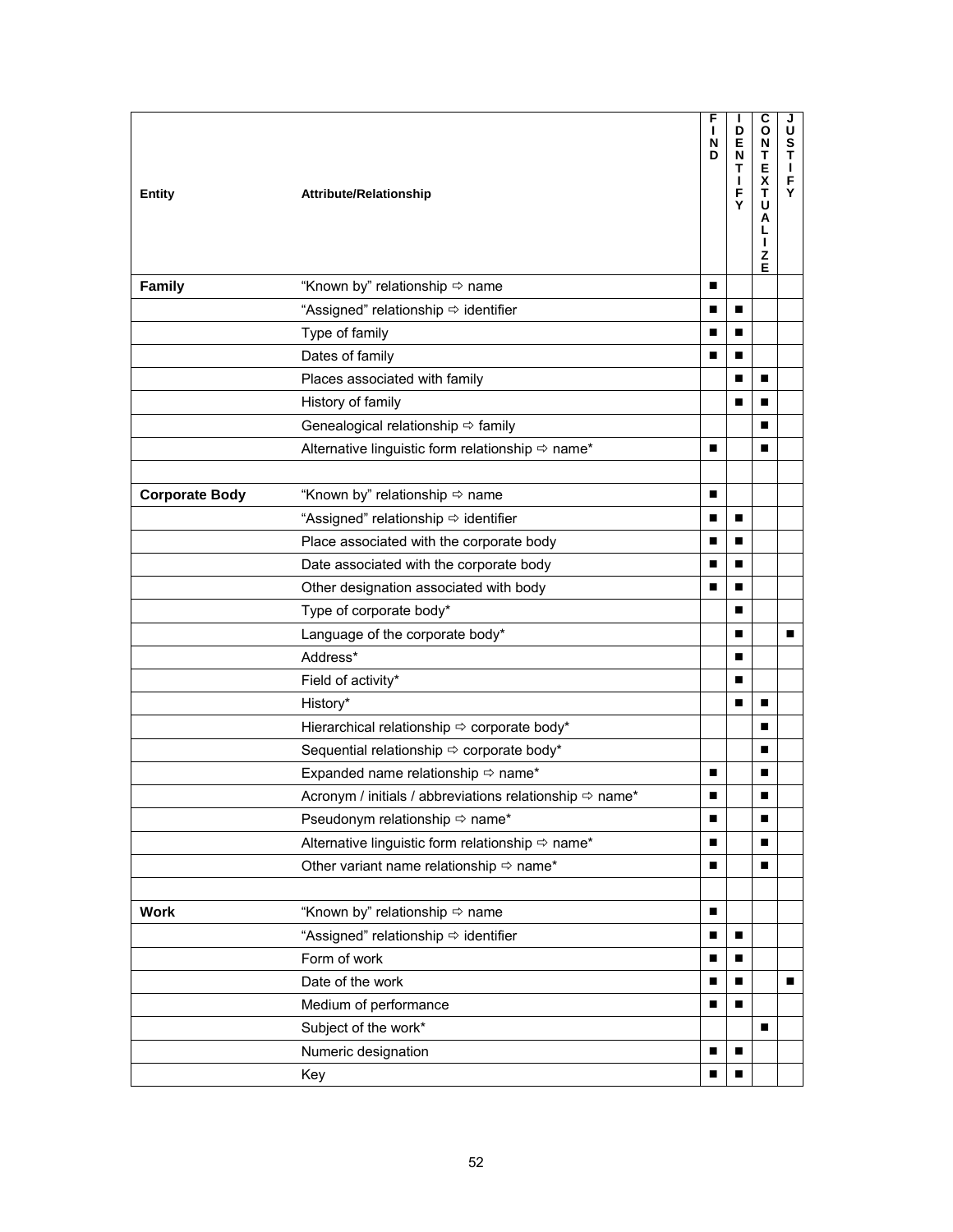| <b>Entity</b>        | Attribute/Relationship                                       | F<br>L<br>N<br>D | J.<br>D<br>$\overline{R}$<br>$\mathbf T$<br>J.<br>F<br>Y | c<br>$\mathbf{o}$<br>N<br>T<br>E<br>$\bar{x}$<br>Т<br>U<br>A<br>L<br>L<br>z<br>Е | J<br>U<br><b>S</b><br>$\mathbf{T}$<br>$\mathbf{I}$<br>F<br>Y |
|----------------------|--------------------------------------------------------------|------------------|----------------------------------------------------------|----------------------------------------------------------------------------------|--------------------------------------------------------------|
|                      | Place of origin of the work*                                 |                  | п                                                        |                                                                                  |                                                              |
|                      | Original language of the work*                               |                  | п                                                        |                                                                                  | п                                                            |
|                      | Other distinguishing characteristic                          | п                | П                                                        |                                                                                  |                                                              |
|                      | Equivalence relationship $\Leftrightarrow$ work              |                  |                                                          | п                                                                                |                                                              |
|                      | Supplement relationship ⇒ work*                              |                  |                                                          | П                                                                                |                                                              |
|                      | Derivative relationship ⇒ work*                              |                  |                                                          | п                                                                                |                                                              |
|                      | Descriptive relationship ⇒ work*                             |                  |                                                          | п                                                                                |                                                              |
|                      | Whole/part relationship $\Leftrightarrow$ work               |                  |                                                          | п                                                                                |                                                              |
|                      | Accompanying (part-to-part) relationship ⇒ work*             |                  |                                                          | п                                                                                |                                                              |
|                      | Sequential relationship ⇒ work*                              |                  |                                                          | п                                                                                |                                                              |
|                      | Shared characteristic relationship $\Rightarrow$ work*       |                  |                                                          | п                                                                                |                                                              |
|                      | Alternative linguistic form relationship $\Rightarrow$ name* | п                |                                                          | п                                                                                |                                                              |
|                      | Conventional name relationship ⇒ name*                       | п                | п                                                        | п                                                                                |                                                              |
|                      | Other variant name relationship $\Rightarrow$ name*          | п                |                                                          | п                                                                                |                                                              |
|                      |                                                              |                  |                                                          |                                                                                  |                                                              |
| <b>Expression</b>    | "Known by" relationship $\Rightarrow$ name                   | п                |                                                          |                                                                                  |                                                              |
|                      | "Assigned" relationship ⇒ identifier                         | п                | п                                                        |                                                                                  |                                                              |
|                      | Form of expression                                           | п                | п                                                        |                                                                                  |                                                              |
|                      | Date of expression                                           | п                | п                                                        |                                                                                  |                                                              |
|                      | Language of expression                                       | п                | п                                                        |                                                                                  |                                                              |
|                      | Technique*                                                   |                  | п                                                        | п                                                                                |                                                              |
|                      | Other distinguishing characteristic                          | п                | п                                                        |                                                                                  |                                                              |
|                      |                                                              |                  |                                                          |                                                                                  |                                                              |
| <b>Manifestation</b> | "Known by" relationship ⇒ name                               | ■                |                                                          |                                                                                  |                                                              |
|                      | "Assigned" relationship ⇒ identifier                         | п                |                                                          |                                                                                  |                                                              |
|                      | Edition/issue designation                                    |                  | п                                                        |                                                                                  |                                                              |
|                      | Place of publication/ distribution                           |                  | п                                                        |                                                                                  |                                                              |
|                      | Publisher/distributor                                        |                  | п                                                        |                                                                                  |                                                              |
|                      | Date of publication/distribution                             |                  | п                                                        |                                                                                  |                                                              |
|                      | Form of carrier                                              |                  | п                                                        |                                                                                  |                                                              |
|                      | Numbering                                                    |                  | п                                                        |                                                                                  |                                                              |
|                      |                                                              |                  |                                                          |                                                                                  |                                                              |
| Item                 | "Known by" relationship ⇒ name                               | п                |                                                          |                                                                                  |                                                              |
|                      | "Assigned" relationship ⇒ identifier                         | п                | П                                                        |                                                                                  |                                                              |
|                      | Location of item*                                            |                  | п                                                        |                                                                                  |                                                              |
|                      |                                                              |                  |                                                          |                                                                                  |                                                              |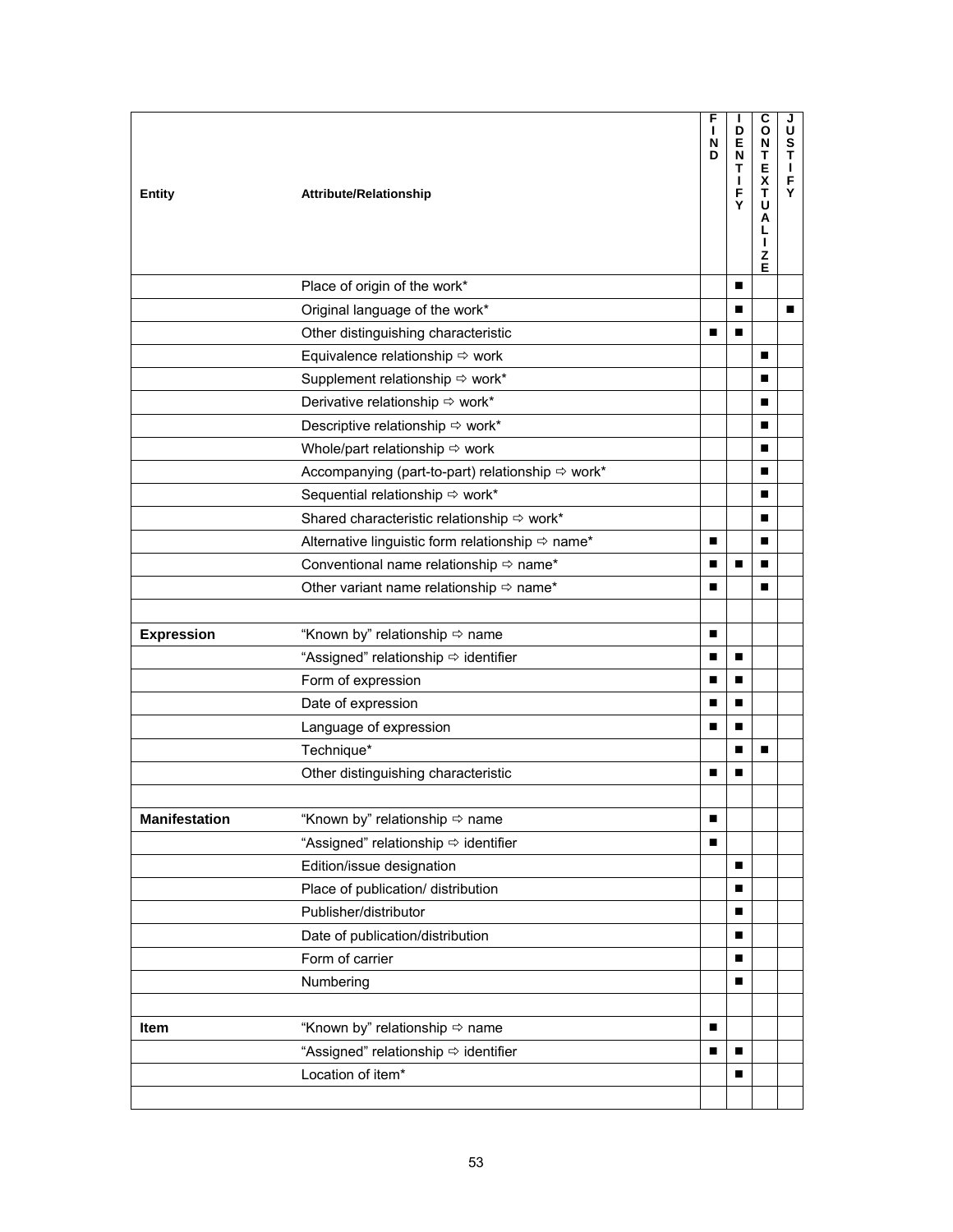| <b>Entity</b>  | Attribute/Relationship                                             | F<br>I.<br>N<br>D | D<br>$\overline{R}$<br>$\mathbf T$<br>L<br>F<br>Y | C<br>$\mathbf{o}$<br>$\overline{N}$<br>T<br>Е<br>$\frac{\overline{x}}{T}$<br>U<br>Α<br>L<br>L<br>z<br>Е | J<br>U<br>$rac{5}{T}$<br>$\mathbf{I}$<br>$\frac{F}{Y}$ |
|----------------|--------------------------------------------------------------------|-------------------|---------------------------------------------------|---------------------------------------------------------------------------------------------------------|--------------------------------------------------------|
| <b>Concept</b> | "Known by" relationship $\Rightarrow$ name                         |                   |                                                   |                                                                                                         |                                                        |
|                | "Assigned" relationship ⇒ identifier                               | $\blacksquare$    | п                                                 |                                                                                                         |                                                        |
|                | Type of concept*                                                   |                   | п                                                 |                                                                                                         |                                                        |
|                |                                                                    |                   |                                                   |                                                                                                         |                                                        |
| Object         | "Known by" relationship ⇒ name                                     | п                 |                                                   |                                                                                                         |                                                        |
|                | "Assigned" relationship ⇒ identifier                               | ■                 | п                                                 |                                                                                                         |                                                        |
|                | Type of object*                                                    |                   | п                                                 |                                                                                                         |                                                        |
|                | Date of production*                                                |                   | п                                                 |                                                                                                         |                                                        |
|                | Place of production*                                               |                   | п                                                 |                                                                                                         |                                                        |
|                | Producer/fabricator*                                               |                   | п                                                 |                                                                                                         |                                                        |
|                | Physical medium*                                                   |                   | п                                                 |                                                                                                         |                                                        |
|                |                                                                    |                   |                                                   |                                                                                                         |                                                        |
| <b>Event</b>   | "Known by" relationship ⇒ name                                     | ш                 |                                                   |                                                                                                         |                                                        |
|                | "Assigned" relationship ⇒ identifier                               | ■                 | п                                                 |                                                                                                         |                                                        |
|                | Date associated with the event*                                    | п                 | п                                                 |                                                                                                         |                                                        |
|                | Place associated with the event*                                   | п.                | п                                                 |                                                                                                         |                                                        |
|                |                                                                    |                   |                                                   |                                                                                                         |                                                        |
| <b>Place</b>   | "Known by" relationship ⇒ name                                     |                   |                                                   |                                                                                                         |                                                        |
|                | "Assigned" relationship $\Rightarrow$ identifier                   |                   | п                                                 |                                                                                                         |                                                        |
|                | Coordinates*                                                       |                   | П                                                 | ■                                                                                                       |                                                        |
|                | Other geographical information*                                    |                   | П                                                 | ■                                                                                                       |                                                        |
|                |                                                                    |                   |                                                   |                                                                                                         |                                                        |
| <b>Name</b>    | Type of name                                                       | п                 | П                                                 | п                                                                                                       |                                                        |
|                | Scope of usage                                                     |                   |                                                   | ■                                                                                                       |                                                        |
|                | Dates of usage                                                     |                   |                                                   | ■                                                                                                       |                                                        |
|                | Language of name                                                   |                   | п                                                 |                                                                                                         |                                                        |
|                | Script of name                                                     |                   | п                                                 |                                                                                                         |                                                        |
|                | Transliteration scheme of name                                     |                   | п                                                 |                                                                                                         |                                                        |
|                | "Basis for" relationship $\Leftrightarrow$ controlled access point | ■                 |                                                   |                                                                                                         |                                                        |
|                |                                                                    |                   |                                                   |                                                                                                         |                                                        |
| Identifier     | Type of identifier                                                 |                   | $\blacksquare$                                    |                                                                                                         |                                                        |
|                | Identifier string                                                  | п                 | п                                                 |                                                                                                         |                                                        |
|                | Suffix                                                             |                   | п                                                 |                                                                                                         |                                                        |
|                | "Basis for" relationship $\Rightarrow$ controlled access point     | п                 |                                                   |                                                                                                         |                                                        |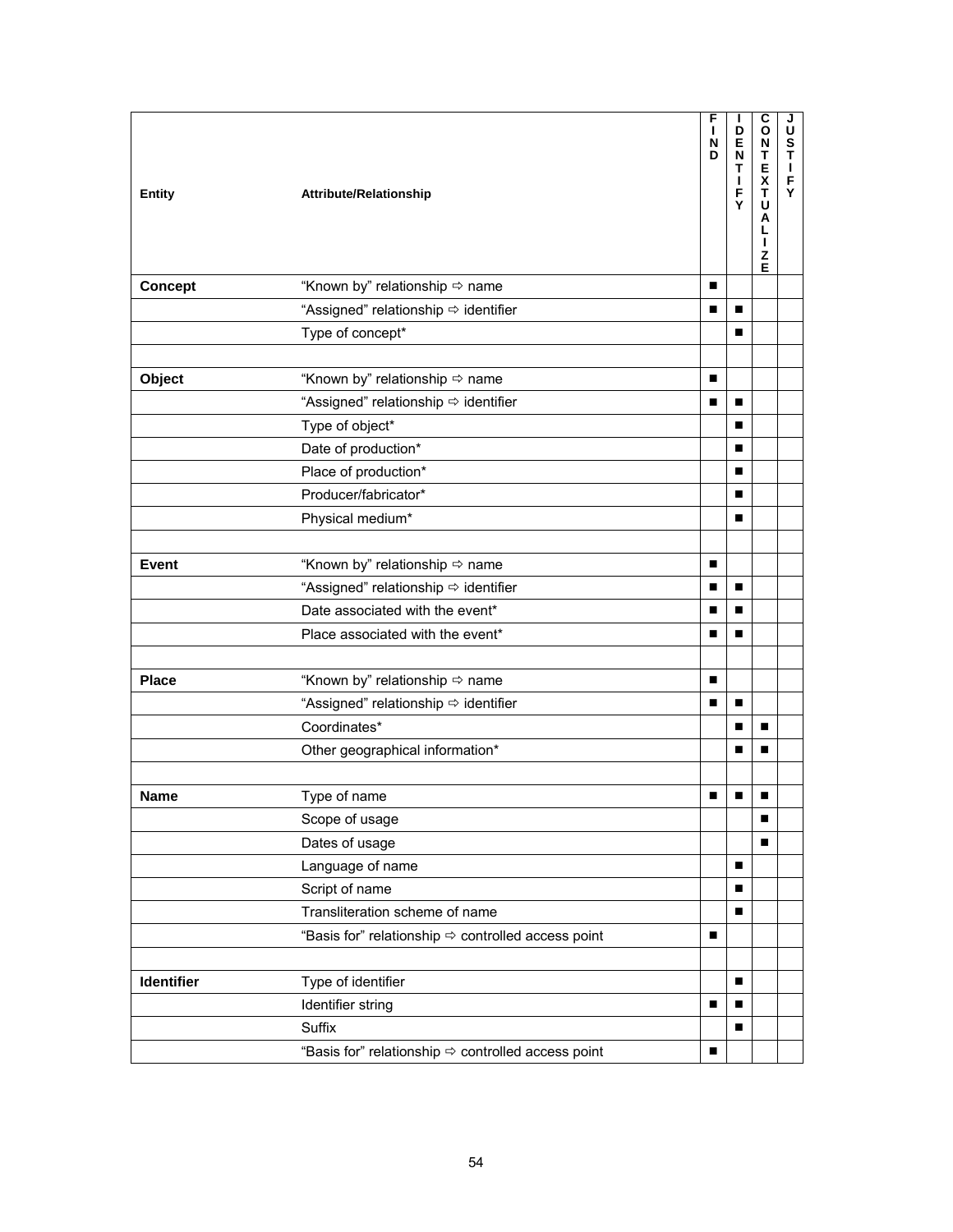| <b>Entity</b>                     | Attribute/Relationship                                                                                                                | F<br>I.<br>N<br>D | D<br>$\bar{E}$<br>N<br>т<br>L<br>F<br>Y | c<br>O<br>N<br>Ŧ<br>E<br>$\pmb{\mathsf{X}}$<br>Ŧ<br>U<br>Α<br>L<br>L<br>z<br>Е | U<br>S<br>$\tilde{\mathbf{r}}$<br>$\mathbf{I}$<br>F<br>Ÿ |
|-----------------------------------|---------------------------------------------------------------------------------------------------------------------------------------|-------------------|-----------------------------------------|--------------------------------------------------------------------------------|----------------------------------------------------------|
| <b>Controlled Access</b><br>Point | Type of controlled access point                                                                                                       |                   | п                                       |                                                                                |                                                          |
|                                   | Status of controlled access point for the preferred form                                                                              |                   | п                                       |                                                                                |                                                          |
|                                   | Designated usage of controlled access point                                                                                           |                   | ■                                       |                                                                                |                                                          |
|                                   | Undifferentiated access point                                                                                                         |                   | п                                       |                                                                                |                                                          |
|                                   | Language of base access point                                                                                                         |                   | п                                       |                                                                                |                                                          |
|                                   | Language of cataloguing                                                                                                               |                   | п                                       |                                                                                | п                                                        |
|                                   | Script of base access point                                                                                                           |                   | п                                       |                                                                                |                                                          |
|                                   | Script of cataloguing                                                                                                                 |                   | п                                       |                                                                                |                                                          |
|                                   | Transliteration scheme of base access point                                                                                           |                   | п                                       |                                                                                |                                                          |
|                                   | Transliteration scheme of cataloguing                                                                                                 |                   | п                                       |                                                                                | ■                                                        |
|                                   | Source of controlled access point                                                                                                     |                   | п                                       |                                                                                | П                                                        |
|                                   | Base access point                                                                                                                     | ■                 | п                                       |                                                                                |                                                          |
|                                   | Addition                                                                                                                              | п                 | п                                       |                                                                                |                                                          |
|                                   | "Governed by" relationship ⇒ rules                                                                                                    |                   | п                                       |                                                                                | п                                                        |
|                                   | "Created/modified by" relationship ⇒ agency                                                                                           |                   | п                                       |                                                                                | П                                                        |
|                                   | Parallel language relationship $\Rightarrow$ controlled access point for the<br>preferred form                                        |                   |                                         | п                                                                              |                                                          |
|                                   | Alternate script relationship $\Leftrightarrow$ controlled access point for the<br>preferred form                                     |                   |                                         | п                                                                              |                                                          |
|                                   | Different rules relationship $\Rightarrow$ controlled access point for the<br>preferred form                                          |                   |                                         | п                                                                              |                                                          |
|                                   | Name/Corresponding subject term or classification number<br>relationship $\Rightarrow$ controlled access point for the preferred form | ■                 | ш                                       | ш                                                                              |                                                          |
|                                   | Name/identifier relationship $\Leftrightarrow$ controlled access point                                                                |                   | п                                       |                                                                                |                                                          |
| <b>Rules</b>                      | Citation for rules                                                                                                                    |                   | ■                                       |                                                                                | $\blacksquare$                                           |
|                                   | Rules identifier                                                                                                                      |                   | п                                       |                                                                                |                                                          |
|                                   | "Applied by" relationship $\Rightarrow$ agency                                                                                        |                   |                                         |                                                                                | ■                                                        |
|                                   |                                                                                                                                       |                   |                                         |                                                                                |                                                          |
| <b>Agency</b>                     | Name of agency                                                                                                                        |                   | п                                       |                                                                                |                                                          |
|                                   | Agency identifier                                                                                                                     |                   | п                                       |                                                                                |                                                          |
|                                   | Location of agency                                                                                                                    |                   | п                                       |                                                                                |                                                          |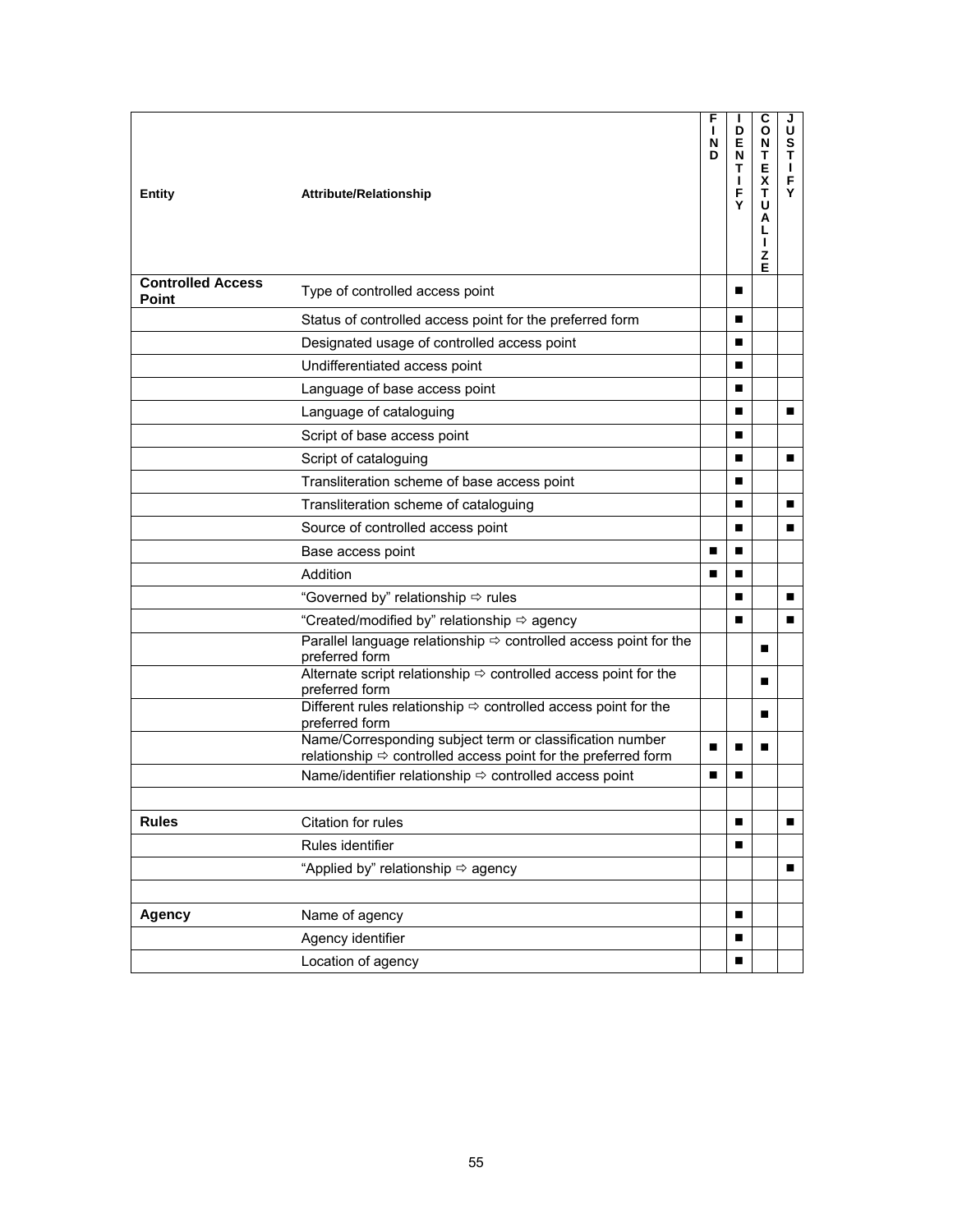# **Part II: Authority Data: Current Practice**

# **7. Authority Data in the Library Sector**

### **7.1 The Cataloguing Process**

**Figure 3** provides a high-level overview of the cataloguing process and the relationship of authority files to bibliographic files in a library context. The three ovals in the upper half of the diagram represent three broad, interrelated stages in the cataloguing process.

**Create Bibliographic Description:** The oval on the left represents the stage in which the cataloguer creates a bibliographic description for a resource in the library's collection (e.g., a book, a sound recording, an electronic journal). The rules applied in creating the description of the resource normally set out the sources from which the data recorded are to be derived as well as the order and form in which individual data elements in the description are to be recorded.

**Formulate Access Points:** The oval in the centre represents the stage in which the cataloguer formulates controlled access points—both the authorized forms of name representing the author, title, subject, etc. of the resource and the variant forms of those authorized forms. The rules applied in formulating controlled access points normally provide direction to the cataloguer in determining what forms are to be used with a particular description, and set out the form in which the preferred form of name is to be constructed. The rules also provide direction in determining the references that may be needed to direct the user of the catalogue to the established preferred form of name and to related forms.

**Register Access Points:** The oval on the right represents the stage in which the cataloguer registers controlled access points in an authority file. The guidelines applied in registering controlled access points normally set out the order and form in which authorized/preferred forms and their associated reference structures are to be presented in an authority record. The guidelines for the construction of authority records also provide direction on the recording of additional information pertaining to the identification of the person, body, work, etc. associated with the authority record and to the establishment of the authorized form and its reference structure (e.g., notes on the sources searched in establishing the appropriate form, the date the record was created). Registering a new controlled access point may also entail the revision and reconciliation of access points (authorized forms, etc.) already registered in the authority file and other adjustments necessary to ensure coherency of the overall logical structure of the file.

The block arrows in the middle of the diagram represent data emanating from each of the three stages in the cataloguing process, and the figures at the bottom of the diagram represent the files typical of current systems in which that data is stored.

**Bibliographic File:** The data emanating from the creation of the bibliographic description of the resource and from the formulation of the access points to be displayed with the description as well as those that serve as references are normally incorporated into one or more bibliographic files (e.g., a catalogue of the library's holdings, a national bibliography).

**Authority File:** The data emanating from the registration of controlled access points (authorized/preferred forms, references, etc., as well as supplementary data pertaining to sources searched, the date the authority record was created or revised, etc.) are normally incorporated into one or more authority files (e.g., an authority file for name and title access points, a subject authority file or thesaurus).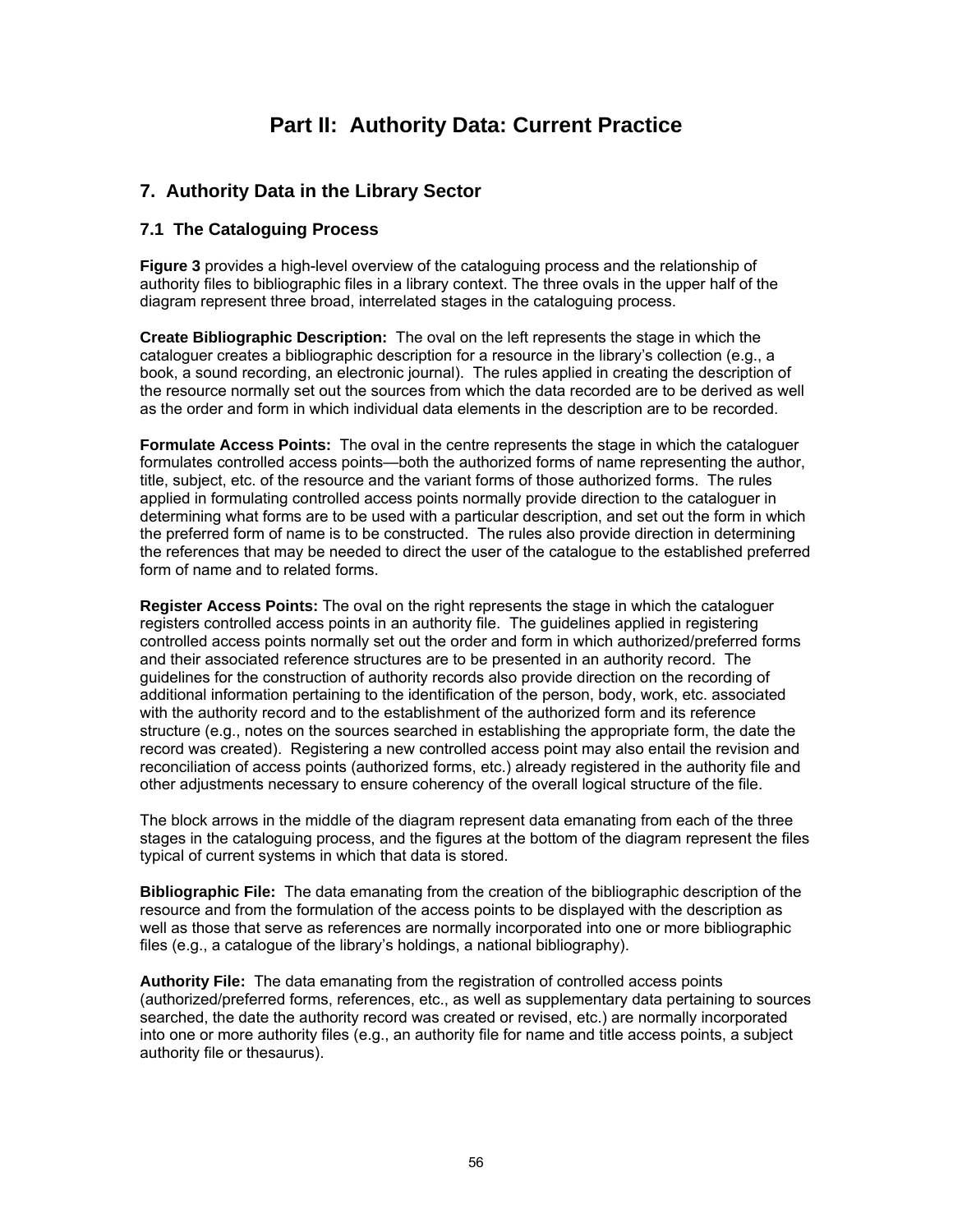

**Figure 3: The Cataloguing Process as Performed Today**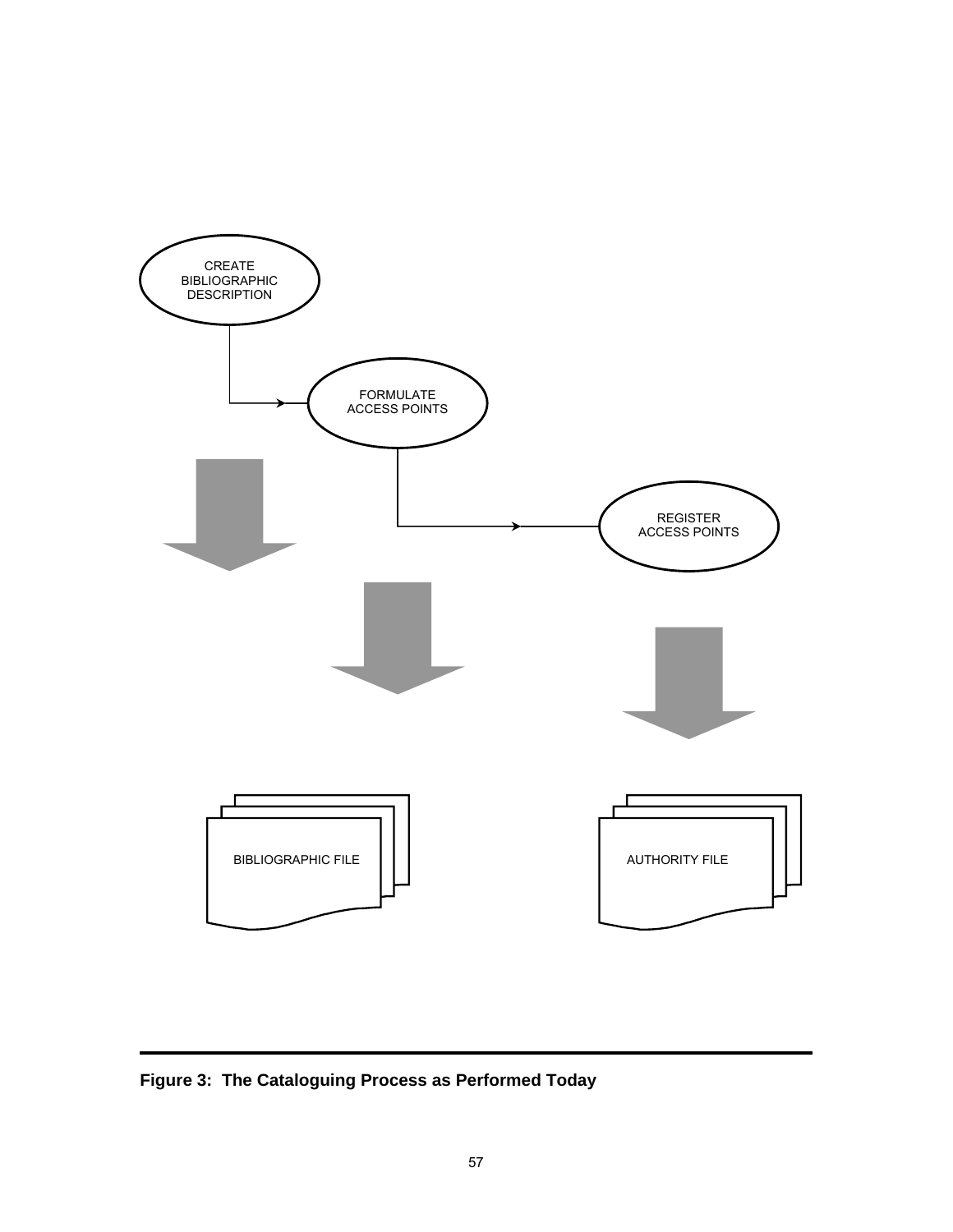It should be noted that the diagram is intended to reflect only the broad outline of the cataloguing process as performed today. It is not intended to depict the details of the process, nor is it intended to represent a workflow *per se*. Although the positioning of the three ovals in the diagram implies a sequence, it is intended to be illustrative only. The actual sequence in which the creation of the bibliographic description, the formulation of controlled access points (authorized forms, references, etc.), and the registering of access points is carried out may vary from one cataloguing agency to another, and the process may in fact be iterative rather than strictly linear. It should also be noted that the bibliographic file and authority file depicted in the diagram are intended to represent a logical division between two categories of data. In an actual implementation, that logical division may or may not be directly paralleled by a physical division of files.

### **7.2 The Functions of the Authority File**

**Document Decisions:** From the perspective of the cataloguer, the authority file serves first as a vehicle for documenting decisions taken by the cataloguer in formulating the controlled access points to be used in the catalogue and the associated reference structure (i.e., the network of references from variant forms of access points as well as references to and from access points for related persons, bodies, works, etc.). In addition to recording the authorized and variant forms of controlled access points *per se*, the authority record normally includes information about the source from which the form of name or title on which the authorized form is based was derived, and may contain information about other sources searched in the course of formulating the authorized form and references. The record may also contain other information identifying the person, body, work, etc. associated with the record and justifying the authorized form of the access point (e.g., the country of residence of the person represented by the authorized form, the language most commonly used by that person, or a reference to the specific rule(s) applied in formulating the authorized form).

**Serve as Reference Tool:** Secondly, the authority file serves as a reference tool for the cataloguer when choosing the appropriate authorized/preferred forms of name to be used with a new bibliographic description being added to the catalogue or when formulating a new access point (authorized/preferred form of name, reference, etc.). In that context, the cataloguer may make use of data recorded in the authority record (e.g., dates, field of activity, place of origin of a work, or a citation for the work for which the authorized/preferred form of name was originally established) in order to differentiate one person, body, or work from another. Having differentiated the persons, bodies, and works represented by particular authorized/preferred forms of name, the cataloguer can then determine which is the appropriate access point to use with the bibliographic record in question. The cataloguer may also make use of such data to determine that none of the access points in the authority file is appropriate for the bibliographic record being added to the catalogue and that a new controlled access point is required. End users may also search the authority file directly as a reference tool.

**Control Form of Access Points:** A third function of the authority file is to validate or control the form of access points used in a bibliographic file. Control of the access points may be achieved in a number of ways. In its conventional form, the authority file serves, as noted above, as a reference tool that is consulted by the cataloguer each time an access point (authorized form, reference, etc.) is added to a bibliographic file. By consulting the authority file, the cataloguer is able to determine whether the required access point has already been formulated, and if so, is able to ensure that it is recorded consistently each time it is used within a bibliographic record. If a new controlled access point is required, consulting the authority file enables the cataloguer to determine whether any additions to the access point are required in order to differentiate it from a similar access point already in the file. Consulting the authority file also enables the cataloguer to determine if any notes or references are needed in order to clarify the relationship between the new controlled access point and any previously registered access point.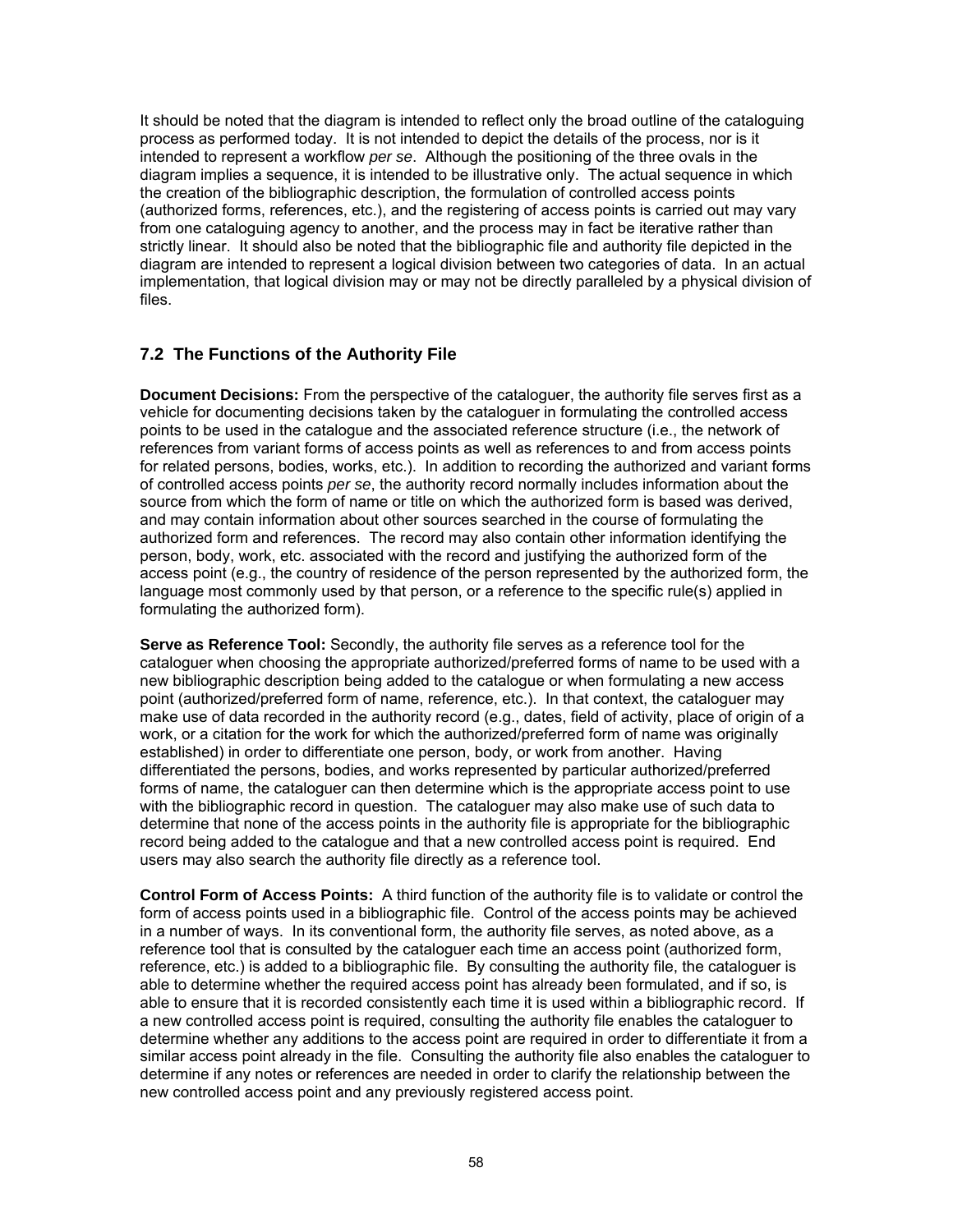In an automated environment, an authority file may be used as a mechanism to control the form of access points in a bibliographic file by more direct means. A bibliographic file and an authority file may be logically linked, for example, by means of authority record control numbers embedded in access point fields in bibliographic records, or by means of access point tables in a relational database. In systems implementations of that kind, the display of access points in a bibliographic file may be directly controlled by automated referencing of an authority file via the authority record control number or through an access point table, thus ensuring consistency across the bibliographic file. The control number or access point table link between the access point field in a bibliographic record and the appropriate authority record may also be used to facilitate updates to authorized forms and references in a bibliographic file. A single change to an access point in an authority file or an access point table can be used to trigger an update of all occurrences of that access point in a bibliographic file. Other mechanisms designed to control the form of access points used in bibliographic files are also possible in an automated environment.

**Support Access to Bibliographic File:** A fourth function of the authority file—and ultimately the most important to the users of the catalogue—is to support access to a bibliographic file by providing the information notes, scope notes, and references that the user requires when searching under variant access points or under access points for related entities. In an automated environment, authority records and reference records may also be physically integrated with bibliographic records in a single file. More commonly, however, they are stored in a separate authority file, but are linked in such a way as to appear to the user as though they were integrated with a bibliographic file, thus functioning in the same way as authority and reference entries that are physically integrated with a bibliographic file. In a manual file, the reference entries that form part of the authority file (and in some cases the authority entries as well) may be integrated with the descriptive entries in a bibliographic file. Those reference and authority entries provide the user with information on the authorized form under which descriptive entries will be found and the authorized form(s) under which descriptive entries associated with related persons, bodies, works, etc. will be found.

**Link Bibliographic and Authority Records:** In an automated environment, it is also possible to support user-specific customization of the link between the bibliographic file and the authority file. Automated "translation" mechanisms may be activated to convert certain data elements within access points to the language form or script most appropriate to the user of the catalogue. Similarly, the authorized forms and references within the authority record can function as a "cluster" of related access points, permitting flexibility in determining which of the access points is treated as the preferred form for display. By extension, automated systems can use the "cluster" approach to effectively neutralize the conventional reference structure and support direct access to linked bibliographic records regardless of whether the user searches on the established form or on a variant form that has been recorded as a reference.

These five functions of the authority file relate in various ways to the four user tasks laid out in Section 6. The information recorded as a part of documenting the cataloguer's decisions serves the Justify user task. The use of the authority file as a reference tool for both library staff and end users serves the Contextualize user task. The functions of validating and controlling the form of access point, of supporting access to the bibliographic file and of linking bibliographic and authority files all support the Find and Identify user tasks.

### **7.3 Authority Files in a Networked Environment**

Originally, libraries created authority files specifically for use with their own catalogue or bibliographic file. More recently, libraries have begun to make use of networking technologies to support the cooperative development and shared use of authority files. Authority files created by national bibliographic agencies are being made available for wider use, and national and supranational authority files are being created and maintained cooperatively with input from a number of participating institutions. The dissemination and sharing of authority data in a networked environment has added a significant new dimension to the function of authority files.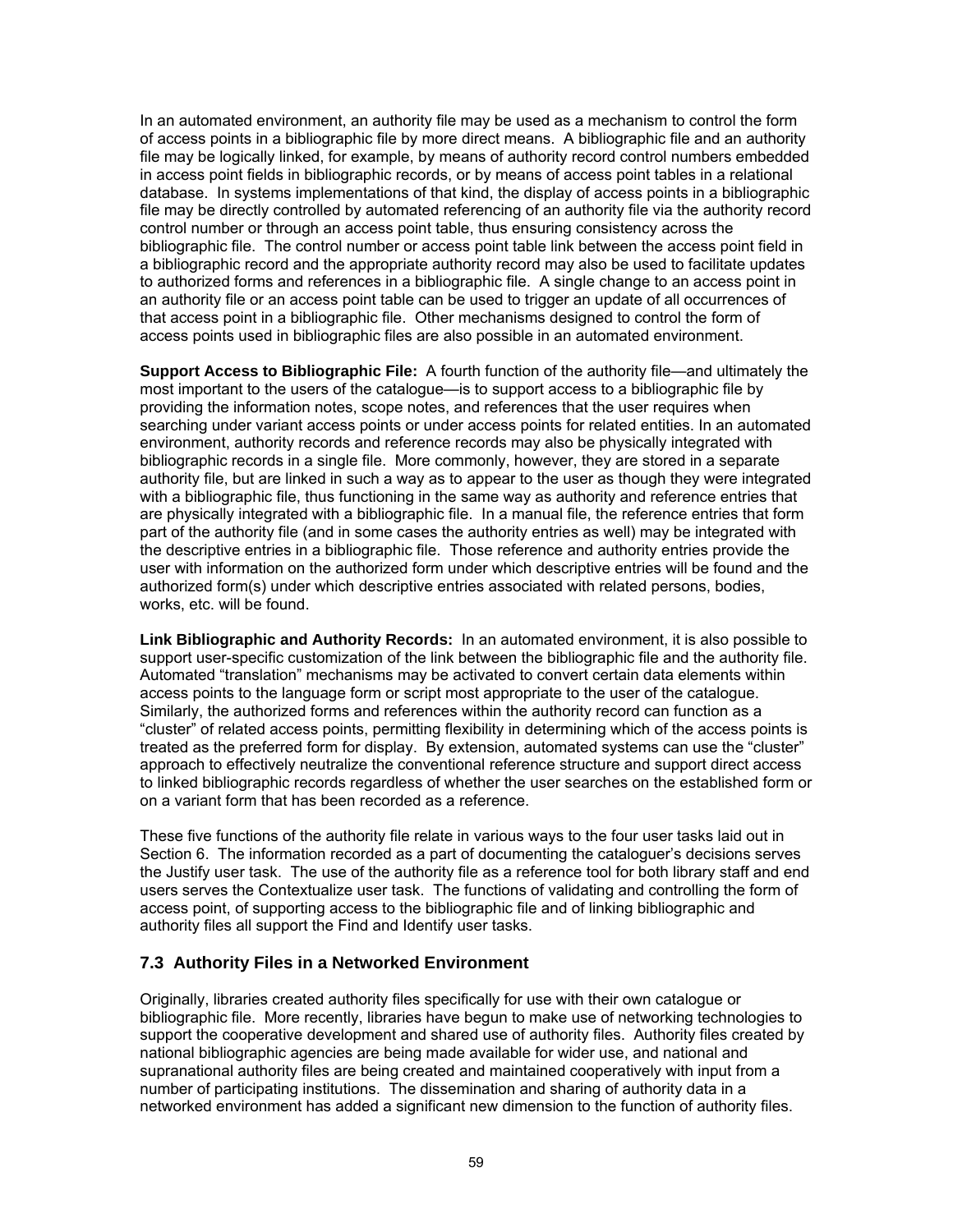A number of scenarios are emerging. First, both national bibliographic agencies and individual libraries are using networks to derive authority records from external sources for use within their own files. Second, libraries are using networks to contribute to the development of cooperative files on a national or international scale. Third, records in authority files from disparate sources are being linked to reflect equivalencies (i.e., to form pairs or groups of records that pertain to the same person, body, work, etc., but are constructed under different cataloguing rules, or for catalogues in different languages, scripts, etc.).

The updating of the files can be done through protocol-based communications, and the files can be made accessible through the Internet. In some implementations, those linked files are also designed for use as multilingual, multinational interfaces supporting access to bibliographic data across linguistic and national boundaries, functioning as a consolidated index of related access points (authorized forms, references, etc.) as originally created by various national agencies.

In all of these scenarios, there is a common pattern of transactions or activities conducted between and among separate authority files whether by humans or systems:

- Searching;
- Evaluation of search results to identify matching hits, or to eliminate false hits;
- Merging of data with the existing file;
- Editing and review of the derived record;
- Reconciliation of references.

Typically, the interaction between files begins with a search transaction. An individual library attempting to derive authority data from an external source for use within its own file will search one or more external files to find any records that may serve its needs. Similarly, a library contributing to a national or supranational file will begin by searching the cooperative file to determine whether there are any records already in the file that duplicate or are related to the record the library is about to upload to the file. By the same token, an agency responsible for processing files for merging into a composite multilingual, multinational file will begin by searching the composite file to determine whether there is a record or cluster of records already in the file to which the record being processed should be linked.

The second stage of interaction typically involves evaluation of the search results in order to eliminate false hits. Again, the library deriving records from an external source will need to confirm that the records retrieved pertain to the person, body, work, etc. for which a record was being sought, and to discard any that do not. The library contributing to a cooperative file will have to determine which if any of the records retrieved in response to its initial search does in fact duplicate or is related to the record being uploaded. Similarly, in merging an incoming record into a composite, multilingual, multinational file it will be necessary to determine whether there were any false hits in response to the initial search before linking the incoming record to an existing record or cluster.

After searching and then eliminating false hits, the third stage of interaction is typically one involving data integration. The library downloading a record from an external source may need to edit the derived record to conform to the library's own cataloguing practices with respect to the rules used by the library, the language of the users of the catalogue, etc. Similarly, when a record from a contributing library is uploaded to a cooperative file, there will normally be an editing or review process to ensure that the record conforms to agreed standards and practices for the cooperative file. In the case of a merged, multilingual, multinational file, the data integration process may require the reconciliation of conflicting reference structures.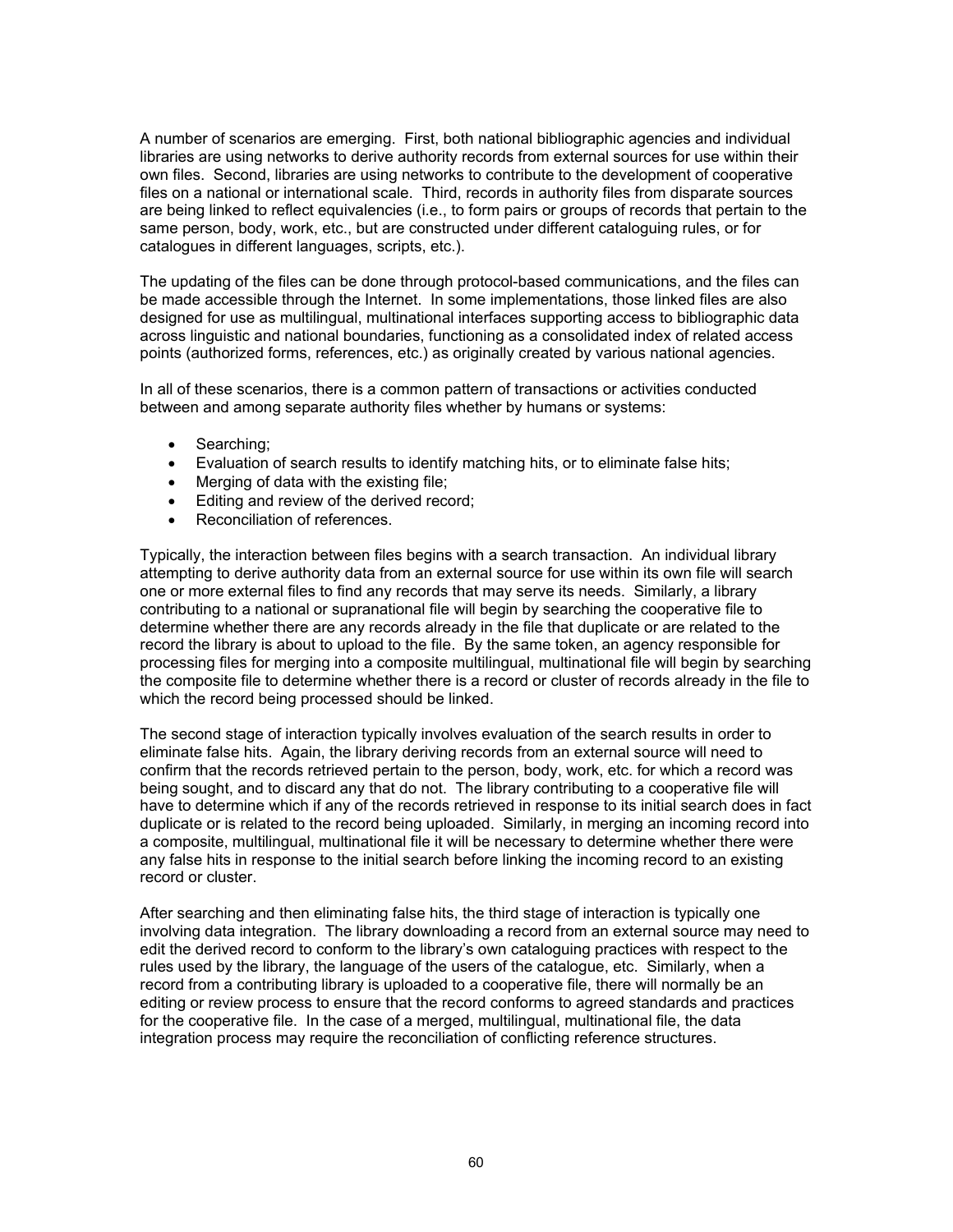### **7.4 Authority Records in the Library Sector**

The entity-relationship model depicted in **Figure 2** and described in section 3.3 focuses, like the FRBR model does, on the information carried in authority records, the relationship of that information to external entities (person, corporate body, work, etc.), and how the information supports user tasks, without explicitly making the authority record as it exists in the traditional library environment (and formal elements of the record structures commonly used in libraries) part of the model. Taking this approach has facilitated the comparison of the model with models used in other sectors. This approach also offers a greater potential that this entity-relationship model can serve as the basis for implementations that break from the traditional authority file structure.

The working group, however, found it useful to include the structural entities such as authorized forms and references in earlier versions of the model as a means of assessing the degree to which issues related to the sharing of authority data in a networked environment were dependent on understanding the structural and formal conventions of a traditional authority file. The most fully developed version of a model that reflects the traditional structure is included in this Appendix in the hope that it may be of use to readers who fully understand those conventions and how they operate in current implementations.

The entities depicted in **Figure 4** correspond to the "external" entities described in section 3.3 and depicted in the upper half of **Figure 2**. These entities are defined in section 3.4.

The second diagram (**Figure 5**) focuses on the formal or structural entities that come into play when a *name* or *identifier* is used to formulate a *controlled access point* and the access point is subsequently registered in an authority file as an *authorized form* or a *variant form* in an *authority record* or *reference record*, or as an *explanatory heading* in a *general explanatory record*. The second diagram also highlights two entities that are instrumental in determining the content and form of authorized forms, references, and records—*rules* and *agency*. The terminology used and the definitions of these entities largely correspond to those used in *Guidelines for Authority*  References and Records<sup>1</sup> and are not repeated here. Some of the entities included in Figure 5 such as *reference records* and *general explanatory records* are not usually found in electronic catalogues.

**Figure 5** also depicts the relationships between the entities *name* and *identifier* and the formal or structural entities (*controlled access point*, *authorized form (i.e., preferred form)*, *variant form*, *explanatory heading*, *authority record*, *reference record*, and *general explanatory record*) as well as the relationships between those formal or structural entities and the entities *rules* and *agency*. A specific *name* or *identifier* may be the "basis for" a *controlled access point*, and conversely a *controlled access point* may be based on a *name* or *identifier*. A *controlled access point* may also be based on a combination of two *names* and/or *identifiers*, as in the case of a name/title access point representing a *work* that combines the name of the author with the name (i.e., the title) of the work. A *controlled access point* may be "registered as" an *authorized form* or *variant form*, which in turn may be "registered in" one or more *authority records* or *reference records*, or may be "registered as" an *explanatory heading* which in turn may be "registered in" a *general explanatory record*. The diagram also allows for the possibility of a *controlled access point* being "registered in" a record in an authority file without being designated as either an authorized form, a variant form, or an explanatory heading (as may be the case in a file that simply links related forms without designating one as the authorized form). An authorized form may be "referenced from" a variant form, or from another authorized form.Finally, an *authorized form*, *variant form*, or *explanatory heading* may be "governed by" *rules*, and those *rules* in turn may be "applied by" an *agency*. Likewise, *rules* may "govern" an *authority record, reference record*, or *general explanatory record* (i.e., its form and structure), and an *authority record*, *reference record*, or *general explanatory record* may be "created by", "transcribed by", "modified by", or "issued by" an *agency*.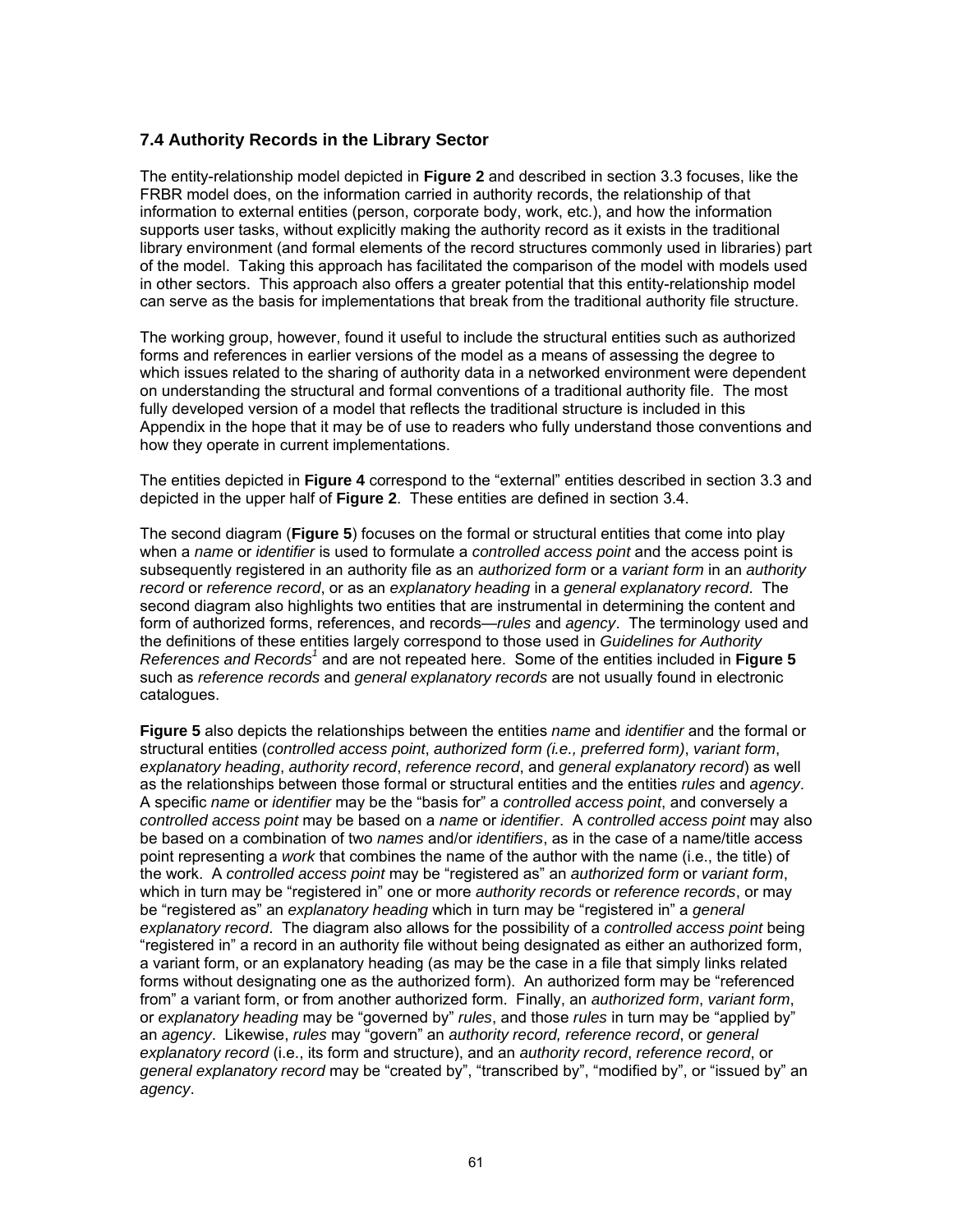

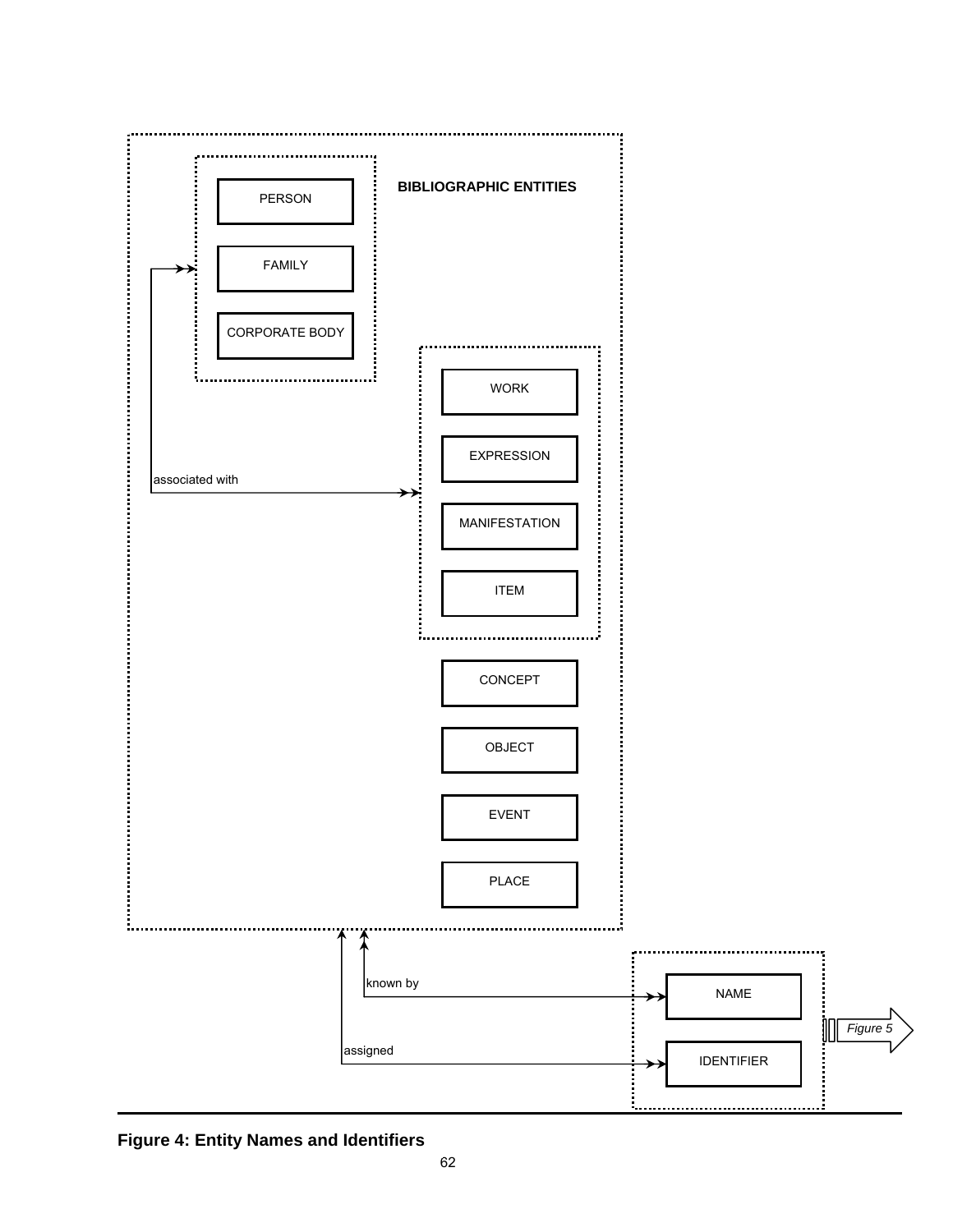

**Figure 5: Access Points and Authority Records in a Library Context**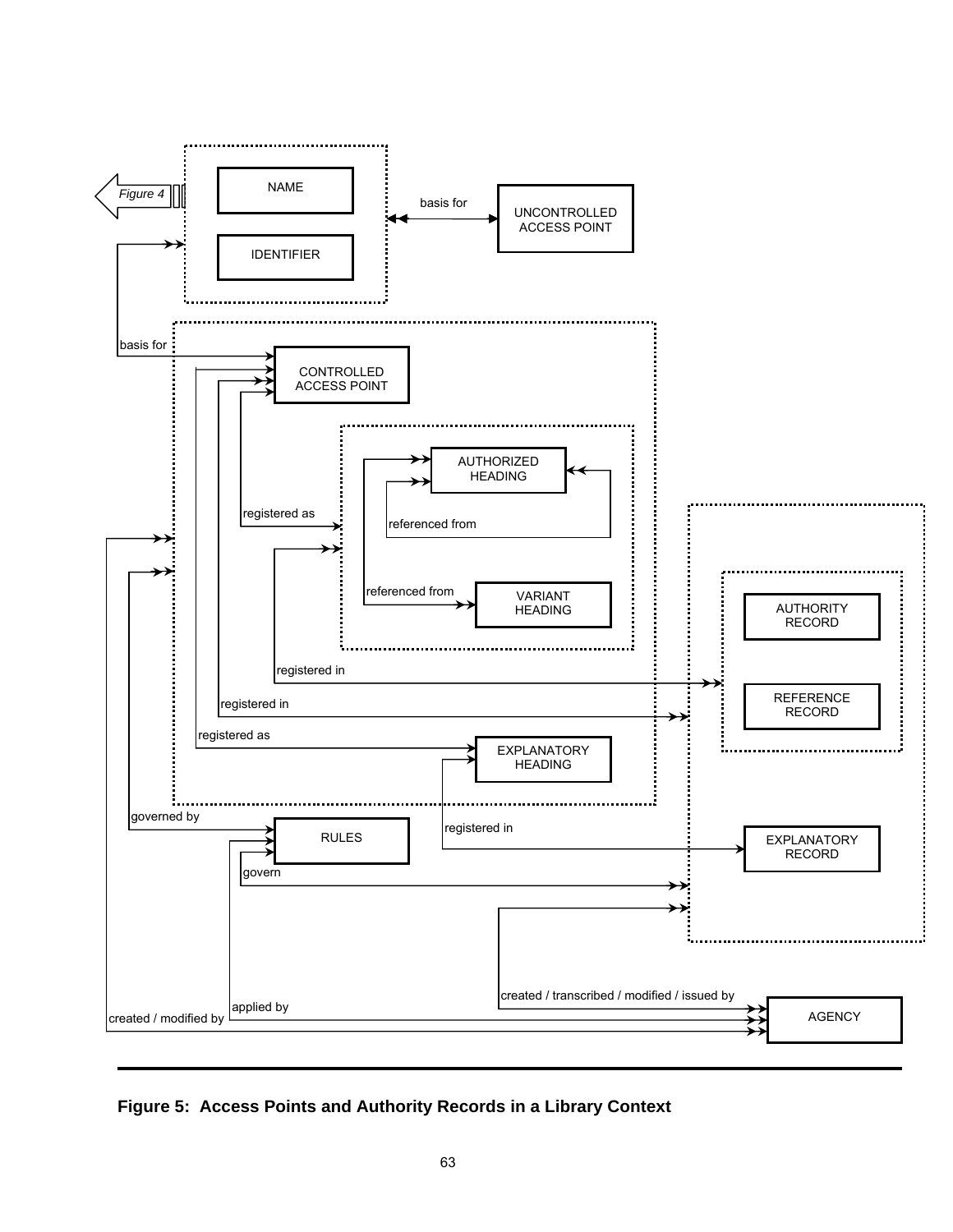# **8. Authority Data Transfer**

### **8.1 Sharing Authority Data within the Library Sector**

Normally, the entities and the relationships between entities depicted in the lower half of **Figure 2** are assumed to operate within the context of a single logical authority file governed by a coherent set of rules, consistently applied. The file may be created and maintained by a single library, or it may be cooperatively developed and maintained by a consortium of libraries, provided the libraries contributing to the file follow the same set of rules and practices and ensure that the file remains logically coherent.

Authority data created for use in one library's or consortium's authority file may be transferable to another file, but the data itself will not necessarily be consistent with the second file. Within the international library community, there is a relatively high level of uniformity with respect to cataloguing principles and rules, record structures, and exchange formats for authority data. Nevertheless, there will often be differences from one file to another. The rules governing the creation of authority data for one file may differ from those governing data created for another file. The linguistic form of certain elements in a controlled access point and/or the language of notes may differ from one file to another due to differences in the language and/or script used by the primary target audience for the file. An authorized form that is unique within one file may require the addition of a qualifier in order to differentiate it from a similar authorized form when it is transferred to another file. When authority data is transferred from one file to another, reference structures may also need to be adjusted to mesh with related authorized forms and references in the second file that differ from those in the first file.

To some extent, the logical integration of data transferred from one file to another can be supported through automated processing. For example, it may be possible in some cases to use conversion routines and table look-ups to transliterate from one script to another or to replace an element in an authorized form by its equivalent in another language. Truncated string matches and other types of search algorithms can be used to flag potential duplicates or conflicts among authorized and variant forms. However, in most cases, human review of the incoming data will be required to ensure that it is consistent with the rules and practices governing the file to which the data is being transferred and that it is fully integrated into the reference structure of that file.

It should also be noted that because the forms in library authority files represent bibliographic entities, and because those entities in turn reflect intellectual constructs or concepts that may be interpreted differently from one set of cataloguing rules to another, a specific instance of *person*, *family*, *corporate body*, *work*, or *expression* represented in an authority file compiled by one library may not directly parallel an instance of a similar bibliographic entity represented in a file compiled by another library. The differences between the two files may stem not simply from differences with respect to the structure of controlled access points or the form of name or title used as the basis for the access point, but from differences with respect to the entities that are represented by those access points. Those differences may be reflected not only in the controlled access point itself but also more extensively through the reference structure established for the file (i.e., information notes, references and tracings). The nature of those differences must be taken into account when transferring data from one authority file to another.

### **8.2 Cross-Sector Sharing of Authority Data**

The library sector is not the only sector that creates and uses authority data. Archives, museums, rights management organizations, and others create files to serve their own purposes that in many ways parallel the authority files created by libraries. It may be assumed, therefore, that there is potential for cross-sector sharing of authority data. However, as with the sharing of authority data within the library sector, the potential for cross-sector data transfer will be affected by the degree to which uniform rules and practices are applied within each of those other sectors and the extent to which the data structures created in one sector are compatible with those in other sectors.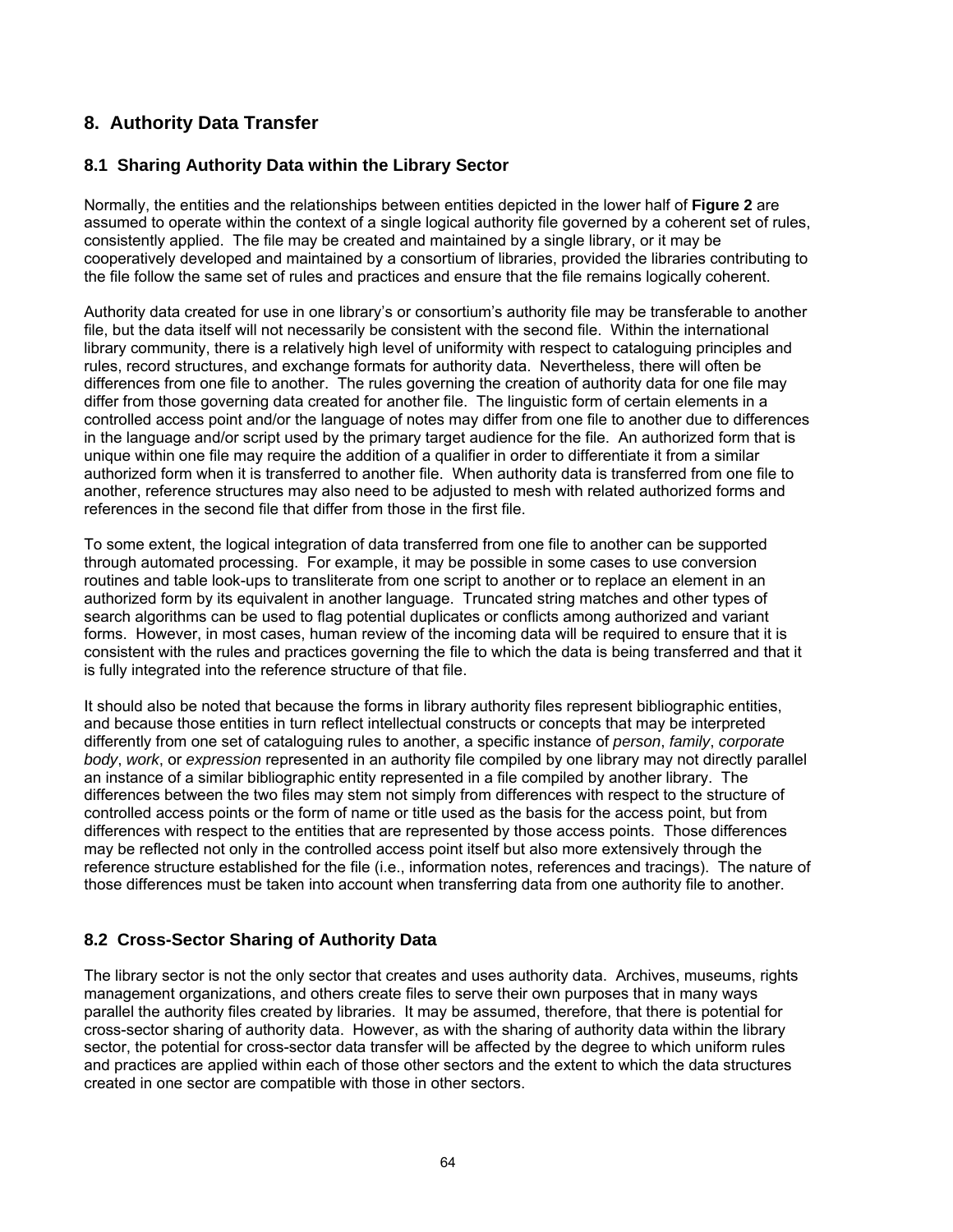The model developed for this study was designed specifically to reflect the creation and use of authority data within the library sector. There are clearly some areas of commonality of function and practice between libraries, on the one hand, and archives, museums, and rights management organizations, on the other hand. To some extent, therefore, the model may be applicable to those other sectors. However, there are functions and practices unique to each sector that would likely require a reworking of the model if it were to be applied to authority files in those other sectors. Nonetheless, the library model in itself does serve to highlight certain structural elements that may complicate cross-sector data transfer.

The foremost of those complicating factors is the nature of the entities that are associated with the names and identifiers around which library authority files are centred. As already noted, those entities (*person*, *family*, *corporate body*, *work*, etc.) are bibliographic in nature (i.e., they reflect concepts and constructs that are integral to library cataloguing practice). Although the authority files created by archives, for example, centre on entities referred to as persons, families, and corporate bodies, it is unlikely that those entity types as defined in an archival context would parallel directly the similarly named entities in the library model. Concepts reflecting the cataloguing practices of libraries, such as "bibliographic identity", are unlikely to have a direct parallel in archival practices. Hence, in an archival context, it is unlikely that one individual would be recognized as two or more persons, as may be the case in a library context. Similarly, in rights management organizations, the entity referred to as a work may be defined quite differently than in a library context, given that the function of the rights management organization relates directly to the work as a legally defined entity associated with copyright law, whereas in a library context the work is seen from a different perspective.

The complexities of designing "crosswalks" from the model for library authority files to models reflecting practices in other sectors can be highlighted by comparing the bibliographic entities from the library sector to entities defined in other models. An increasing number of models from other sectors exist, including *Encoded Archival Context,* the International Council of Museums International Committee on Documentation (CIDOC) model,<sup>9</sup> and *Cataloging Cultural Objects*.<sup>10</sup> Figure 6 compares bibliographic entities from the library sector to those of the <indecs> model.<sup>11</sup>

On the right of the diagram are the eleven bibliographic entities associated with the names and identifiers that serve as the basis for the controlled access points registered in library authority files (*person*, *family*, *corporate body*, *work*, etc.). On the left of the diagram are five "primitive" entities defined in the <in*d*ecs> model, a reference model developed to support interoperability across various content industries (publishing, sound recording and film production and distribution, etc.).

The five "primitive" entities shown in **Figure 6** operate at the highest level of generalization in the <in*d*ecs> model, and are defined as follows:

*Being*: An entity which has the characteristics of animate life; anything which lives and dies.

*Thing*: An entity without the characteristics of animate life.

*Concept*: An entity which cannot be perceived directly through the mode of one of the five senses; an abstract entity, a notion or idea; an observable proposition which exists independently of time and space.

*Event*: A dynamic relation involving two or more entities; something that happens; a relation through which an attribute of an entity is changed, added, or removed.

*Situation*: A static relation involving two or more entities; something that continues to be the case; a relation in which the attributes of entities remain unchanged.

The relationships depicted in **Figure 6** serve to "map" the bibliographic entities defined in the conceptual model for library authority files developed for this study to the primitive entities defined in the <in*d*ecs> model. That mapping, in turn, serves to highlight the complexities of the bibliographic entities. Read from left to right, the relationships depicted illustrate how, for example, specific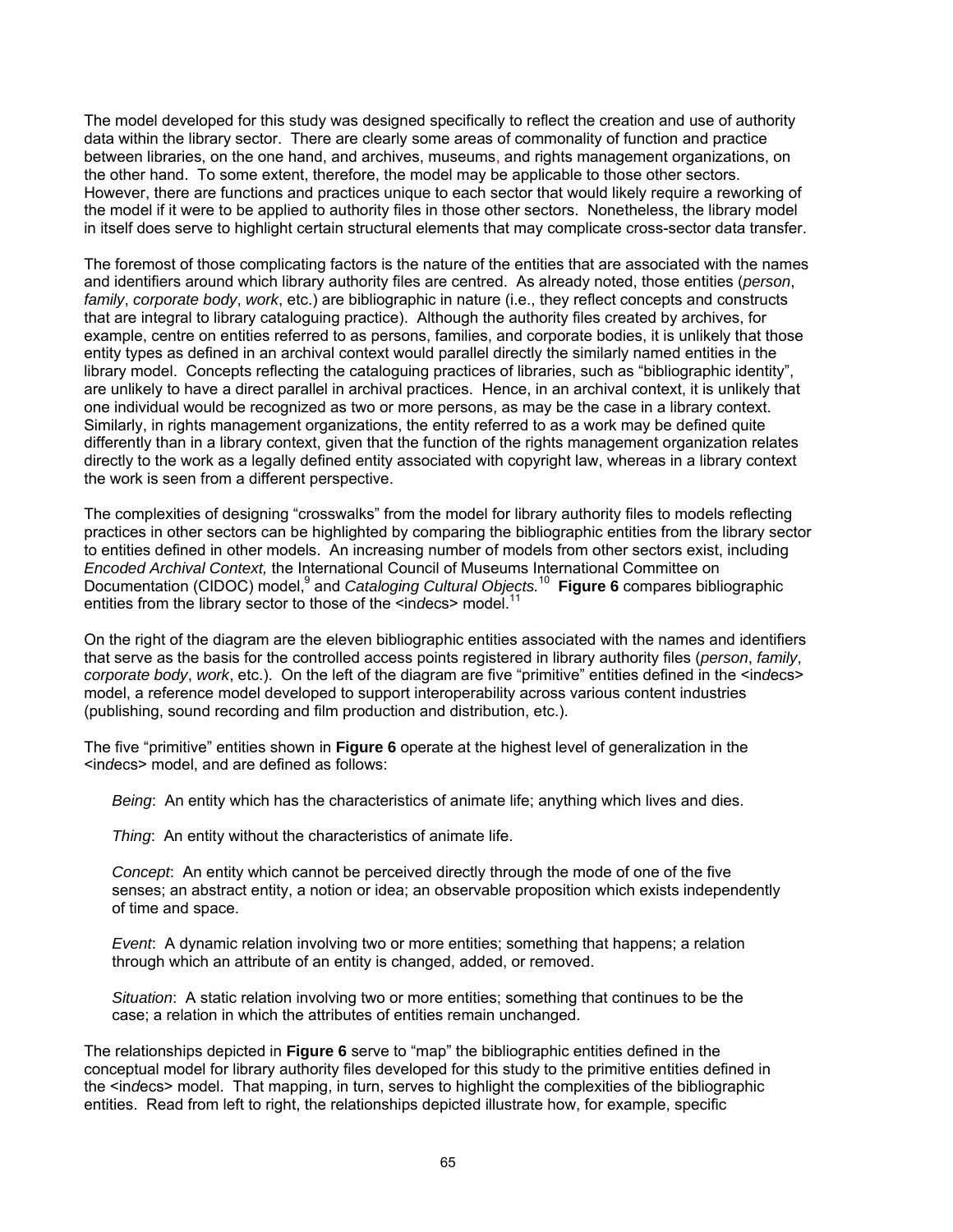#### **<indecs> Primitives**



**Figure 6: Mapping Bibliographic Entities to <in***d***ecs> Primitives**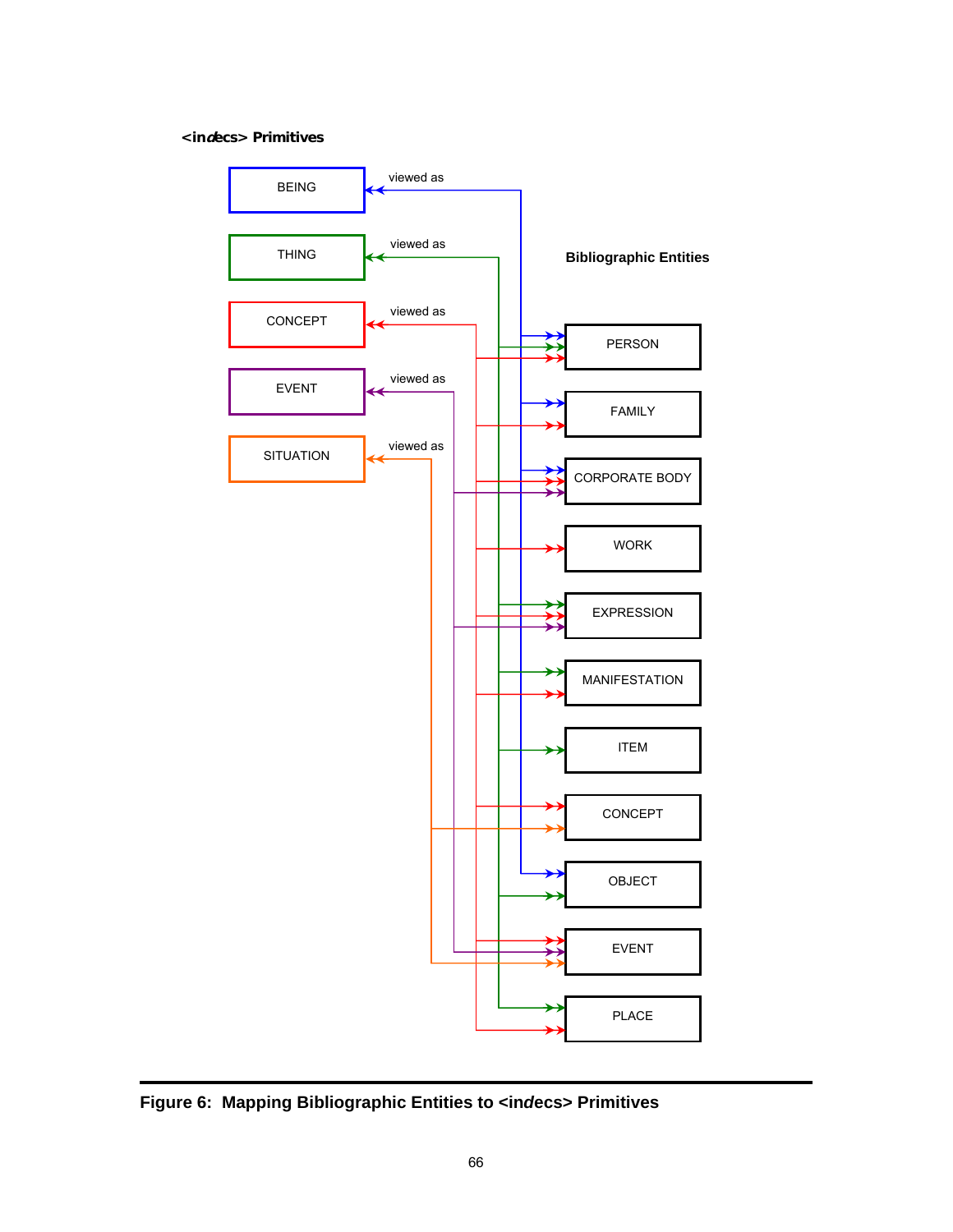instances of the entity *being*, as defined in the <indecs> model, may be viewed in a library context as a *person* (in the case of a single individual), a *family* (in the case of two or more individuals related by birth, etc.), or a *corporate body* (in the case of two or more individuals acting as a unit). Conversely, a specific instance of the entity *person*, as defined in the library model, may be classed as any one of three primitive entities in the <indecs> model: *being* (in the case of an actual individual), *thing* (in the case of an "author" that is in fact an automaton of some kind), or *concept* (in the case of a fictional identity assumed by an individual). Similarly, a specific instance of the entity *event*, as defined in the <in*d*ecs> model, may be viewed in a library context as a *corporate body* (in the case of an organized meeting, etc.), an *expression* (in the case of a performance), or an *event* (in the case of an historical event). Conversely, a specific instance of the entity *event*, as defined in the library model, may be classed as any one of three primitive entities in the <in*d*ecs> model: a *concept* (in the case of a fictitious event), an *event* (in the case of an historical event), or a *situation* (in the case of a period of stasis).

The complexities of mapping the bibliographic entities that are the focus for library authority data to the primitive entities defined in the <in*d*ecs> model would suggest that correlating the library model developed for this study with similar models that might be developed to reflect practices in archives, museums, and rights management organizations could be even more problematic. The direct mapping of "bibliographic identities" established in authority records in different sectors may be complicated by the fact that some mappings will be asymmetric. For instance a library might establish two bibliographic identities with separate authority records for the author Ruth Rendell and Barbara Vine, where a rights management agency might resolve both identities to a single record because they relate to the same real individual with intellectual property rights for works produced under both names. Resolving such "fuzzy" matches between different sectors may require work to be done on data derived from one sector to make it usable in another.

For example, an authority record created in the archival sector for a corporate body (using the legal name of the body as an authorized form) may be identified as a "match" by a library creating an authority record for that body. However, the archival authority record is likely to have been created for use with all documents associated with that body throughout the course of its existence as a legal entity. The library, on the other hand, may require two or more records, each representing the body during the specific period at which it used a particular form of name (not necessarily its legal name) to identify itself in its publications. In that case, while the archival authority record may contain information that may be useful to the library in creating its own authority records, the archival authority record *per se* will not be directly transferable to the library's authority file. Because the entity on which the archival authority record is centred is not in fact the same as any one of the two or more entities on which the library's authority records would be centred, no assumptions can be made about the applicability of information contained in the archival authority record to the entities represented in the library's authority file. The authorized form established for the archival authority record may or may not be directly transferable to one of the library authority records, depending on whether or not the form and structure of the authorized form is consistent with the rules governing authorized forms created for the library authority file. The content and form of an information note in the archival authority record outlining the history of the corporate body may be in a form suitable for use in one or more of the corresponding library authority records, but the note may well have to be reworked. Some or all of the variant forms for the body as given in the archival authority record may be relevant to one or more of the corresponding library authority records. However, they would have to be sorted through to determine which would form the basis of authorized forms (linked by see also references) for the various records required for the library's authority file and which would be appropriate as variant forms in each of those records. While the direct sharing of authority records across sectors may not now be feasible, it is certainly possible to share the intellectual aspects of the work involved in creating those authority records in one sector to contribute to authority records needed in another sector. Perhaps future systems will be able to clarify the relationships among the matched entities in a retrieved cluster to explain the available paths an end user may wish to follow.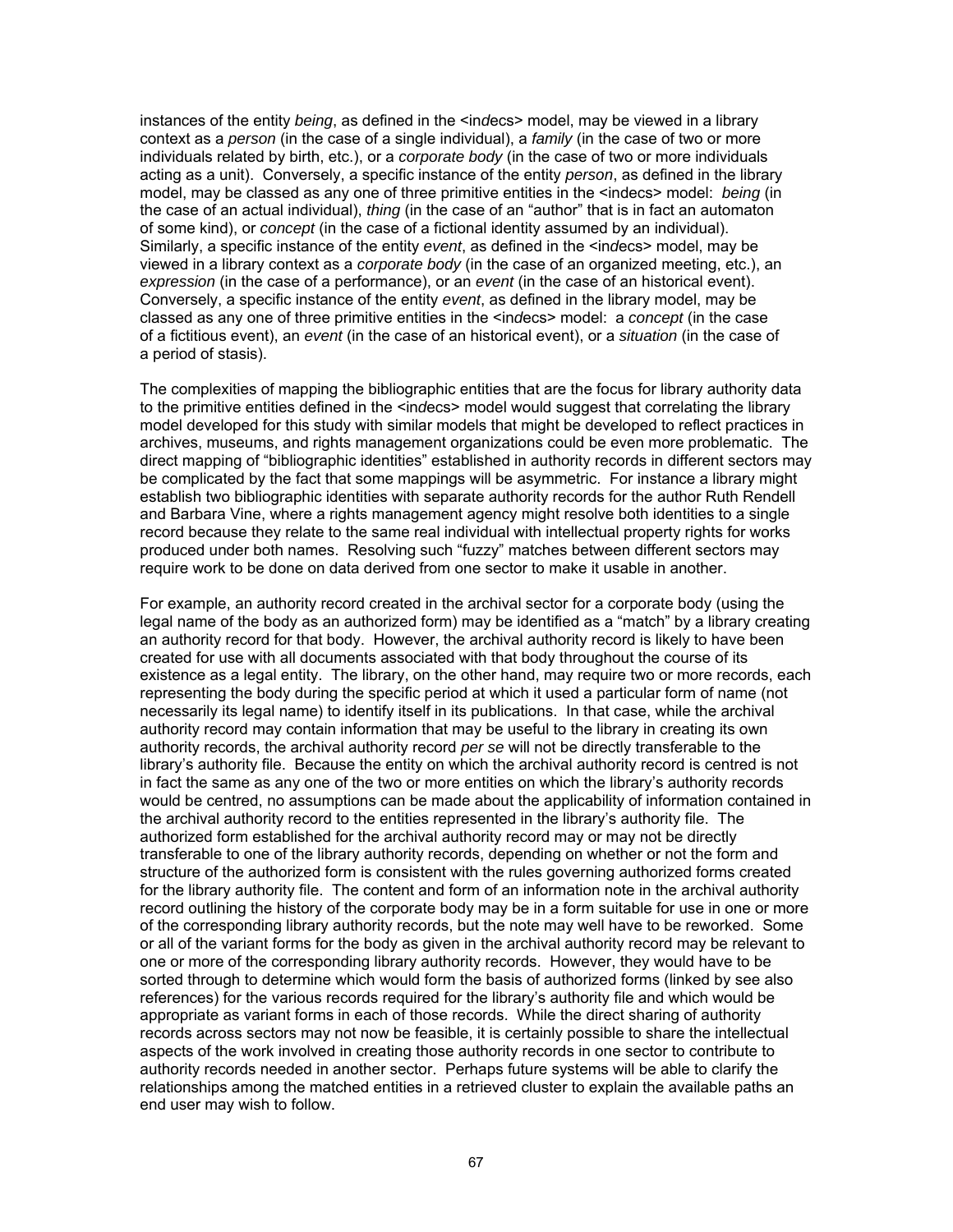## **References**

- 1. Guidelines for authority records and references / revised by the Working Group on GARE Revision. Second edition. München : K.G. Saur, 2001.
- 2. Functional requirements for bibliographic records : final report / IFLA Study group on the Functional Requirements for Bibliographic Records. München : K.G. Saur, 1998.
- 3. Glossary for IME ICC. 2 April 2004 (revised 25 September 2005). <http://www.loc.gov/loc/ifla/imeicc/source/glossary-sep05.pdf>(accessed March 28, 2007)
- 4. UNIMARC manual authorities format.  $2^{nd}$  revised and enlarged edition. München: K.G. Saur, 2001. <http://www.ifla.org/VI/8/projects/UNIMARC-AuthoritiesFormat.pdf>(accessed March 28, 2007) (Note: This on-line version includes corrections made in 2004.)
- 5. Mandatory data elements for internationally shared resource authority records : report of the IFLA UBCIM Working Group on Minimal Level Authority Records and ISADN. Frankfurt am Main, 1998. <http://www.ifla.org/VI/3/p1996-2/mlar.htm> (accessed March 28, 2007)
- 6. International standard archival authority record for corporate bodies, persons and families.  $2<sup>nd</sup>$  edition. April 2004. http://www.icacds.org.uk/eng/isaar2ndedn-e $\overline{3}$  1.pdf (accessed March 28, 2007)
- 7. Encoded archival context. November 2004. <http://www.iath.virginia.edu/eac/>(accessed March 28, 2007)
- 8. Based on Tillett, Barbara B. "Bibliographic Relationships," in C.A. Bean and R. Green (eds.), *Relationships in the Organization of Knowledge.* Dordrecht : Kluwer Academic Publishers, 2001, p. 19-35.
- 9. International Committee for Documentation of the International Council of Museums. March 2006. <http://www.willpowerinfo.myby.co.uk/cidoc/>(accessed March 28, 2007)
- 10. Cataloging cultural objects : a guide to describing cultural works and their images. Chicago : American Library Association, 2006.
- 11. The <in*d*ecs> metadata framework : principles, model and data dictionary / Godfrey Rust, Mark Bide. June 2000. Previously available at: [http://www.indecs.org/pdf/framework.pdf;](http://www.indecs.org/pdf/framework.pdf) now available at the Internet Archive Wayback Machine at: <http://web.archive.org/web/20060509143342/www.indecs.org/pdf/framework.pdf>(accessed March 28, 2007)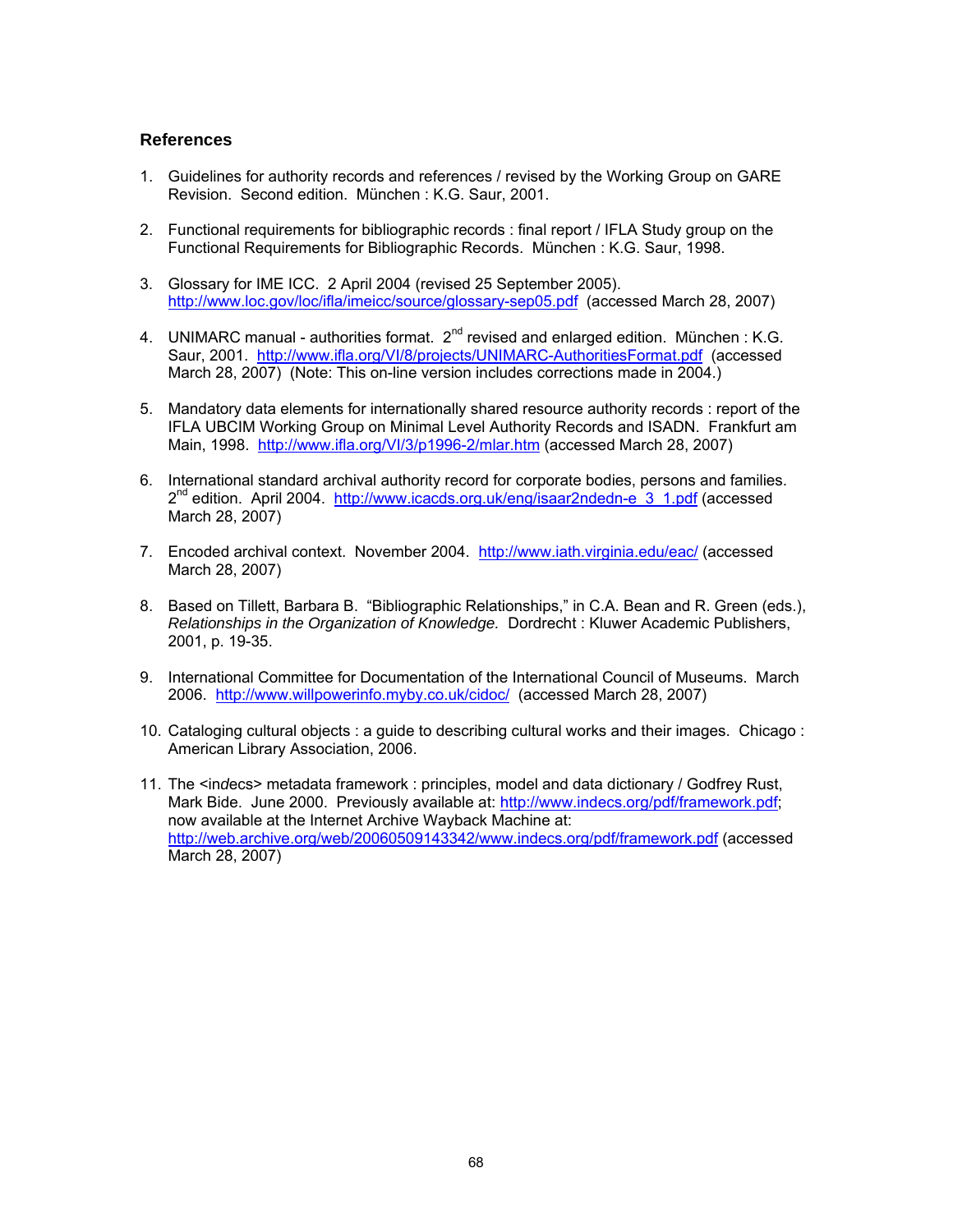## **INDEX**

This index covers only terms used for the entities, attributes and relationships defined in this model. The page number following the term indicates the page on which the term is defined.

| Accompanying relationship (Part-to-Part)               | 41       |
|--------------------------------------------------------|----------|
| Acronym/initials/abbreviations relationship            | 46       |
| Addition                                               | 27       |
| Address (Corporate Body)                               | 19       |
| Address (Person)                                       | 17       |
| Affiliation                                            | 17       |
| Agency                                                 | 15       |
| Agency identifier                                      | 29       |
| Alternate script relationship                          | 48       |
| Alternative linguistic form relationship (Corporate    |          |
| Bodies and Names)                                      | 46       |
| Alternative linguistic form relationship (Families     |          |
| and Names)                                             | 45       |
| Alternative linguistic form relationship (Persons      |          |
| and Names)                                             | 44       |
| Alternative linguistic form relationship (Works and    |          |
| Names)                                                 | 47       |
| Attributive relationship                               | 33       |
| Base access point                                      | 27       |
| Biography/history                                      | 18       |
| Citation for rules                                     | 28       |
| Collaborative relationship                             | 33       |
| Concept                                                | 11       |
| <b>Controlled Access Point</b>                         | 14       |
| Conventional name relationship                         | 47       |
| Coordinates                                            | 24       |
| Corporate Body                                         | 8        |
| Country                                                | 17       |
| Date associated with the corporate body                | 18       |
| Date associated with the event                         | 24       |
| Date of expression                                     | 21       |
| Date of production                                     | 23       |
| Date of publication/distribution                       | 22       |
| Date of the work                                       | 19       |
| Dates associated with the person                       | 16       |
| Dates of family                                        | 18       |
| Dates of usage                                         | 25       |
| Derivative relationship                                | 39       |
| Descriptive relationship                               | 40       |
| Designated usage of controlled access point            | 26       |
| Different rules relationship                           | 48       |
| Earlier name relationship                              | 44       |
| Edition/issue designation                              | 22       |
| Equivalence relationship                               | 38       |
| Event                                                  | 11       |
| Expanded name relationship                             | 45       |
| Expression                                             | 9        |
| Family                                                 | 8        |
| Field of activity (Corporate Body)                     | 19       |
| Field of activity (Person)                             | 17       |
| Form of carrier                                        | 22       |
| Form of expression                                     | 21       |
| Form of work                                           | 19       |
| Gender                                                 | 17       |
| Genealogical relationship<br>Hierarchical relationship | 36<br>36 |
|                                                        |          |

| History (Corporate Body)                              | 19       |
|-------------------------------------------------------|----------|
| History (Work)<br>History of family                   | 20<br>18 |
| Identifier                                            | 13       |
| Identifier string                                     | 25       |
| Item                                                  | 10       |
| Key                                                   | 20       |
| Language of base access point                         | 26       |
| Language of cataloguing                               | 26       |
| Language of expression                                | 21       |
| Language of name                                      | 25       |
| Language of person                                    | 17       |
| Language of the corporate body                        | 19       |
| Later name relationship                               | 44       |
| Location of agency                                    | 29       |
| Location of item<br>Manifestation                     | 23<br>10 |
| Medium of performance                                 | 20       |
| Membership relationship (Persons and Corporate        |          |
| <b>Bodies</b>                                         | 35       |
| Membership relationship (Persons and Families)        |          |
|                                                       | 34       |
| Name                                                  | 12       |
| Name in religion relationship                         | 43       |
| Name of agency                                        | 29       |
| Name/Corresponding subject term or                    |          |
| classification number relationship                    | 49       |
| Name/identifier relationship                          | 49       |
| Numbering                                             | 22       |
| Numeric designation                                   | 20<br>11 |
| Object<br>Official name relationship                  | 44       |
| Original language of the work                         | 20       |
| Other designation associated with the corporate       |          |
| body                                                  | 18       |
| Other designation associated with the person          | 16       |
| Other distinguishing characteristic (Expression)      |          |
|                                                       | 21       |
| Other distinguishing characteristic (Work)            | 20       |
| Other geographical information                        | 24       |
| Other variant name relationships (Corporate           |          |
| Bodies and Names)                                     | 46       |
| Other variant name relationships (Persons and         |          |
| Names)<br>Other variant name relationships (Works and | 45       |
| Names)                                                | 47       |
| Parallel language relationship                        | 48       |
| Parent/Child relationship                             | 34       |
| Person                                                | 8        |
| Physical medium                                       | 23       |
| Place                                                 | 12       |
| Place associated with the corporate body              | 18       |
| Place associated with the event                       | 24       |
| Place of birth                                        | 17       |
| Place of death                                        | 17       |
| Place of origin of the work                           | 20       |